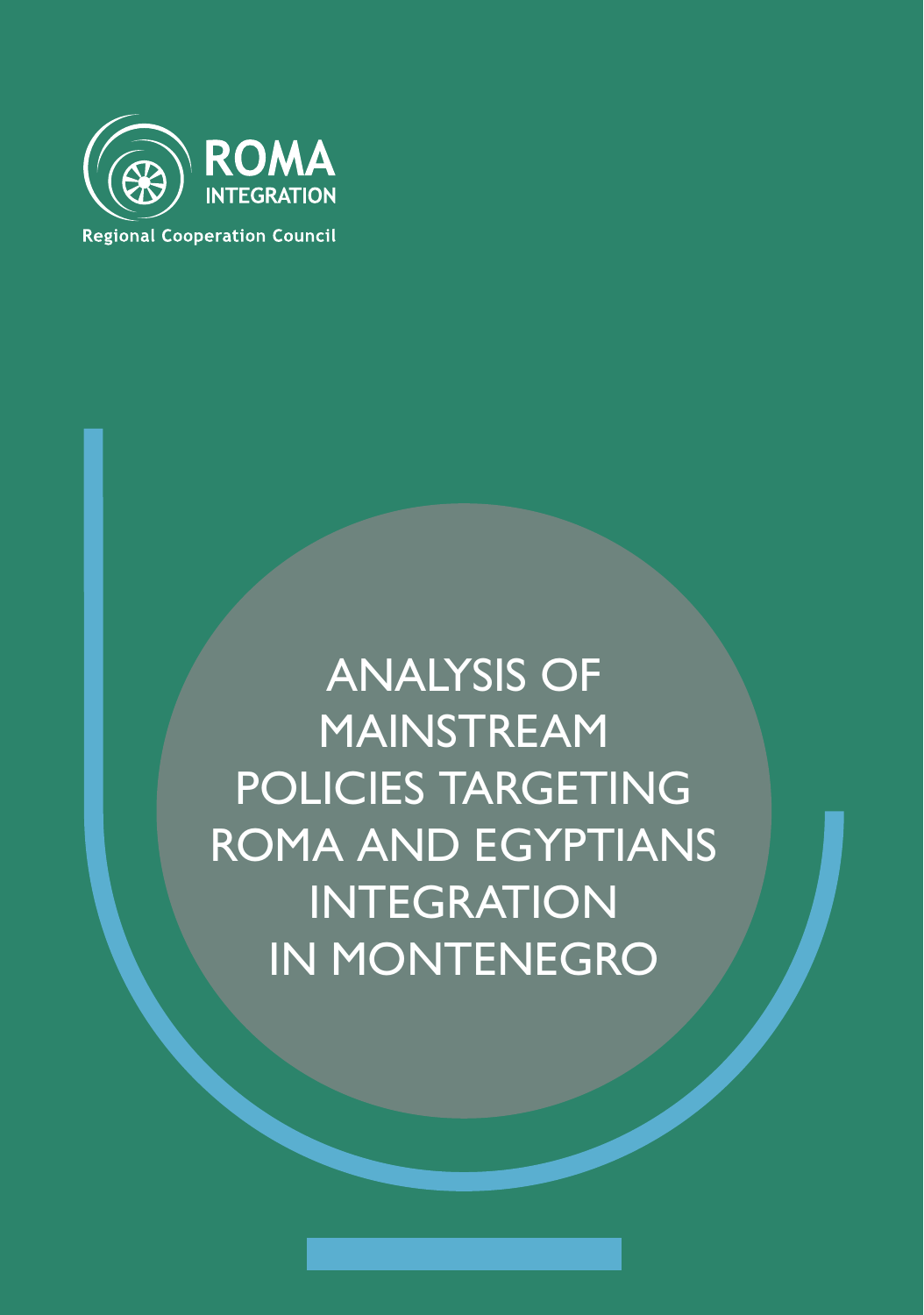

| Title:                 | Analysis of mainstream policies targeting Roma and Egyptians integration in<br>Montenegro           |  |  |  |  |  |
|------------------------|-----------------------------------------------------------------------------------------------------|--|--|--|--|--|
| Publisher:             | Regional Cooperation Council Roma Integration Action team<br>Ruzveltova 61, 11 000 Belgrade, Serbia |  |  |  |  |  |
|                        | Tel: +381 (11) 4046 891                                                                             |  |  |  |  |  |
|                        | Fax: +381 (11) 4046 894                                                                             |  |  |  |  |  |
|                        | E-mail: romaintegration2020@rcc.int                                                                 |  |  |  |  |  |
|                        | Website: rcc.int/romaintegration2020/                                                               |  |  |  |  |  |
|                        |                                                                                                     |  |  |  |  |  |
| Author:                | Sanja Elezovic                                                                                      |  |  |  |  |  |
| Editor:                | Orhan Usein                                                                                         |  |  |  |  |  |
| Consulting<br>editors: | Shejla Fidani                                                                                       |  |  |  |  |  |
| Design:                | Samir Dedić                                                                                         |  |  |  |  |  |
| Print:                 | Kuća štampe, Belgrade                                                                               |  |  |  |  |  |
| Circulation:           | 25                                                                                                  |  |  |  |  |  |
|                        |                                                                                                     |  |  |  |  |  |

ISBN: ISBN-978-86-81358-14-6

Disclaimer: The views expressed in this document do not necessarily reflect the views of the Regional Cooperation Council or of its participants, nor of the European Union and the Open Society Foundations.

# **ANALYSIS OF MAINSTREAM POLICIES TARGETING ROMA AND EGYPTIANS INTEGRATION IN MONTENEGRO**

September, 2020

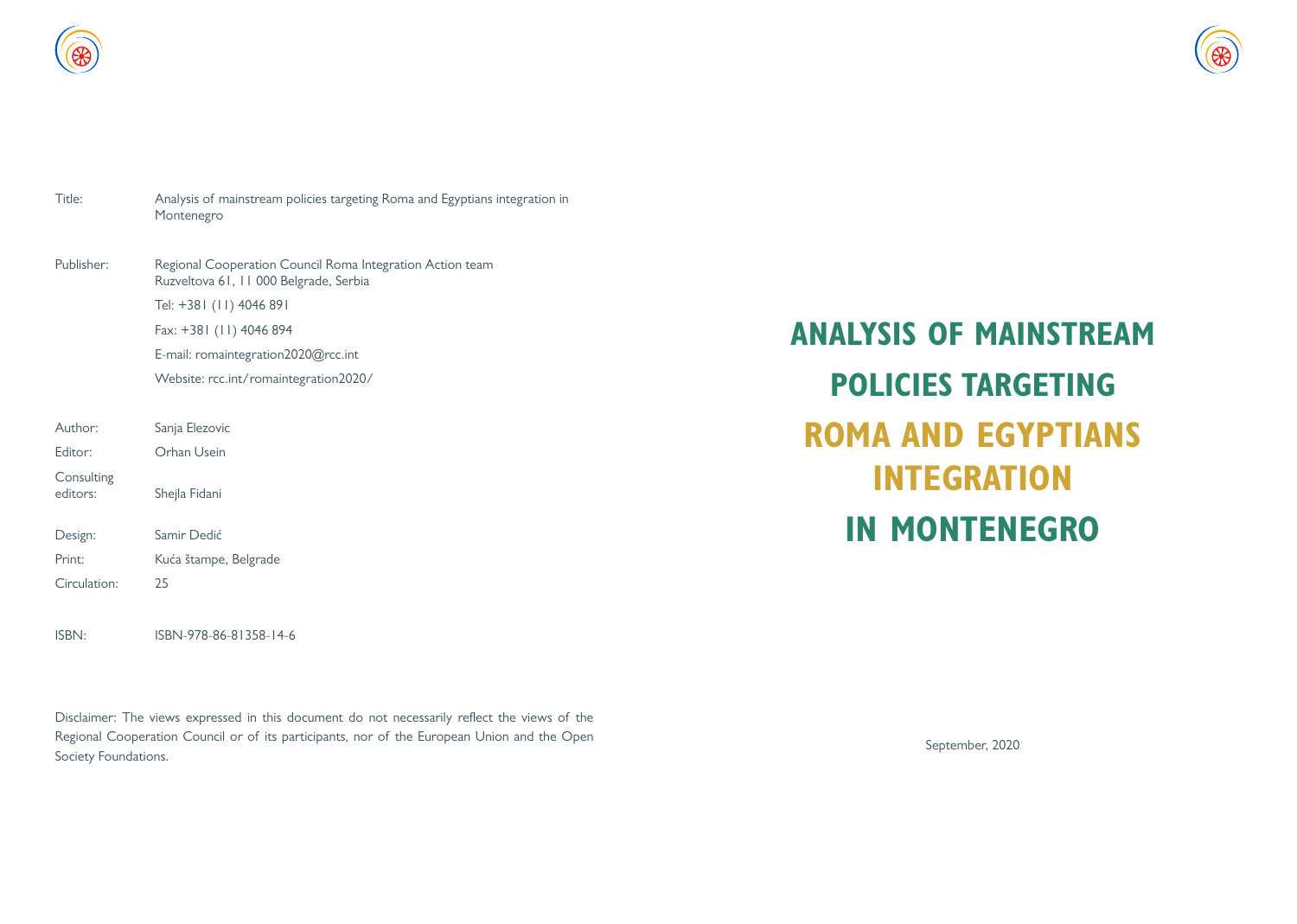

# **Table of Contents**

| Introduction                                                                                                                    | 5  |
|---------------------------------------------------------------------------------------------------------------------------------|----|
| Methodology                                                                                                                     | 6  |
| Context                                                                                                                         | 8  |
| <b>EDUCATION</b>                                                                                                                | 2  |
| Recommendations                                                                                                                 | 26 |
| <b>EMPLOYMENT</b>                                                                                                               | 30 |
| Recommendations                                                                                                                 | 38 |
| <b>HEALTH</b>                                                                                                                   | 40 |
| Recommendations                                                                                                                 | 46 |
| <b>HOUSING</b>                                                                                                                  | 48 |
| Recommendations                                                                                                                 | 54 |
| Conclusions and crosscutting recommendations                                                                                    | 56 |
| Summary                                                                                                                         | 59 |
| Crosscutting recommendations for the next Strategy on the Social Inclusion of<br>Roma and Egyptians                             | 60 |
|                                                                                                                                 |    |
| List of interlocutors                                                                                                           | 62 |
| Annex I International Treaties on the Protection of Minorities ratified by the Montenegro                                       | 63 |
| Annex 2 Breaking the Cycle of Roma Exclusion in the Western Balkans: A comparative<br>overview for Montenegro for 2011 and 2017 | 66 |
| Literature                                                                                                                      | 68 |

# INTRODUCTION

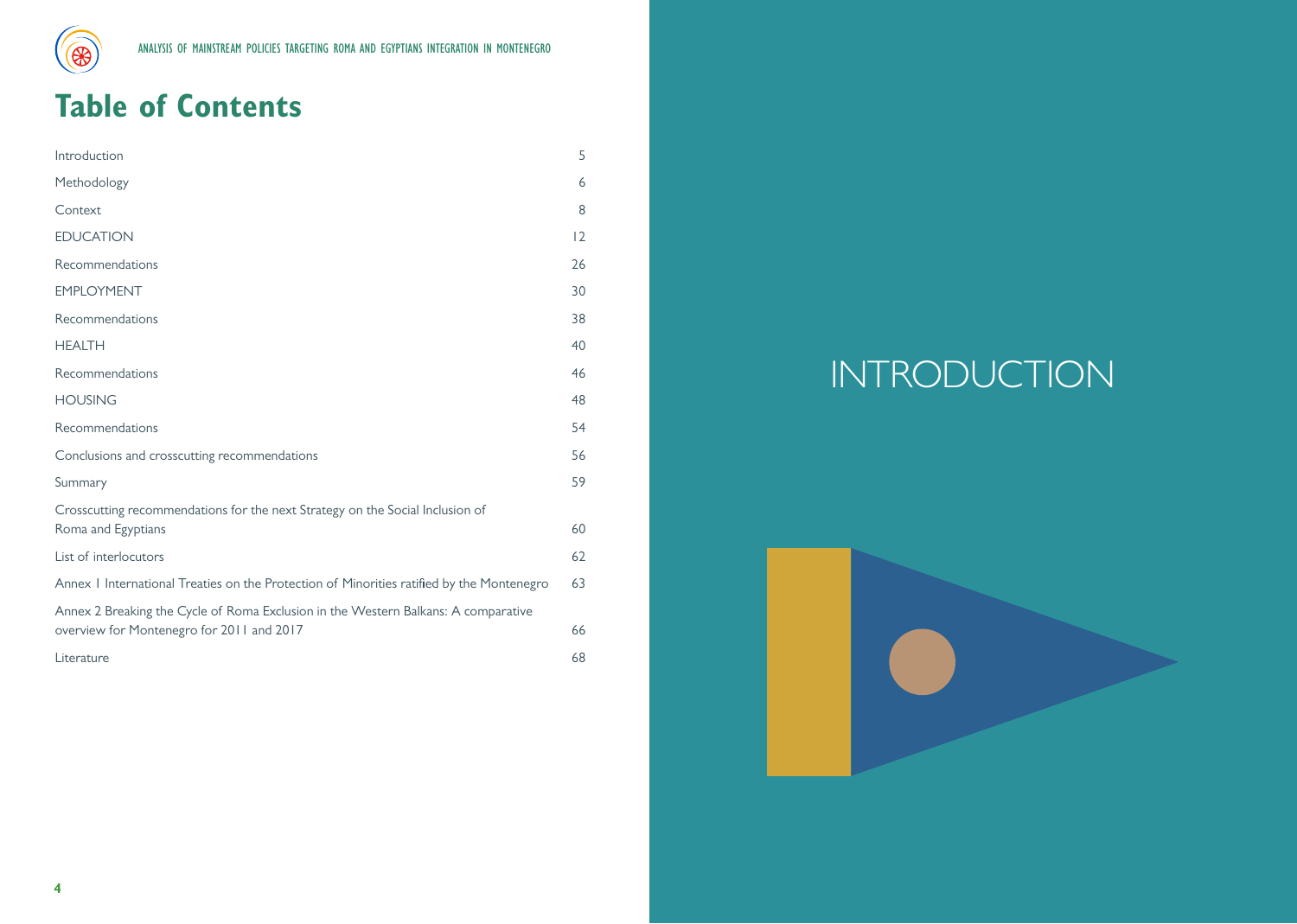

The purpose of the analyses is to provide input for constructive and evidence based discussion on effective ways to incorporate Roma integration into the mainstream policies. This will serve as a starting point for the development of key central and regional interventions and policies for Roma integration in education, employment, housing and health within the existing mainstream policies.

### **Methodology**

#### **1. Desk review**

This encompassed the following legislation, standards and policies important to the improvement of the position of Roma and Egyptians:

- The set of central laws in the area of, among others, education, health, employment, housing, culture and anti-discrimination;
- international standards, including European Union, Council of Europe, OSCE and United Nations declarations and conventions;
- the Strategy for Social Inclusion of Roma and Egyptians in Montenegro 2016–2020, which sets the goals and measures in the areas of education, housing, employment, health, social protection, registration and culture;
- the Action Plan for Social Integration of Roma and Egyptians in Montenegro for 2019;
- the Action Plan for Implementation of Obligations within Chapter 23 of the Acquis;
- the Economic Reform Programme 2015–2017 for accelerated and sustainable economic growth, which defines the measures for implementation of service contracts and grant schemes to increase employability and access to the labour market for hard-to-employ persons;
- the Employment and Social Reform Programme 2015–2020, which covers policies and measures related to the labour market, employment, skills and knowledge development, social justice and social inclusion;
- the Strategy for Sustainable Development by 2030;
- Key European and regional development documents, including 'Europe 2020', 'SEE 2020', Regional Cooperation Council policy papers, conclusions and recommendations from Roma seminars (organised by the EU Delegation Montenegro) and conclusions and recommendations of public policy forums on the social integration of Roma held in Montenegro;
- Key international research, such as the Regional Cooperation Council Balkan Barometer, UNICEF/Directorate of Statistics MONSTAT, Multi-Indicative Cluster Survey and the World Bank research 'Breaking the Circle of Roma Exclusion in the Western Balkans'.

#### **2. Meetings with key stakeholders**

This included members of the Commission for Monitoring Implementation of the Strategy for Social Inclusion of Roma and Egyptians in Montenegro 2016 – 2020 and representatives of civil society organizations and Roma activists. The purpose of the meetings was to identify and discuss weak points and areas for improvement regarding the policy framework and mainstreaming of Roma inclusion policies. A comprehensive list of the interlocutors in presented at the end of this document.

#### **3. Development of the analysis**

This was based on the desk review and input received from the interlocutors. The final document was developed and recommendations for enhanced mainstreaming for each of the relevant policies defined and presented.

The analysis of mainstream policies on Roma in Montenegro comprises the sections listed below.

- 1. The context provides an overview of the situation of Roma in Montenegro and explains the policy and institutional framework for the social inclusion of this minority.
- 2. Four chapters, each dedicated to one of the areas addressed by the research (education, employment, housing and health). All of the chapters are designed in accordance with the structure agreed with the Roma Integration Action Team:
	- $\rightarrow$  legislation in the respective field (a review of the legal provisions contained in mainstream policies related to social inclusion, diversity and non-discrimination);
	- $\rightarrow$  strategies (a review of mainstreaming measures for the implementation of social inclusion, diversity and non-discrimination as well as targeted measures for Roma);
	- $\rightarrow$  the annual plans of the institutions (the plans of the main institutions responsible for the implementation of mainstreaming and targeted measures for 2019);
	- $\rightarrow$  examples of successful or promising measures (experiences and methodologies for mainstreaming policies in the respective areas inclusive of Roma);
	- the existing obstacles to benefitting from mainstream policies;<sup>1</sup>
	- recommendations.
- 3. Conclusions
- 4. List of interlocutors
- 5. Annex 1. International Standards
- 6. Annex 2. Trends in Social Integration of Roma: A comparative review of the results for Montenegro in 2011 and 2017 (based on the regional research 'Breaking the Cycle of Roma Exclusion in the Western Balkans')
- 7. Literature

<sup>1</sup> In addition, the obstacles to Roma benefitting from targeted policies are pinpointed in the area of education.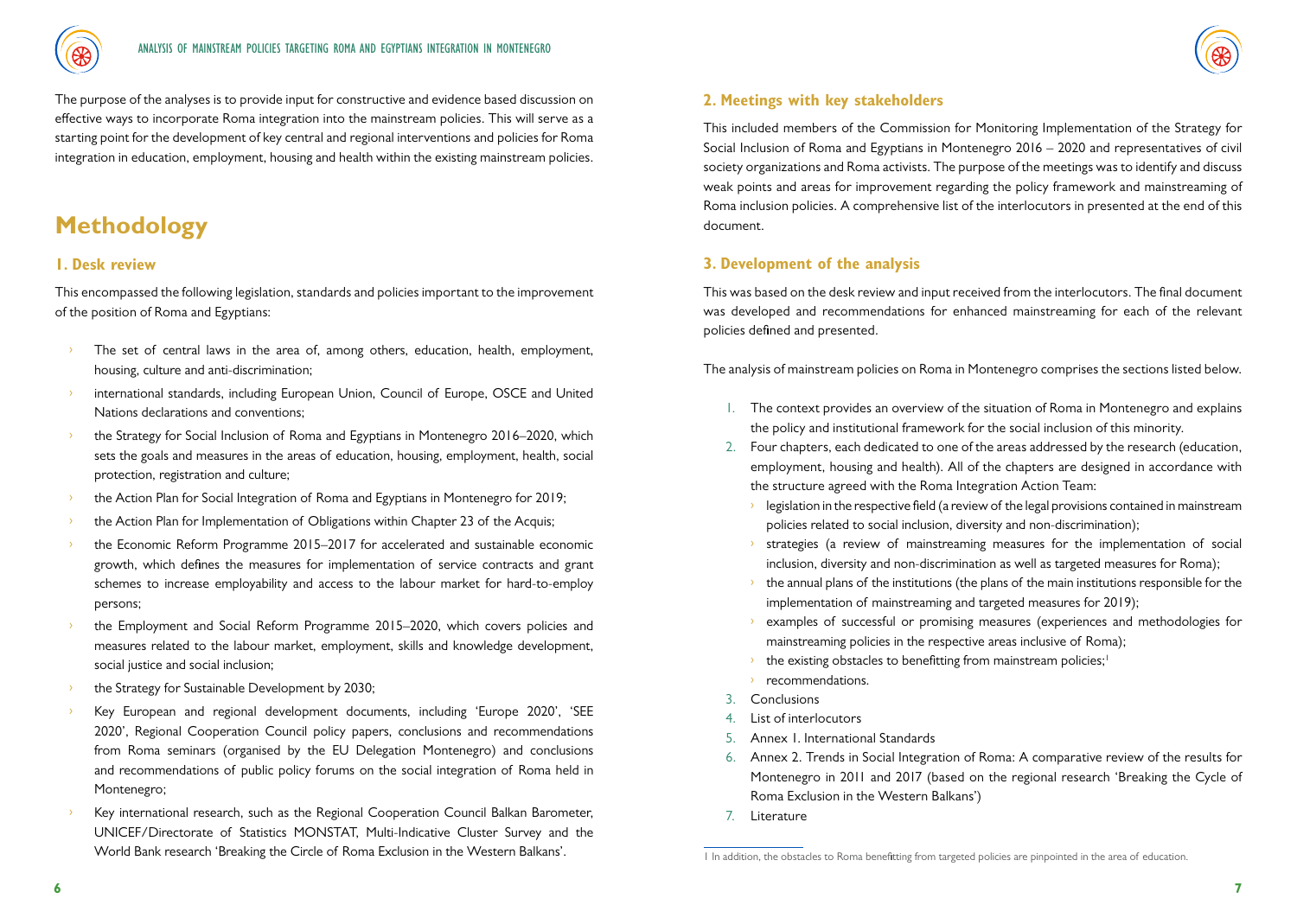



### **Context**

According to data<sup>2</sup> from the census on the population, households and apartments in Montenegro, 6,251 persons or 1.01 per cent of the total population declared that they belong to the Roma minority and 5,169 persons declared that they use the Romani language as their mother language. The largest number of Roma live in the territory of Podgorica (3,988), followed by Berane (531), Nikšić (483), Bijelo Polje (334) and Herceg Novi (258). The majority of those of Egyptian descent live in Podgorica (685), Nikšić (446), Tivat (335) and Berane (170). The majority of Roma speak the official language (Montenegrin) or the Gurbet dialect of the Romani language. The majority of those of Egyptian descent speak the Albanian language.

By signing the Charter on Regional and Minority Languages, Montenegro committed itself to include the Romani language in the education system in order to enable Roma and all other interested children to study in the Romani language. However, the Romani language has yet to be standardised in Montenegro. The Government has to resolve this issue in order to comply with the obligations deriving from the Charter.

The results of the latest research indicate that Roma continue to face difficulty in integrating into society in Montenegro and in the region in general. According to the Balkan Barometer 2019 survey<sup>3</sup> conducted in the economies of South East Europe, Roma remain victims of deep rooted prejudice in both the social and professional settings and receive significantly less support in terms of affirmative action compared to other vulnerable groups.

More than a quarter of the population of South East Europe are unwilling to work or do business with Roma. The results of the research conducted by the Center for Democracy and Human Rights CEDEM in Montenegro in June 2019<sup>4</sup> shows that Montenegrins appear to maintain the highest level of ethnic distance toward Roma and that this is a trend that has applied to each measurement of distance in Montenegro since 2007. These results show that despite all of the efforts to improve the position of Roma in general further efforts are required in order to achieve equality and respect for the rights guaranteed through the central and international legislation. Local policies and local government should also invest additional effort to implement central and international anti-discrimination policies and to contribute to a narrowing of the gap

between Roma and non-Roma citizens. One example of a positive step taken in this direction is the Municipality of Tivat. This municipality is one of the 122 municipalities and regions from 34 economies that have signed the Declaration against Antigypsyism<sup>5</sup> since 2016.

The most recent report<sup>6</sup> of the European Commission indicates that strong efforts are needed from the Montenegrin authorities in order to strengthen the institutional framework and implement effective protection of human rights. Montenegro needs to ensure that adequate institutional mechanisms are in place to protect vulnerable groups from discrimination. Implementation of the legislation remains weak and the institutional capacity for human rights needs to be increased. The Roma remain the most vulnerable and most discriminated community in Montenegro.

Gender-based violence and violence against children remain issues of serious concern within the population.<sup>7</sup> According to reports by the United Nations CEDAW Committee<sup>8</sup> and the Council of Europe experts (GREVIO),<sup>9</sup> all types of discrimination and social deprivation continue to have a significant effect on Roma women. This includes, among others, their non-regulated legal status, poverty, unemployment, low education rate, high risk of infectious and chronic diseases, violence and exposure to environmental hazards.

Through the introduction of the SOS Line for Victims of Domestic Violence (NSOSL)<sup>10</sup> and NGO outreach services for vulnerable groups and Roma settlements, women are now in a better position to report violence. Illegal child marriages are still present among this population. This practice exposes girls to the worst forms of violation of their basic human rights, diminishes their prospects for education, employment and social integration, destroys their health and negatively affects all aspects of their life.

<sup>2</sup> Strategy for Social Inclusion of Roma and Egyptians in Montenegro 2016–2020, p. 7. Available from www.mmp.gov.me/ ResourceManager/FileDownload.aspx?rid=236962&rType=2&file=The%20Strategy%20for%20Social%20Inclusion%20 of%20Roma%20and%20Egyptians%20in%20Montenegro%202016-2020%20and%20AP%20for%202016.pdf

<sup>3</sup> Balkan Barometer 2019, an analytical public opinion survey by the Regional Cooperation Council. Available from www. rcc.int/pubs/89/balkan-barometer-2019-public-opinion-survey

<sup>4</sup> The Centre for Democracy and Human Rights, Međuetnički odnosi i etnička distanca u Crnoj Gori (Interethnic relations and ethnic distance in Montenegro), Montenegro, 2019. Available from www.cedem.me/publikacije/studije-i-javnepolitike/send/69-studije-i-javne-politike/1946-analiticki-izvjestaj-etnicka-distanca-u-crnoj-gori-2019

<sup>5</sup> The Congress of Local and Regional Authorities of the Council of Europe officially endorsed the Declaration against Antigypsyism during its 32nd Congress Session that took place from 28 to 30 March 2017. By November 2019, 122 municipalities and regions from 34 economies had signed the Declaration. By signing, the signatories expressed their willingness to reject all forms of discrimination, violence or incitement to hate speech against Roma in their municipalities or regions. They refuse to display, publish or distribute in any way shape or form views and positions that could stir or incite anti-Roma sentiment. They declared their commitment to refrain from any political alliance building or co-operation with political parties that incite racial or ethnic prejudice. Rather they encourage members of the Roma and 'traveller' communities to become active themselves in political representation and to represent ethnic minority groups as an integral part of the democratic process.

<sup>6</sup> Communication on EU Enlargement Policy, Commission staff working document on Montenegro 2019, Brussels, 2019, p. 24. Available from https://ec.europa.eu/neighbourhood-enlargement/sites/near/files/20190529-montenegro-report. pdf.

<sup>7</sup> According to data received from the SOS line, 51 Roma women and women of Egyptian descent reported violence during the period March 2018 to August 2019.

<sup>8</sup> United Nations Committee for Monitoring Implementation of the United Nations Convention on the Elimination of All Forms of Discrimination against Women (CEDAW).

<sup>9</sup> A group of experts established under the Council of Europe Convention against Violence against Women and Domestic Violence that is mandated to monitor implementation of the Convention by the signatory parties.

<sup>10</sup> The Government financed the SOS Line, managed by the NGO the SOS Hotline for Women and Child Victims of Violence.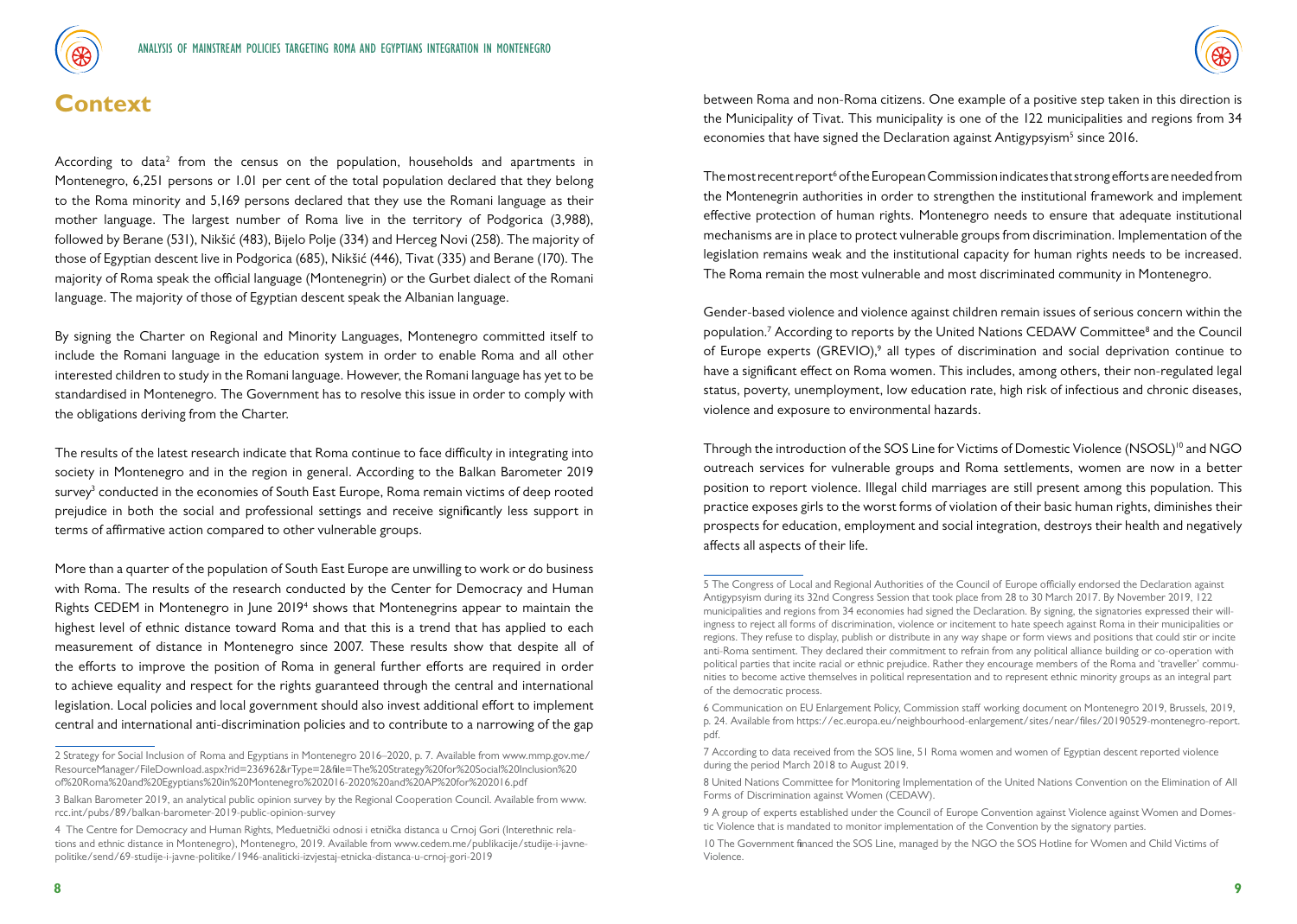

Montenegro has the legal framework in place to fight the practice of illegal child marriages but the institutional framework is not yet prepared to effectively and efficiently prevent or legally process existing cases or protect the victims. Although the relevant institutions cooperate with women's NGOs on raising awareness about the need to prevent illegal child marriages, none of the 50 cases reported by the NGO the Centre for Roma Initiatives have been processed by the courts in the last six years.

In order to address the aforementioned shortcomings Montenegro should in particular further strengthen the human rights institutions and the Ministry for Human and Minority Rights (MHMR) to ensure effective implementation of fundamental rights policies on gender equality, child rights, minority rights and the rights of persons with disabilities by securing a sufficient budget allocation for implementation and improvement of the capacities of the relevant institutions as well as interinstitutional coordination.<sup>11</sup>

## **Policy and institutional framework for the social inclusion of Roma and Egyptians**

The legal and strategic framework is adjusted to key European policies related to Roma integration. The core document in this regard is the EU Framework for Roma Integration Strategies,  $12$  which encourages governments to adopt and/or further develop a comprehensive approach to Roma integration. To ensure that effective policies are in place, the Commission proposes that Roma integration strategies be designed or where they already exist be adapted to meet the goals of EU Roma integration, with targeted actions and sufficient funding (national, EU and other) to deliver them.

The framework proposes solutions to address the current barriers to the more effective use of EU funds and lays the foundation for a robust monitoring mechanism aimed at ensuring concrete results for Roma.<sup>13</sup> It emphasises the key areas of education, employment, housing and health and calls on the Government to focus on measures that will be efficient, measurable, sustainable and capable of achieving tangible measurable results through the adequate allocation of funds and

quality monitoring when developing strategies. The final aim is to reduce as far as possible the gap that exists between Roma and Egyptians and the general population.

Currently, targeted measures aimed at the social integration have been developed and implemented under the Strategy for Social Inclusion of Roma and Egyptians 2016–2020 and its action plans. Roma and Egyptians are recognised as indirect beneficiaries of other central multisectorial strategies that target specific social groups such as youth and people with disabilities. In addition to the central legislation, international treaties ratified by the government of Montenegro<sup>14</sup> also guarantee respect for fundamental human rights and freedoms and the rights of minorities.

The Government of Montenegro maintains regional cooperation in regard to Roma integration and signed the Roma Integration Declaration during the Western Balkans Summit in Poznan in July 2019. The Declaration emphasis in particular the importance of achieving the targeted policies for Roma and calls for the development of regional standards for the inclusion of Roma into mainstreaming policies.<sup>15</sup>

<sup>11</sup> Communication on EU Enlargement Policy, Commission staff working document on Montenegro 2019, Brussels, 2019, p. 32. Available from https://ec.europa.eu/neighbourhood-enlargement/sites/near/files/20190529-montenegro-report. pdf

<sup>12</sup> European Commission, European Union Framework for Roma Integration Strategies up to 2020, Brussels. Available from https://ec.europa.eu/info/policies/justice-and-fundamental-rights/combatting-discrimination/roma-and-eu/ roma-integration-eu\_en#nationalromaintegrationstrategies; https://eur-lex.europa.eu/legal-content/en/ALL/?uri=CEL-EX%3A52011DC0173

<sup>13</sup> Strategy for Social Inclusion of Roma and Egyptians in Montenegro 2016–2020, p. 5. Available from www.mmp.gov. me/ResourceManager/FileDownload.aspx?rid=236962&rType=2&file=The%20Strategy%20for%20Social%20Inclusion%20of%20Roma%20and%20Egyptians%20in%20Montenegro%202016-2020%20and%20AP%20for%202016.pdf

<sup>14</sup> The international standards and documents are available in annex to this document.

<sup>15</sup> Declaration of Western Balkans partners on Roma Integration within the European Union enlargement process, Poznan, July 2019. Available from www.rcc.int/docs/464/declaration-of-western-balkans-partners-on-roma-integration-within-the-eu-enlargement-process.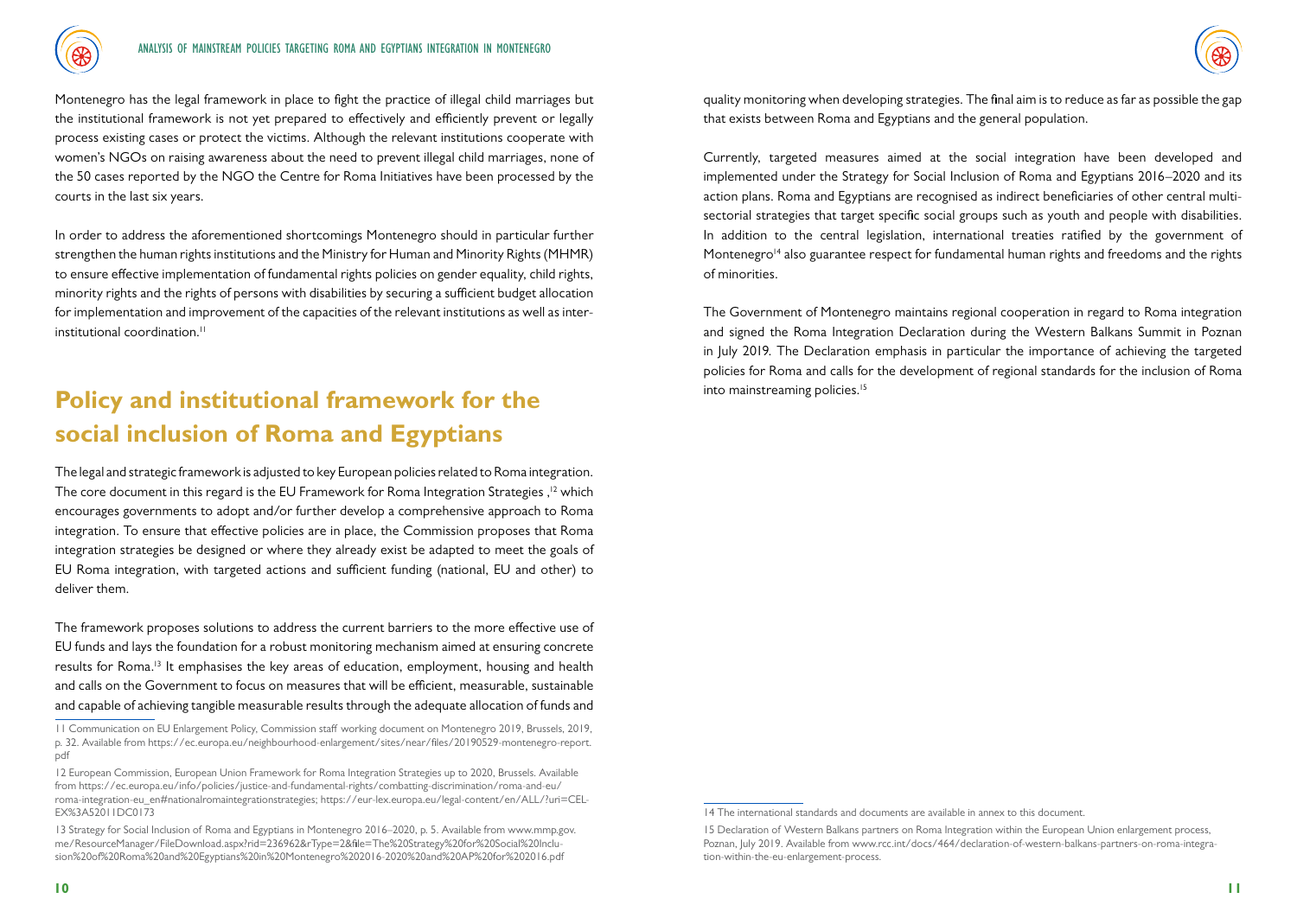# 1. EDUCATION



## **1.1 Legislation**

Article 75 of the Constitution of guarantees the right to education under equal conditions and stipulates that primary education is obligatory and free of charge. The education system is defined through a set of laws that cover all aspects of education, ranging from early preschool education to adults education. A separate law regulates university education. The laws, regulations and strategic documents are in line with international conventions and European policies related to the Roma community. The legislation includes the<sup>16</sup> General Law on Education, the Law on Preschool Education, the Law on Primary Education, the Law on Education of Children with Special Educational Needs, the Law on Gymnasium, the Law on Higher Education, the Law on Vocational Education and the Law on Adult Education, while certain provisions are also contained in the Law on Minority Rights and Freedoms.

Article 2 of the Law on General Education<sup>17</sup> states that education is intended to provide the possibility for complete individual development regardless of sex, age, social and cultural background, national and religious affiliations and of physical and psychological structure. It further states that it is intended to develop awareness on the need and the capabilities to maintain and improve human rights, the legal state of the natural and social environment and multi-ethnicity and diversity.

In line with Article 4 of the Law on Primary Education,<sup>18</sup> primary education is compulsory and free of any tuition fees for all children from the age of 6 to 15 and parents or tutors must ensure that their children abide to complete primary education. Article 9 of this Law states that the education of children with learning difficulties shall be conducted by the school in a manner adjusted to the methods and forms of work that enable learning through remedial teaching and other forms of individual and group help. The Law on Primary Education defines penal

<sup>16</sup> Radović, M. and Međedović, K., Analysis of legal and institutional mechanisms for provision of social integration services of Roma and Egyptian in Montenegro with analysis of uncovered competencies and missing support services, Podgorica, 2019, p. 27. (This Study was developed within the ROMACTED Regional Programme of the Council of Europe and the EU).

<sup>17</sup> Law on General Education, Official Gazette of Montenegro, No. 064/02, dated 28 November 2002, No. 031/05, dated 18 May 2005, No. 049/07, dated 10 August 2007, No. 004/08, dated 17 January 2008, No. 021/09, dated 20 March 2009, No. 045/10, dated 04 August 2010, No. 073/10, dated 10 December 2010, No. 040/11, dated 08 August 2011, No. 045/11, dated 09 September 2011, No. 036/13, dated 26 July 2013, No. 039/13, dated 07 August 2013, No. 044/13, dated 20 September 2013 and No. 047/17, dated 19 July 2017. Available from www.mps.gov.me/ResourceManager/FileDownload.aspx?rid=200926&rType=2&file=Op%C5%A1ti%20zakon%20o%20vaspitanju%20i%20obrazovanju. docx.

<sup>18</sup> Law on Primary Education, Official Gazette of Montenegro, No. 064/02, dated 28 November 2002, No. 049/07, dated 10 August 2007, No. 045/10, dated 04 August 2010, No. 040/11, dated 08 August 2011, No. 039/13, dated 07August 2013 and No. 047/17, dated 19 July 2017. Available from

www.mps.gov.me/ResourceManager/FileDownload.aspx?rid=317777&rType=2&file=Zakon%20o%20osnovnom%20 obrazovanju%20i%20vaspitanju.doc.docx.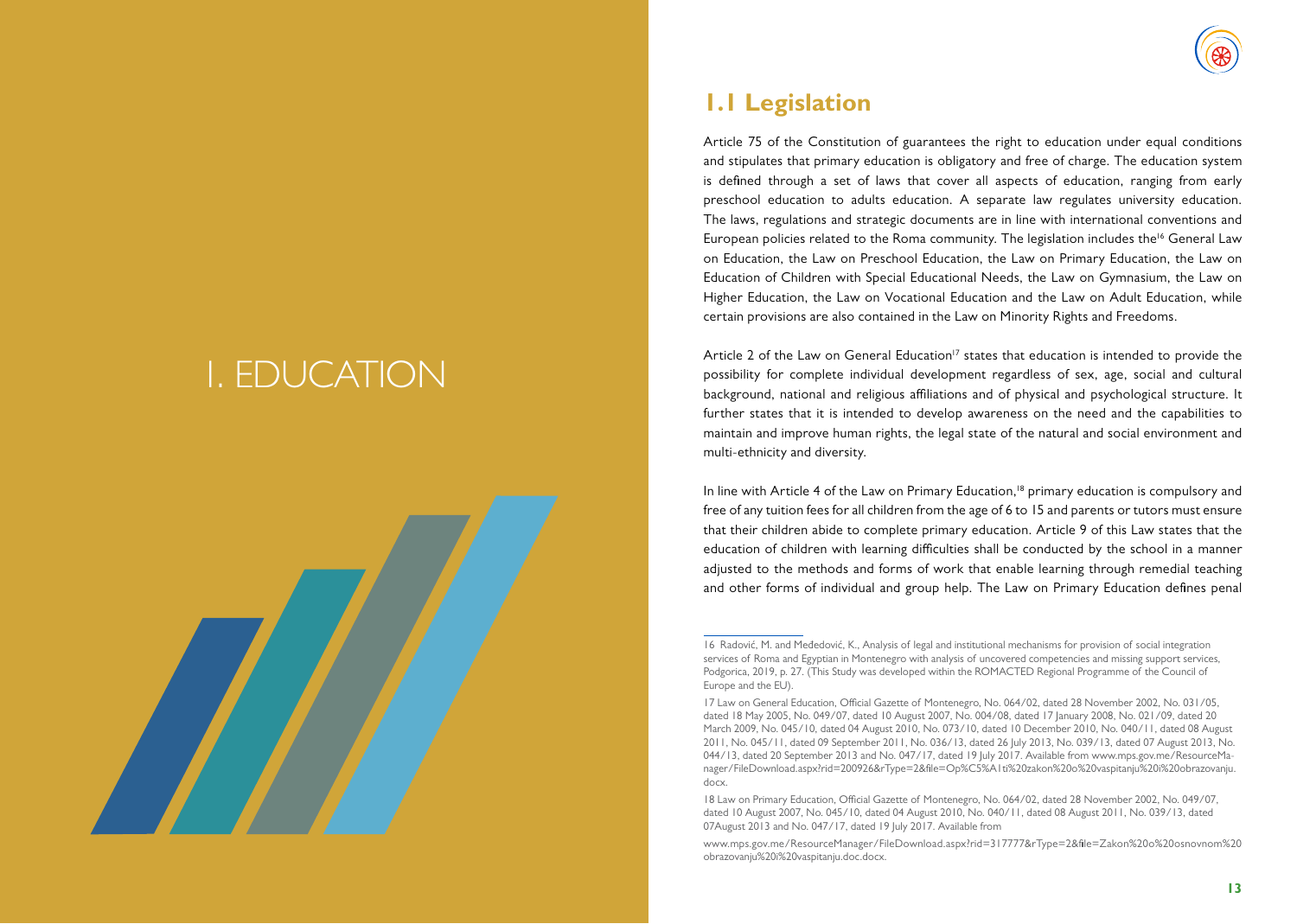

provisions<sup>19</sup> according to which parents can be punished by a fine ranging from one half to ten times the amount of the minimum wage in Montenegro for the violation of this Law. Namely, if the child is not enrolled into school or the child has not been attending school.

According to data collected in 2018 through the Multiple Indicator Cluster Survey,<sup>20</sup> 16 per cent of children aged 36-59 months from Roma Settlements in Montenegro attended early childhood education. This figure was higher among female, urban and the richest populations. When it came to primary education, 77 per cent of children of primary school age (as of the beginning of the school year) attended primary or secondary school. At the same time, 7 per cent of children of secondary school age (as of the beginning of school year) from Roma settlements attended secondary school or higher. The completion rate for primary school was 56 per cent, but the completion rate for secondary school was significantly lower at just 3 per cent.

According to official data from the MEIS application, obtained from the Ministry of Education, these data improved significantly in 2019 and 2020:

- 2018/19 the number of Roma and Egyptian children in preschool was 191 while in 2019/20 is 208;
- Ű 2018/19 the number of children enrolled in primary schools was 1799, and in 2019/20 that number is 1830 children;
- In 2018/19, the number of high school students was 135, in 2019/20, the number is 142;
- Furthermore, out of a total of 1799 primary school students in the 2018/19 school year, 1596 of them successfully completed the class that the student attended (about 88%).
- The ninth grade, out of a total of 97 students, 88 of them successfully completed the grade (about 90%) and out of that number, 55 enrolled in the first grade of high school (more than 62%).

2018/19 out of 135 students enrolled in a high school class, 105 of them successfully completed the class, (about 77%) and of that number, 19 students completed the high school final grade with success.

Article 6 of the Law on Higher Education stipulates the creation of the conditions for unrestricted access to higher education as one of the main objective of higher education. Higher education shall be available to all persons and must not be restricted directly or indirectly on the basis of gender, race, marital status, skin colour, language, religion, political or other affiliation, national,

ethnic or other aspect of origin, financial status, disability or any other similar grounds, position or circumstances, in compliance with the specifics of the Law.<sup>21</sup>

The Law on Adult Education regulates adult education and learning. According to Article 3, adult education<sup>22</sup> is aimed at the attainment of at least primary education and the first qualification for all citizens, raising the level of education, i.e. the functional literacy of citizens; inclusion of the most vulnerable groups of the population through different forms of education and learning with a view to their integration. The Law also prescribes that an adult shall not have to pay for the acquisition of primary education or training for the first qualification.

## **1.2 Strategies**

Measures to ensure education for Roma are defined through the Strategy for Social Inclusion of Roma and Egyptians in Montenegro 2016–2020. The action plans are under implementation of the Ministry of Education, the Ministry for Human and Minority Rights and schools as well as non-governmental organisations that are often partners in the implementation of such measures.

The Ministry for Human and Minority Rights prepares annual reports on the implementation of the Strategy. According to the report for 2018,23 in the school year 2018/19 there were 191 Roma and Egyptian children enrolled in preschool education. The number of pupils included in primary education was 1,799 or 2.66 per cent of the total number of children enrolled in primary schools in Montenegro.

In cases where parents did not have the necessary documentation or resolved legal status to enrol their children in primary school these children were allowed to enrol but the parents were obliged to submit the necessary documentation during the course of the school year. In secondary school education, in the 2018/19 school year there were 137 pupils (75 male and 62 female) from the Roma and Egyptian minorities who regularly attended the classes, which

<sup>19</sup> Ibid.

<sup>20</sup> UNICEF Montenegro and the Montenegrin Statistical Bureau (MONSTAT) developed the Multiple Indicator Cluster Survey in 2018. Available from www.unicef.org/montenegro/en/statistical-snapshot-roma-population.

<sup>21</sup> Law on Higher Education, Official Gazette of Montenegro, No. 044/14, dated 21 October 2014, No. 052/14, dated 16 December 2014, No. 047/15, dated 18 August 2015, No. 040/16, dated 30 June 2016, No. 042/17, dated 30 June 2017, No. 071/17, dated 31 October 2017, No. 055/18, dated 01 August 2018 and No. 003/19, dated 15 January 2019. Available from www.mps.gov.me/ResourceManager/FileDownload.aspx?rid=282638&rType=2&file=Zakon%20o%20 visokom%20obrazovanju%20-%20jul%202017.pdf.

<sup>22</sup> Decree promulgating the Law on Adult Education, Official Gazette of Montenegro, No. 20/11 from 2011. Available from www.mps.gov.me/ResourceManager/FileDownload.aspx?rid=282602&rType=2&file=Zakon%20odrasli.pdf.

<sup>23</sup> Report on the Implementation of the Strategy for Social Inclusion of Roma and Egyptians in Montenegro 2016– 2020 for 2018. Available from www.mmp.gov.me/ResourceManager/FileDownload.aspx?rid=357564&rType=2& file=Izvje%C5%A1taj%20o%20sprovo%C4%91enju%20Strategije%20za%20socijalnu%20inkluziju%20Roma%20i%20 Egip%C4%87ana%20u%20CG%202016-2020%20za%202018.pdf.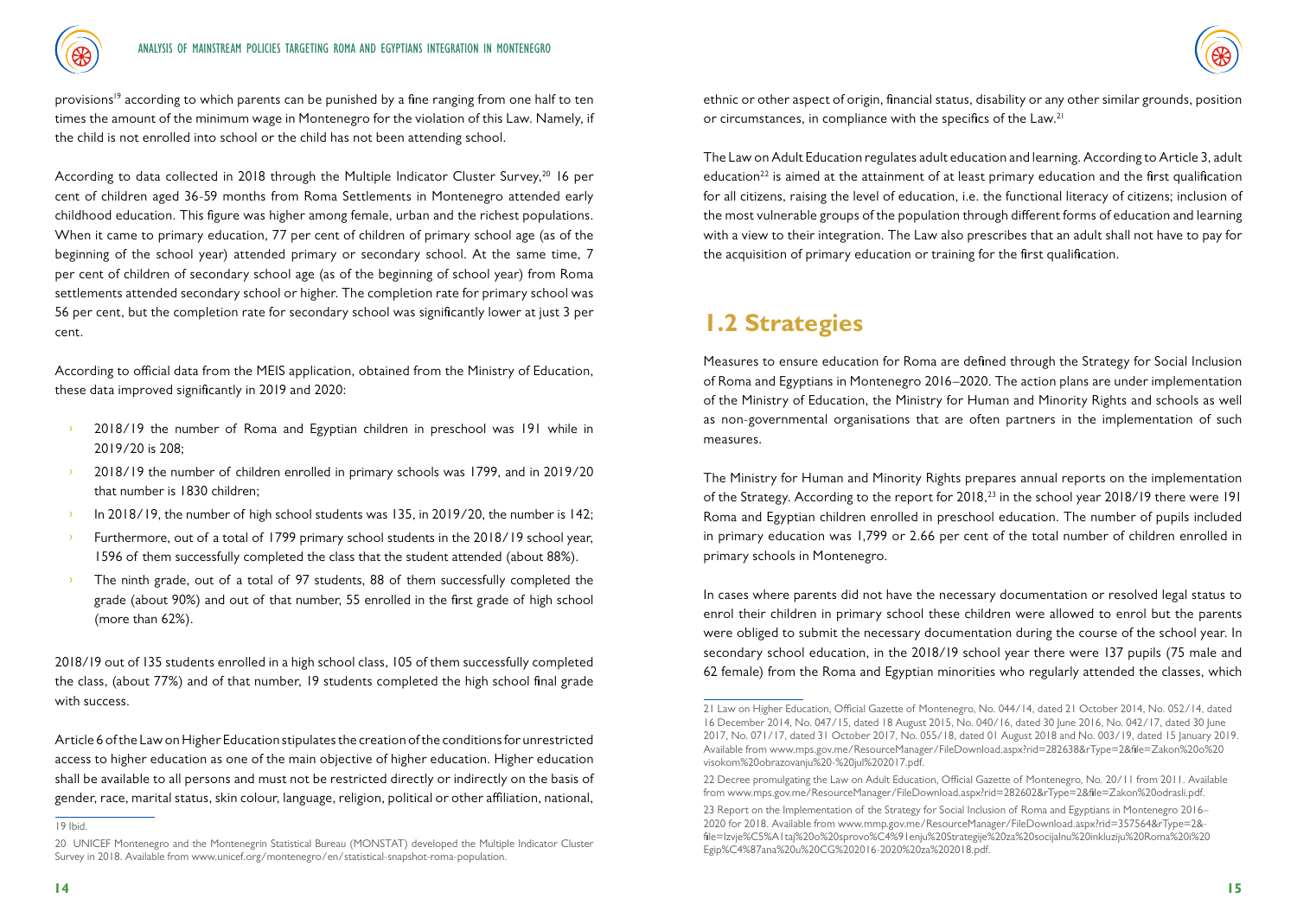



in percentage terms represented 0.48 per cent of the total number of children enrolled in secondary schools in Montenegro.<sup>24</sup>

A system to identify those at risk of early school-leaving is now in place and a protocol on the prevention of and action in response to children leaving school prior to its completion has been adopted. An important subject in the education process relates to mediators/associates for education. As from the school year 2018/2019, associates have been included as part of the official education structure within the Ministry of Education. Each school decides on the number of associates for social inclusion and announces an open call based on the number of Roma and Egyptian pupils.

The action plans of the Strategy for Social Inclusion of Roma and Egyptians<sup>25</sup> emphasises a number of measures and activities in the field of education. These include increased enrolment and a reduction in early school leaving at all levels of education, permanent employment of associates for the social inclusion of Roma and Egyptian children in the field of education, the purchase and distribution of textbooks in grades I, II and III.

It also stresses the need for affirmative action and set quotas for enrolment in secondary schools of different orientation, scholarships to secondary school for Roma and Egyptian pupils and the organisation of a secondary school enrolment campaign with particular focus on girls and their parents. It further emphasises the need to prepare a rulebook on the criteria and conditions for the award of scholarships, the award of scholarships to university students and the provision of free accommodation in the student dormitories.

It advocates for a campaign aimed at encouraging enrolment in kindergarten, primary, secondary and higher education and the establishment of an adult education programme on elementary literacy and education for Roma and Egyptians, organisation of winter and summer excursions and camps, education and training for parents, measures aimed at reducing the number of early school leaving through the provision of transportation and tutoring classes.

The Inclusive Education Strategy (2019–2025) sets out directions for the development of education for children with special educational needs.<sup>26</sup> This strategy<sup>27</sup> allows sufficient room for school management to engage teachers and assistants to use their capacities to develop classes and programmes that will provide additional support for Roma children in the process of education. Individual Transition Plan 1 (ITP1) was developed for children with additional educational needs in order to facilitate their transition from primary to secondary education.

In line with measures from the Inclusive Education Strategy, schools dedicate special attention to antidiscrimination. According to the strategy, antidiscrimination activities at the school level are organised once a year and involve pupils and teachers with the aim to jointly strengthen attitudes of acceptance and reduce discrimination.<sup>28</sup>

The Strategy for Early and Preschool Education 2016–2020<sup>29</sup> highlights key areas, tasks and activities and suggests a combination of services and activities intended to make them actionable and measurable for short and long-term implementation. The strategy recognises Roma children as a vulnerable group for whom the failure to attend the preschool programme can create even greater barriers to their linguistic and cultural participation in primary school.

The Strategy for the Development of Higher Education (2016–2020) defines measures related to the provision of scholarships for the students.<sup>30</sup> Within the domain of indirect funding, the Ministry of Education offers a comprehensive package of support for students that comprises of scholarships for the best students and student loans.<sup>31</sup>

28 Ibid. Page 9.

24 Ibid.

All of these measures are of a continuous nature and have been included in each action plan since 2016 in relation to the Strategy for Social Inclusion of Roma and Egyptians in Montenegro and a few measures are partly covered and elaborated within the strategies and documents in the field of education.

<sup>26</sup> Pursuant to the Law on Upbringing and the Education of Children with Special Educational Needs (Official Gazette of Montenegro, nos. 80/2004, 45/2010 and 47/2017) the term 'children with special educational needs' includes children with disabilities, physical, intellectual, sensory, combined and autism spectrum disorders, speech and language disorders, severe chronic illness, long-term ill children and other children with learning disabilities and other difficulties that are caused by emotional, social, linguistic and cultural barriers. Available from www.mps.gov.me/ResourceManager/File-Download.aspx?rid=200941&rType=2&file=Zakon%20o%20vaspitanju%20i%20obrazovanju%20djece%20sa%20posebnim%20obrazovnim%20potrebama.docx

<sup>27</sup> The Inclusive Education Strategy (2019-2025), Ministry of Education of Montenegro, UNICEF Montenegro, Podgorica, 2019. p. 3. Available from www.mps.gov.me/ResourceManager/FileDownload.aspx?rid=325543&rType=2&file=Nacrt%20Strategije%20inkluzivnog%20obrazovanja%202019%20-%202025%20za%20javnu%20raspravu.pdf

<sup>29</sup> Ministry of Education, UNICEF Montenegro, Strategy for Early and Preschool Education 2016–2020, Podgorica, February 2016. Available from www.mps.gov.me/ResourceManager/FileDownload.aspx?rid=221458&rType=2&file=Strategija%20ranog%20i%20pred%C5%A1kolskog%20vaspitanja%20i%20obrazovanja%20u%20Crnoj%20Gori%20(2016-2020). pdf1.pdf

<sup>30</sup> According to the Report on the Implementation of the Action plan for 2018, in the second semester of the academic year 2017/18 Roma students and 17 students of Egyptian descent (11 female and 6 Male) were awarded scholarships. In the first I semester of the academic year 2018/19 14 Roma students and students of Egyptian descent (7 female and 7 male) were awarded scholarships

<sup>31</sup> Ministry of Education, Strategy for the Development of Higher Education in the Montenegro (2016-2020), Government of Montenegro, Podgorica, July 2016, p. 12. Available from www.mps.gov.me/ResourceManager/FileDownload. aspx?rid=244534&rType=2&file=Strategija%20razvoja%20visokog%20obrazovanja%20u%20Crnoj%20Gori%202016- 2020.doc

<sup>25</sup> Action Plan for the Implementation of the Strategy for Social Inclusion of Roma and Egyptians in Montenegro for 2019.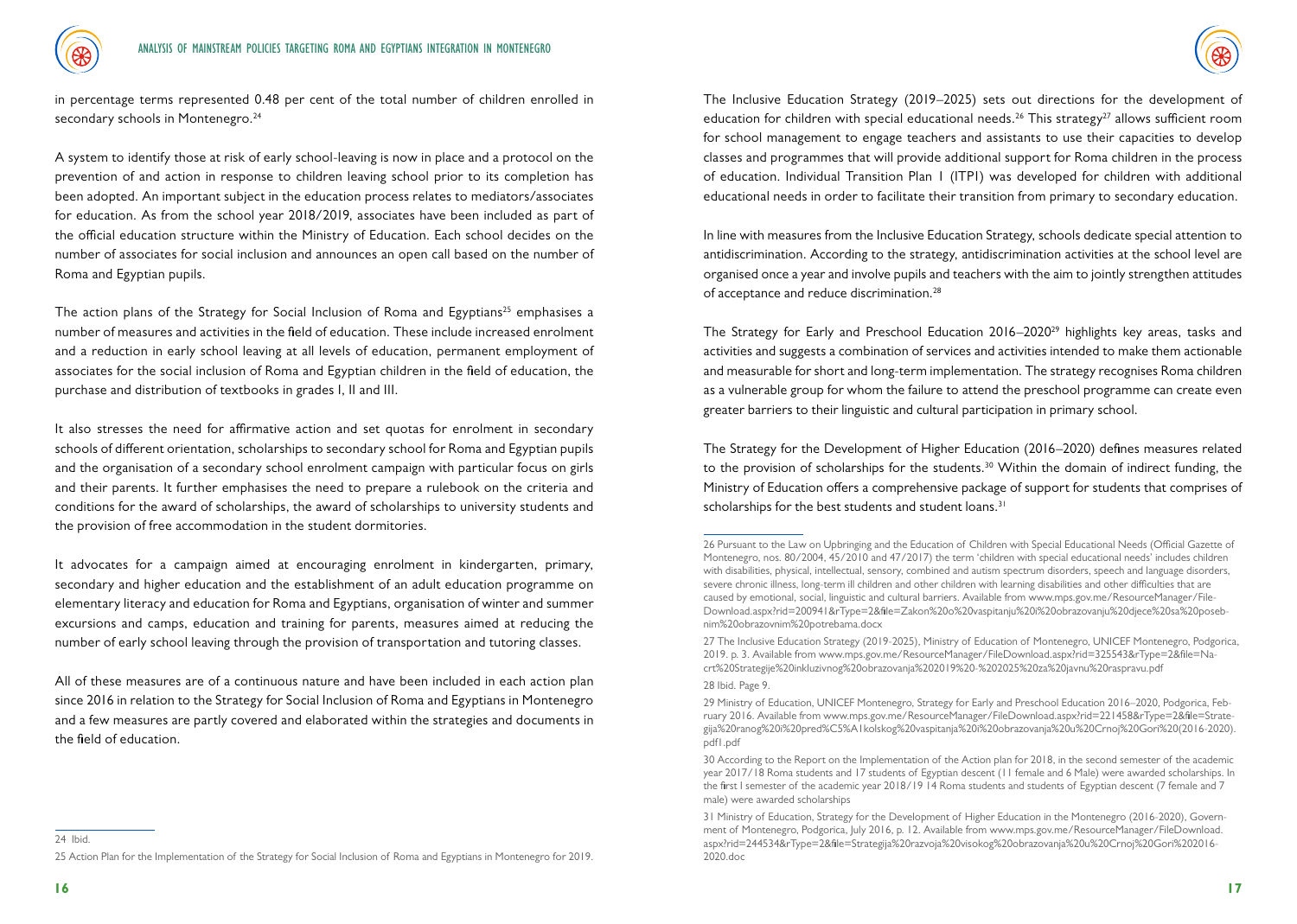A specific recommendation to decision makers in this regard is to take the necessary steps to increase the impact that the material status of students has on the award of scholarships, the right to accommodation in student dormitories, student loans and other instruments of support and the determination of tuition fees. This would help students that experience material hardship in terms of their gaining equal conditions for education and equal opportunities to complete their education successful.32 The Strategy for Social Inclusion of Roma and Egyptians also defines measure related to scholarships.

The Youth Strategy<sup>33</sup> defines measures aimed at preventing or reducing the early school-leaving rate at the community level. According to the Strategy, over the course of its development, only 7 per cent of young Roma and Egyptians completed secondary school compared with 86 per cent of the general population. The fact that this issue is not getting the attention it deserves is supported by the claim that 93 per cent of Roma parents and 83 per cent of other parents whose children early left school were not contacted. Legislation provides for certain penalties against parents whose children do not attend school regularly or leave school early. The protocol on the procedure and prevention of early school-leaving envisages the steps that schools should take in order to monitor irregular attendance and prevent early school leaving.

The Strategy for the Development of Vocational Education  $2015-2020^{34}$  emphasises the necessity to operationalize cooperation between primary and secondary schools and between secondary schools and the labour market in order to monitor continuously the professional orientation of pupils with special educational needs. Therefore, all schools should implement an 'individual transition plan', which is also predicted in the Inclusive Education Strategy. This would help to develop a culture of data gathering that would give an insight into how many children are employed in the field of education/qualification and the number of those continuing their education at university within same sphere. This is of great importance in terms of gaining a broader perspective on social inclusion.

Information should be provided to employers in order to sensitise and encourage them to employ persons who have completed part of the education programme, i.e. those that have acquired certificates of professional qualification or certificates of completion of an educational programme. In relation to the Roma community, it is necessary to apply transitional activities and mentoring programmes aimed at monitoring the success and to cooperate with parents and other relevant individuals or institutions.

## **1.3 Annual plans of the institutions**

Through its annual plans, the Ministry of Education emphasises the need for constant monitoring and improvement of the quality of the educational process at all levels of education in order to provide opportunities for all involved to develop the key professional competencies required for continuing their education or for inclusion in the labour market and active citizenship. There are few measures within the annual plans<sup>35</sup> that are linked to Roma. This relates to work on the development of the Action plan for the Strategy for Development of Vocational Education in Montenegro. More specifically, the part on support for Roma and Egyptian children in transitional activities, monitoring the success of pupils and cooperation with parents and others relevant individuals and institutions. Another activity is the distribution of free sets of textbooks for children. The number of sets of textbooks is not included in the plan.<sup>36</sup> The process is that schools send a list of students from marginalized groups and in a state of social need, so textbooks are awarded accordingly. In the school year 2019/2020, textbooks were awarded to all students from the above category in primary schools from I to IX grade.

The Ministry for Human and Minority Rights has as one of its main activities the improvement of the position of Roma and Egyptians and their integration into all aspects of social life. The Directorate for Promotion and Protection of Roma and Egyptian Minority Rights is responsible for the implementation of the activities.

The work plan of the Ministry for Human and Minority Rights covers numerous measures from the Roma Integration Strategy, including the report on the implementation of the action plan for the Strategy for Social Inclusion of Roma and Egyptians in Montenegro. The work plan covers measures to arrange summer and winter schools for Roma and Egyptian pupils, implementation of the regional project Roma Integration 2020, the campaign 'All to School', the celebration of World Roma Day and World Roma Language Day, education on and campaigns related to discrimination and the formation of teams for the prohibition of discrimination.

It also raises public awareness on the need to combat discrimination, education for Roma youth with a focus on leadership, organisation of field trips and excursions for pupils with the best achievements, measures to improve health condition through preventive examinations, measures to eliminate stereotypes and prejudice about persons with disabilities as well as harmful actions that discriminate against these persons based on gender and age. It also covers the establishment of a register of persons with disabilities.

<sup>32</sup> Ibid. Page 35.

<sup>33</sup> The Ministry of education and the Ministry of sports, Youth Strategy 2017-2021, Podgorica, Montenegro, 2016. Available from www.un.org.me/Library/Youth-Empowerment/1a%20Youth%20Strategy%202017-2021.pdf

<sup>34</sup> Strategy for Development of Vocational Education in Montenegro 2015-2020, Available from www.mps.gov.me/ ResourceManager/FileDownload.aspx?rid=207298&rType=2&file=Strategija%20razvoja%20strucnog%20obrazovanja%20 u%20Crnoj%20Gori%20(2015-2020)%20ap.doc

<sup>35</sup> Annual Work Plan of the Ministry of Education for 2019. Available from file:///C:/Users/User/Downloads/Program%20rada%20Ministarstva%20prosvjete%20za%202019.%20godinu.pdf.

<sup>36</sup> In terms of previous years, 716 sets of textbook were provided for Roma children and children of Egyptian descent for the first three grades of primary school in 2017. These 716 sets of textbook were in Montenegrin, while 17 sets were in Albanian language. The report for 2018 does not divide the data into categories and therefore it was not possible to ascertain the number of textbooks delivered to Roma children.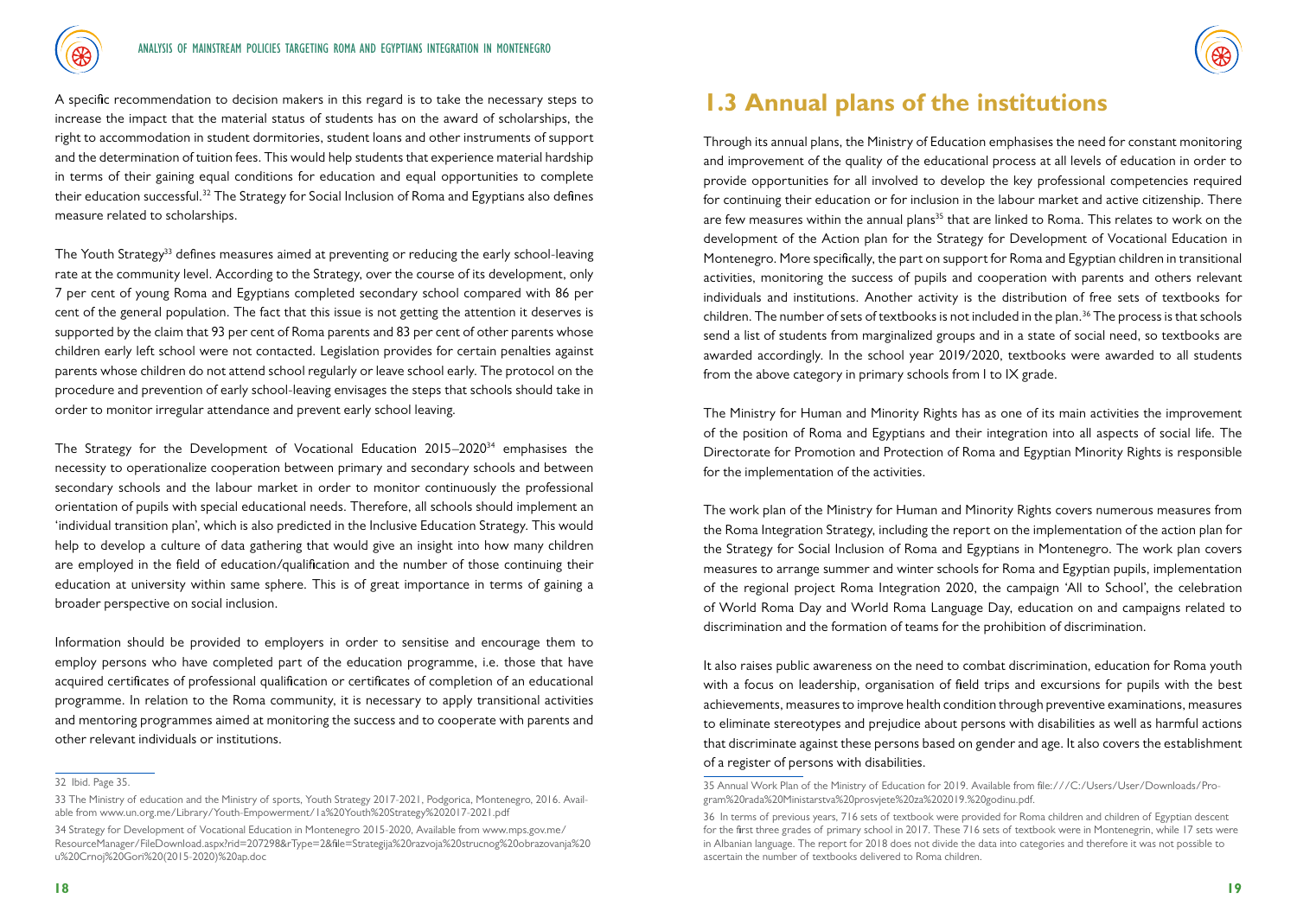

The work plan contains measures on the education of parents, children, activists, civil servants, ensuring protection against domestic violence and juvenile and forced marriages among the Roma community. It covers the organisation of campaigns in Roma settlements on domestic violence and the forced marriage of girls and measures to educate employees in the competent institutions about early identification of child marriages. It covers the organisation of training for young members of minorities with a focus on Roma women in order to empower them to engage in politics, cooperation with civil society organisations and the need to become active in the field of Roma integration. The plan also covers the translation of legal regulations into the Romani language and their publication, cooperation with local self-government in the field of drafting and implementing local action plans, organisation of thematic roundtables with the NGO sector, informing Roma through the realisation of information campaigns about the possibilities for resolving their legal status and informing parents about the registration of children in the birth registry.

### **1.4 Existing obstacles**

*a. The inadequate level of transparency and the timing of open calls as well as the length of employment for associates for social inclusion in education can prevent Roma from applying and limit the effectiveness of this position*

By October 2019, primary schools in Montenegro had engaged 18 associates for social inclusion in education yet only a small number of them were from the Roma minority. Some of the reasons for this relate to inadequate transparency and the timing of the open calls as well as to the length of employment of associates. Open calls are not promoted sufficiently. The Ministry of Education initiates schools to inform stakeholders through students, NGOs and initiates to inform community stakeholders.

Schools usually publish such calls in their daily newspapers but there are no additional activities aimed at informing Roma, which reduces their chance to apply for this position. Exceptions are the activities of NGOs that on their own initiative promote such calls among the Roma community.

According to the information received from the Ministry of Education, the associates are hired until the end of June, and then they have the right to use paid annual leave (in accordance with the law). Since they have paid annual leave for part of July, they do not receive a salary only for part of July and August. Associates are hired every year from September 1 and receive a work permit later (in accordance with the legal obligation of schools to obtain the prior consent of the Ministry for the open call). The fact that associates are employed only from September to June means that the summer months are not used adequately for preparation for the next school year -

neither for establishing contacts, nor for encouraging children and parents by associates to enrol and continue their education, nor for their support to students studying for a make-up exam to correct negative grades. On the other hand, due to the break from mid-July to September, associates do not have adequate means of subsistence, which forces them to look for other, more sustainable solutions in employment.

*b. The introduction of the requirement to be a Montenegrin citizen as a condition of employment for associates limits the utilisation of the existing human resources in the Roma community for the transition from donor-funded programmes to sustainable solutions for Roma and Egyptians in the area of education*

Before explaining why the condition of citizenship is seen as an obstacle to the employment of Roma and Egyptians it is necessary to emphasise the difference<sup>37</sup> between mediators for education and associates for social inclusion of Roma and Egyptians in the field of education, because this is unclear to many stakeholders. Many stakeholders do not understand that donor funded programmes for mediators are only temporary measures intended to fill the gap until the government is ready to implement the long-term sustainable solution of employing associates in schools, as provided for in the legislation and strategies.

Namely, donor funded programmes trained a number of Roma and Egyptians to work with the community and children in order to enrol and keep these children in education. The work of mediators also includes the empowerment of parents to better understand the value of education and the long-term benefits it can bring to children in terms of access to employment and a better chance to live a decent life. The job description for associates is very similar to that of mediators. The vast majority of mediators have completed the third level of secondary school (which is also one of the conditions for associates) and therefore it seems logical that the government should count on them as a human resource pool that could speed up the process of the social inclusion of Roma into the system by employing mediators as associates.

Instead, the criterion of Montenegrin citizenship continues to hamper their chances of continuing their work for their community within the regular school system. The legal basis for this criterion remains unclear since all of the legislation pertaining to education states that foreigners with permanent residence in Montenegro can be employed in schools.

*c. The challenges of inefficient monitoring of the success of pupils and the need to prevent early school-leaving*

<sup>37</sup> The position of Mediators was introduced as a project component of donor funded organisations such as the Roma Education Fund and other organisations like Hilfe Zur Sebschilfe (HELP). After this practice showed to be very productive, the government decided to standardise this function through the introduction of the position of Associate for Social Inclusion in the four mentioned areas.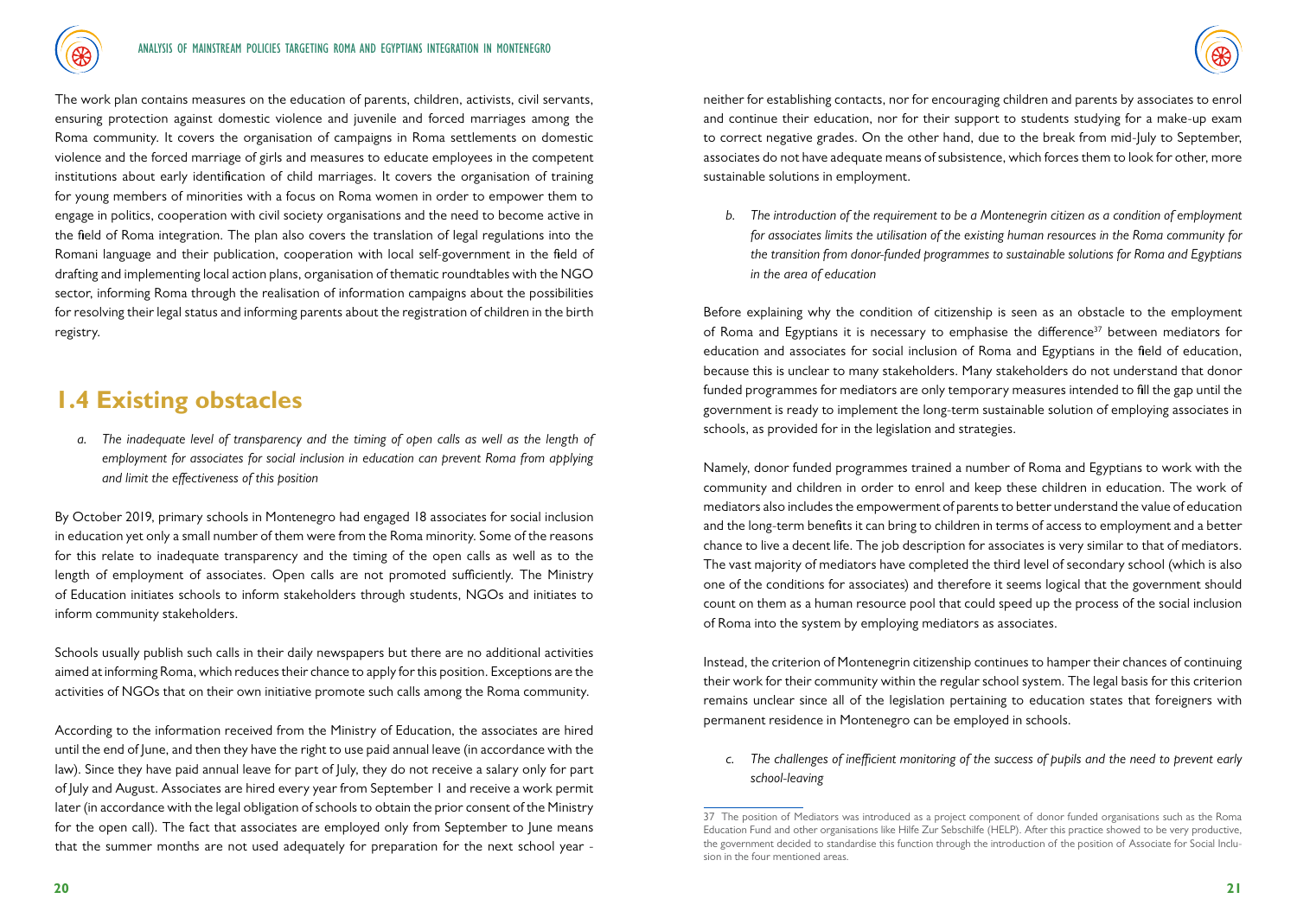

The report of the European Commission for Montenegro indicates that there has been an increase in the enrolment of Roma pupils into preschool and compulsory levels of education but not in the completion rate. The enrolment (62%) and completion rates (34%) for compulsory education remain the lowest in the Western Balkans. According to the Youth Strategy 2017–  $2021<sup>38</sup>$  during the course of the development of the Strategy only 7 per cent of young Roma and youth of Egyptian descent completed secondary school compared with 86 per cent of the general population.

The fact that this issue does not receive the attention it deserves, is underlined by the claim that 93 per cent of Roma parents and 83 per cent of other parents whose children had left school early stated that they had not been contacted by anyone afterwards. Furthermore, it is clear that school departments have only limited capacities to apply an individual approach to each child. This applies in particular to their ability to address the issues of preventing early school-leaving, the development of violent and delinquent behaviour and the development of bad health habits.

Schools are improving their capacity when it comes to these topics. Teachers are obliged by law to improve their professional development - this is a condition for extending the license, as well as for promotion to teaching titles. Special trainings are organized for teachers who work with Roma and Egyptian students. The protocol on the prevention of early school-leaving clearly envisages the steps to be taken in the school, from the moment of recognizing the risk that there could be early school-leaving. A Protocol on the treatment of children victims of abuse and neglect in the relationship between schools and a multidisciplinary operational team was also adopted.

*d. The challenging transition to the different levels of education and between education and employment* 

It is necessary to emphasise the importance of developing a holistic approach to support youth during their education when making the transition from one level of school to the next and when making the transition from school to employment. This issue connects closely with the early school-leaving that occurs when transitioning to the next level of education and in particular the high dropout rate in the eighth and ninth grades of primary school. A large percentage of unemployed youth and adult Roma and Egyptian belong to the latter category.

Associates in education and employment play a very important role in this regard, but it is necessary to develop additional measures in school to stimulate completion of primary education, enrolment in secondary school and then either enrolment in university or job search. According to NGOs, the most alarming situation exists in Berane where no Roma or Egyptians were enrolled in secondary education in the school years 2018/2019 and 2019/2020.

When it comes to Roma adults who did not finish primary school and those that started but failed to finish the secondary level, the Report of the EU Commission for 2019 notes that insufficient attention is given to adult education<sup>39</sup> and that it is necessary to take more serious measures in this direction.

*e. There is insufficient coverage of preschool education and preparatory preschools*

Within the preschool education programme, preparatory preschools for Roma children are run in Podgorica, Nikšić, Berane, Tivat, Herceg Novi, Ulcinj, Bar and Bijelo Polje. Important actors in this process are Roma and Egyptian families and the communites, local self-governments, local Red Cross organisations, the centres for social welfare, mediators and the schools in which children are to enrol. Civil society organisations continuously emphasise the importance of a prolonged preparatory period prior to enrolment in school.

Recommendations from the seminar 'From words to deeds towards Roma integration' held in 2016 and the seminar 'Inclusive Society: Improving the socioeconomic position of Roma and Egyptians in Montenegro' held in 2018 indicate the need for a longer preparatory period for Roma and Egyptian children in each municipality where Roma live. The territorial coverage and participation of girls remains a challenge. As the World Bank research 'Breaking the Circle of Roma Exclusion<sup>40</sup> shows, the majority of children attending preschool education are boys that live in urban areas. The recommendation has been implemented since 2018 and the preparatory preschool has been extended from two to four weeks.

*f. Criteria linked to time limits should be development for the award of scholarships*

One of the important activities planned within the Strategy for Social Inclusion of Roma and Egyptians was the development of a rulebook<sup>41</sup> to define the criteria and the terms of assignment for scholarship for students from the Roma and Egyptian descent. Production of the rulebook was planned for 2018 but its production was postponed until December 2019. Namely, it was decided in 2018 that the realisation of scholarship payments would come under the jurisdiction of the Ministry of Education and it was for this reason that the Ministry for Human and Minority Rights did not draft the rulebook. This meant that all Roma and Egyptian students who requested a scholarship were awarded one.

<sup>38</sup> The data presented in the Strategy was extrapolated from the Multiple Indicator Cluster Survey (MICS) 2018, developed by UNICEF Montenegro and MONSTAT.

<sup>39</sup> Commission staff working document Montenegro 2019, Communication on EU Enlargement Policy, Brussels, 2019, p. 31. Available from https://ec.europa.eu/neighbourhood-enlargement/sites/near/files/20190529-montenegro-report. pdf.

<sup>40</sup> Monica Robayo-Abril and Natalia Millán, Breaking the Cycle of Roma Exclusion in the Western Balkans, International Bank for Reconstruction and Development/World Bank, 2019. Available from http://documents.worldbank.org/curated/ en/642861552321695392/pdf/Breaking-the-Cycle-of-Roma-Exclusion-in-the-Western-Balkans.pdf, page 106.

<sup>41</sup> Report on Implementation of the Strategy for Social Inclusion of Roma and Egyptians in Montenegro 2016-2020 for 2018, p. 37. Available from www.mmp.gov.me/ResourceManager/FileDownload.aspx?rid=357564&rType=2& file=Izvje%C5%A1taj%20o%20sprovo%C4%91enju%20Strategije%20za%20socijalnu%20inkluziju%20Roma%20i%20 Egip%C4%87ana%20u%20CG%202016-2020%20za%202018.pdf .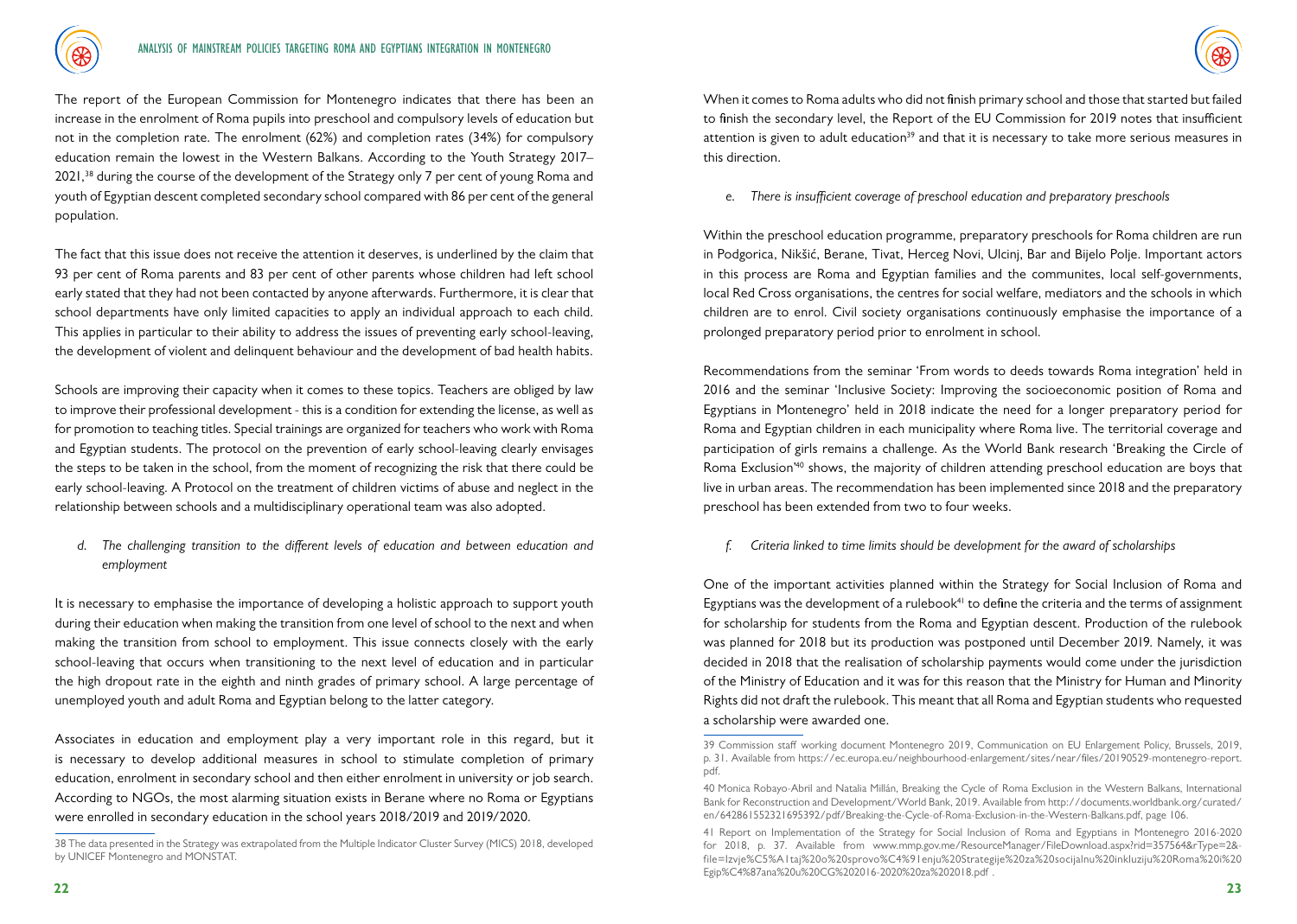

The development of additional criteria for the award of scholarships is important as a means of stimulating Roma and other students to complete their studies within a reasonable timeframe. According to the Ministry of Education, the rulebook will contain provisions restricting the time for studies, i.e. it will stipulate that all Roma and Egyptian students can be granted a scholarship but only for each year of study that is not repeated more than once. So far, each student who applied to the Ministry was granted a scholarship regardless of how many times he/she had repeated the same year of study.

*g. The level of social integration of Roma and Egyptian children through education remains insufficient*

Although the level of enrolment of Roma children has risen in the last decade, the education system still faces the serious challenge of overcoming this and it remains instrumental to the social integration of the Roma community. As noted in the World Bank research Breaking the Circle of Roma Exclusion,<sup>42</sup> "Compulsory education is not the great equaliser; there are still significant gaps in enrolments in compulsory schools, mostly driven by discrimination and restrictive social norms." In Montenegro, it notes that, "a large share of the gap is explained by living conditions and demographics."43 This refers primarily to the language spoken at home, the level of education of the head of household, the employment status of the mother and the living conditions. These findings appear to be in line with the low level of self-reported discrimination at school.<sup>44</sup>

The research shows that the gap between Roma and their non-Roma neighbours in terms of enrolment in compulsory education in Montenegro was 29 percentage points, which means that at least a third of Roma children aged  $7-15$  was left outside the school system in 2017.<sup>45</sup>

The Education system is still not sufficiently prepared to target the existing gap between minority and majority populations through concrete measures that would address challenges like, for example, the low level of participation of Roma pupils and their parents in school life. Extracurricular activities and participation in cultural events for primary school pupils usually takes place after school hours and Roma children (who have regular school transport organised by the Ministry of Education, but only during school hours) are not a position to participate. Parents have to pay for certain extracurricular activities and children are usually left out because of poverty.

44 Ibid., page 35.

45 Ibid., page 34.

### **1.5 Successful or promising measures, experiences and methods to make mainstream policies in education more inclusive of Roma and Egyptians**

*a. Teachers should exchange experiences on the implementation of the targeted measures*

Introduction of the Protocol on prevention of early -school leaving was an important first step in the monitoring and the prevention of this challenge. However, there is a lack of precise data on the effect the work of the multi-disciplinary teams that ensure compliance with the Protocol has had on the treatment and prevention of early school leaving, which is necessary in order to interpret the results achieved in this field.<sup>46</sup> The Ministry of Education took the first step toward closer monitoring of the effect of the Protocol when it conducted research among 262 school principals, teachers, psychologists and pedagogues in 2019. In the report<sup>47</sup> of the Ministry of Education issued in March 2019, it explains that although the research was conducted no results were published. A representative of the Ministry also informed our consultant that a series of workshops took place in order to familiarise schools with the results of the research and to discuss possible solutions. According to subsequent information received from the Ministry of Education, in 2020 an initiative was sent to all involved schools to propose changes to the Protocol, in order to improve the measures it envisages. The schools gave a unanimous answer, that the Protocol greatly facilitated their work and created measures that are specific to a particular school.

*b. Anti-discrimination programmes at the school level*

The primary school Božidar Vuković Podgoričanin, located near the former refugee camp Konik on the outskirts of Podgorica, has the largest number of Roma and Egyptian pupils among all primary schools in Montenegro and implements continuous activities aimed at reducing and ultimately removing discrimination. The school has developed a set of presentations and voluntary activities

<sup>42</sup> Monica Robayo-Abril and Natalia Millán, Breaking the Cycle of Roma Exclusion in the Western Balkans, International Bank for Reconstruction and Development/World Bank, 2019. Available from http://documents.worldbank.org/curated/ en/642861552321695392/pdf/Breaking-the-Cycle-of-Roma-Exclusion-in-the-Western-Balkans.pdf, page 3.

<sup>43</sup> The full list of the factors includes gender, household income, household characteristics and household living conditions. Household characteristics include whether the language is spoken within the household, the educational attainment of the head of the household and whether the mother works. The mother can be the proxy head of the household. Living conditions include whether the household has at least 30 books, has access to piped water inside the dwelling, is overcrowded or located in an area with a population that is more than 40 per cent Roma.

<sup>46</sup> Radović, M. and Međedović, K., Analysis of legal and institutional mechanisms for provision of social integration services of Roma and Egyptian in Montenegro with analysis of uncovered competencies and missing support services, Podgorica, 2019, p. 31.

<sup>47</sup> Ministry of Education, Report on the work and situation in administrative areas within the competence of the Ministry of Education in 2018, Podgorica, Montenegro, 2019, p. 9. Available from www.mpin.gov.me/ResourceManager/FileDownload.aspx?rId=377637&rType=2.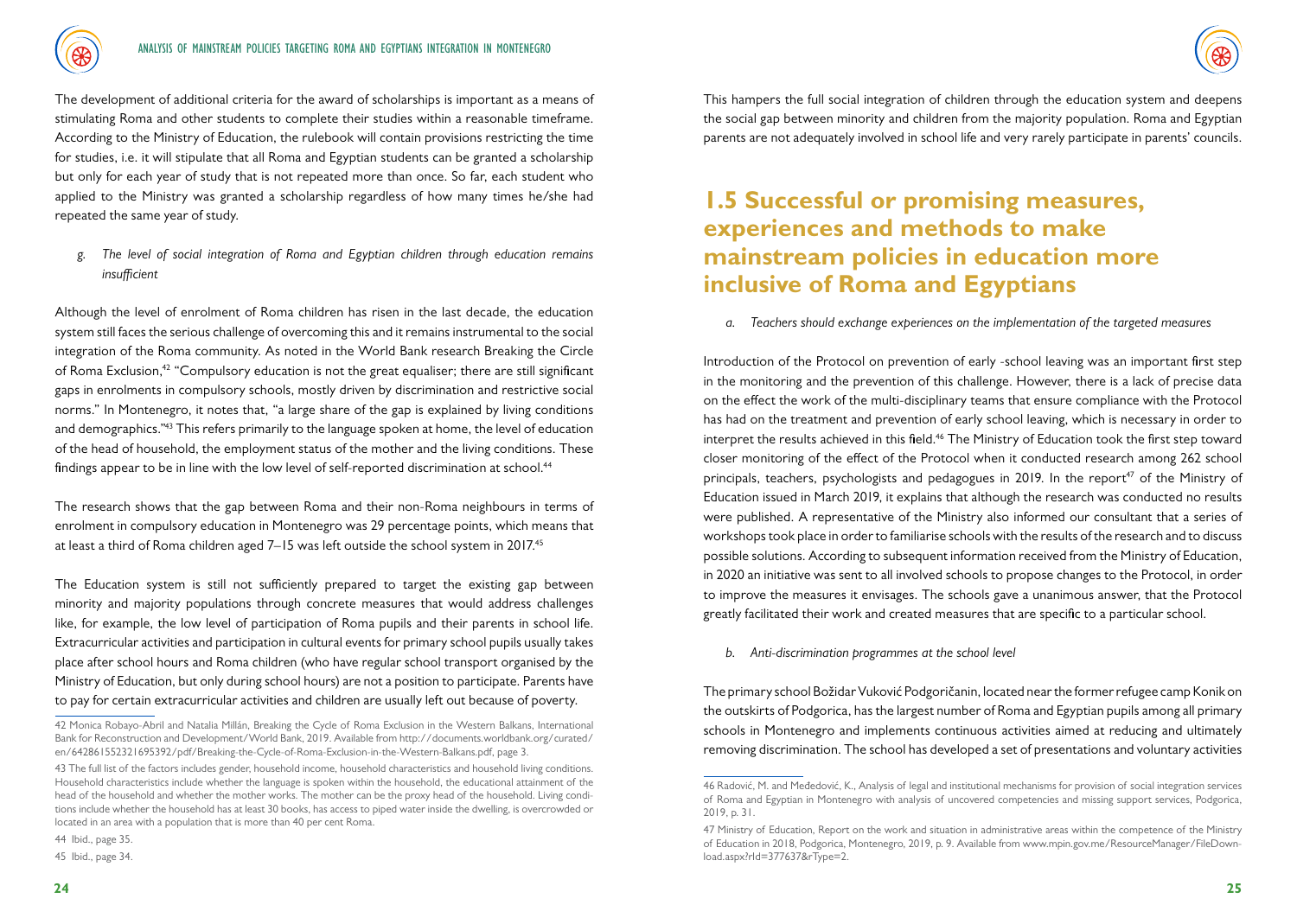that include Roma and Egyptian children. Some of the activities relate specifically to Roma, such as the promotion on the importance of further education for Roma pupils. <sup>48</sup> Representatives of governmental and non-governmental organisations visited the school to promote the enrolment of ninth grade Roma pupils into secondary school. Pupils were informed about the importance of education and the enrolment procedures and facilities that society provides for them. Activities at the school Božidar Vuković Podgoričanin offer a positive example of good practice that other schools where Roma and Egyptian children are enrolled can use as a model.

### **1.6 Recommendations**

- Develop tailor-made programmes to stimulate more Roma and Egyptians to participate in preschool education (ideally in mainstream preschool institutions) in order to enable their social inclusion and to overcome possible barriers to their linguistic and cultural participation in primary school.
- $\cdot$  Organise language courses for preschool and first grade Roma and Egyptian children. It is necessary to design an additional part of the language course aimed at gathering together children and parents in order to stimulate greater participation of parents in the education process of their children.
- Knowing that early school-leaving among Roma and Egyptian children is highest after primary education and later on after finished secondary school; each school should develop an Individual Transition Plan (ITP) for Roma pupils.<sup>49</sup> Through careful monitoring of school achievements, teachers and assistants should identify children at risk of early school-leaving and then provide an appropriate level of support for these children together with their parents. The goal of the plan would be to first identify the capacities and skills of children and then for a team within the school to work with these children at a later stage based on their assessment. In this phase, cooperation between primary and secondary schools would be more than welcome. According to the information received from the Ministry of Education, this measure is already being implemented in accordance with the improved Montenegrin Education Information System - MEIS application, as well as with the Protocol. A child who is at risk is recognized very early, so the school is obliged to implement precisely defined measures with the child, depending on the causes that led to the risk.
- 48 NOdiscrimination in practice in Primary School Božidar Vuković Podgoričanin, report for the Bureau for the education, April 2019. Available from www.skolskiportal.edu.me/Primjeri%20dobre%20prakse/Forms/DispForm.aspx?ID=34. 49 In accordance with the measures proposed within the Youth Strategy.
- , Make a comprehensive list of all Roma and Egyptian mediators, mentors and tutors engaged in donor-funded programmes. The list should contain data related to their level of education, completion of certified training for mediators/associates, relevant experience and language skills as well as information on their legal status, place of residence and gender. They should be informed regularly about calls for the employment of associates.
- $\frac{1}{20}$  In order to assist all primary schools in Montenegro that have Roma and Egyptian pupils in attendance it is necessary to review the standard for associates (defined standards for the engagement of associates). Currently, associates can only be engaged in schools that have more than 70 Roma and Egyptian pupils. A solution could be to have one associate cover two or three schools or cover primary and preschool education. The latter option would also address the issue transition from preschool to primary school. According to the information received from the Ministry of Education, in several schools in Podgorica and other cities, the needs for an associate in two or more schools at the municipal level are merged, so the associate is hired accordingly.
- Reconsider the criteria for employment of associates in terms of the requirement to have Montenegrin citizenship and find a sustainable solution for the better utilisation of the existing human resources in the Roma community. Reconsider the terms of employment for associates in education and enable their permanent employment. In the case of those persons who have gained adequate experience by working as mediators in donor funded programmes but do not fulfil the criteria for employment as associates in terms of the necessary level of education (secondary school) develop more favourable employment criteria. This could include, for example, conditional employment for a period of one year subject to the obligation to complete secondary education during that period. Once the criterion on education has been fulfilled, this form of conditional employment could then be changed to permanent employment.
- $\frac{1}{2}$  It is important to secure additional mentorship and tutorship support in order to enable the transition from primary to secondary school and from secondary school to university. At the beginning, IPA funds would be instrumental in this direction; however, it is necessary to plan long-term sustainable solutions strategically at the school level.
- $\frac{1}{2}$  In order to facilitate the transition to the labour market for secondary school pupils and university students it is necessary to develop Individual Transition Plan 2 (ITP-2), which links education and employment. Roma pupils at vocational secondary schools who are about to graduate and are more interested in gaining employment than in applying to university should be properly informed about the possibilities available within the labour market and supported in school through the ITP-2.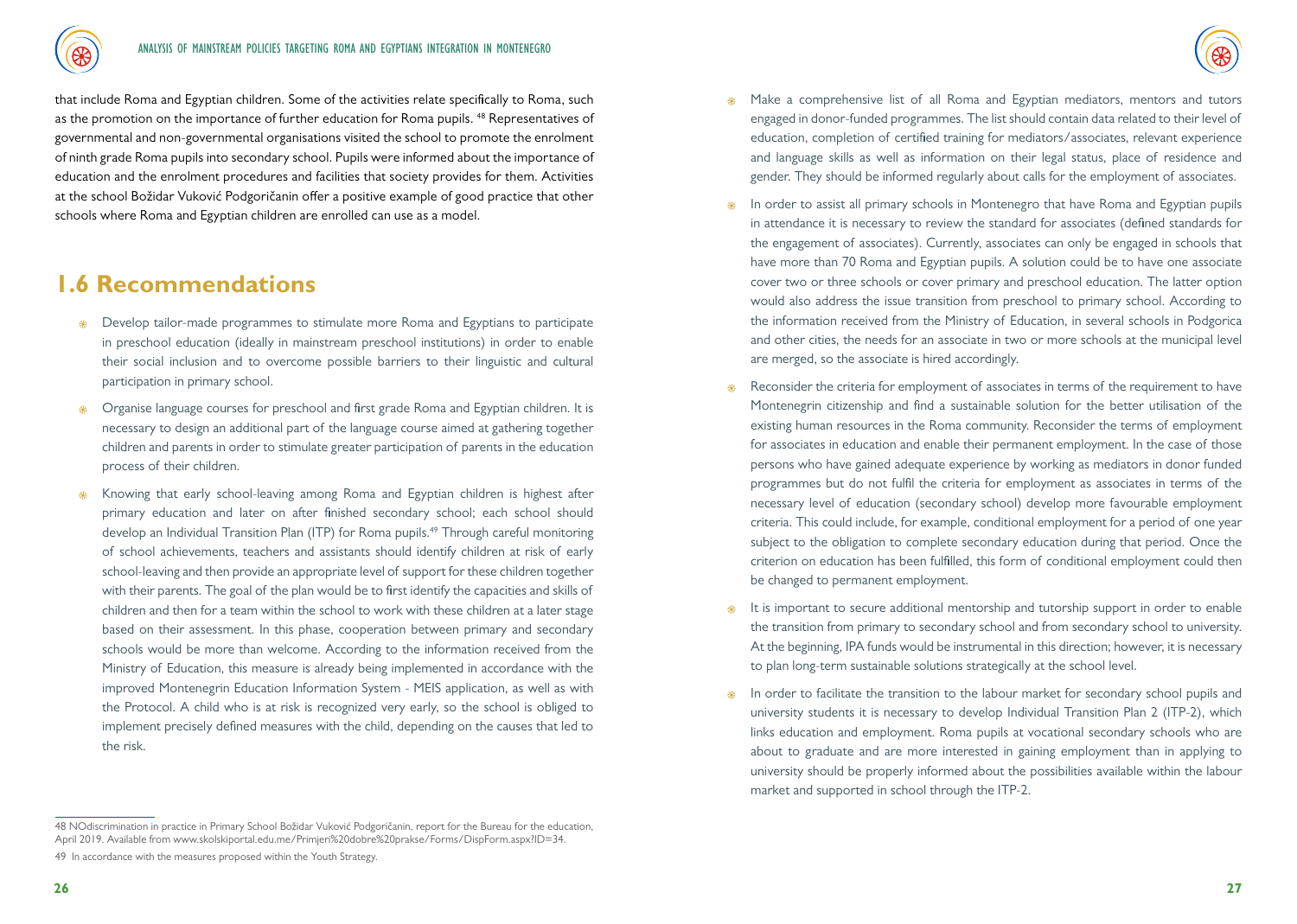- , Organise regular annual research into the effect that the Protocol for the monitoring and prevention of early school leaving has in this respect and present the results and make recommendations on fine-tuning of the measures to schools, institutions and the public. The Ministry of Education has already taken initial steps in this regard in 2018, when the effects of the Protocol were analysed and the results presented to schools. However, it is very important that this type of analysis is also presented to the public, so that interested representatives of the Roma and Egyptian communities, civil society and other actors can engage in a discussion that would lead to the best solutions.
- , Organise monitoring/assessment of the effect of other measures within education, including those related to the introduction of associates, the organisation of campaigns, work with Roma parents, etc.
- It is necessary the NGOs and community representatives to ensure the presence of parents of children who do not go to school or have left school early at workshops for parents organized by the Centre for Vocational Education in cooperation with educational institutions.
- $\frac{1}{2}$ . At the school level, motivate children to continue their education by developing their sense of belonging within a group that includes peers from the majority population.
- , Secure transportation and other means that allows participation in extracurricular activities and social events, such as the graduation celebration. Promote stories of friendship and good practice in terms of socialising through conventional media and social media.<sup>50</sup>
- , In the Law on General Education, 20 per cent of the curriculum is 'open content' that concerns 'affirming the value of local culture.' According to the authorities, this 'open content' could be used for education on the history and culture of persons belonging to national minorities. Although the Ministry of Education has little oversight in terms of how this 20 per cent is used in practice, it acknowledges that efforts are needed in order to ensure that this time is used effectively. Therefore, once standardised, this time can be used to promote Roma culture and learn about the Romani language.
- In accordance with Article 79<sup>51</sup> of the Constitution of Montenegro and the Charter on Minority Languages, standardise Romani language and introduce it as a subject in schools.
- The implementation of the program of elementary literacy and basic adult education in terms of dates and, if possible, venues should be adjusted according to the needs and possibilities of the majority of program participants so that they can attend classes regularly.
- , Organize a campaign for adults' involvement in the program of elementary literacy and primary education for adults, as well as in vocational education and training programs. Roma and Egyptian NGOs and representatives need to organize activities to motivate and support adults to engage in adult literacy and primary education programs and various forms of vocational education and training.
- , For Roma and Egyptians who acquire a professional qualification, it is necessary to provide an internship (preferably paid) with an employer, which would provide greater opportunities for their employment. In this way, those who are educated and achieve good learning outcomes would be good examples in their community and would encourage others to learn.
- , Note: The Center for Vocational Education and Training has prepared a large number of educational programs for acquiring professional qualifications for simple / auxiliary occupations, which may include those who complete the program of elementary functional literacy. In this case, a measure of positive affirmation was applied in order to enable the people to acquire a professional qualification at the II level of the qualification framework even before completing the complete primary education, in order to include them in the employment relationship as soon as possible.
- , Encourage parents to be more active in parents' councils and school life, it is necessary to organise programmes for parents and provide guidance on the functioning of parents' councils based on an integrative approach. Roma and non-Roma parents should be given the skills and positive stimulation to work together for the benefit of their children.
- It is necessary to take additional measures to include Roma at the university level. In addition to the existing measures that include additional points for Roma for university enrolment and scholarships, it is necessary to provide mentorship support to Roma students in order to encourage them to follow lectures regularly and to pass exams. Additional measures should be developed to motivate Roma and Egyptians to enrol at the Pedagogical Faculty in order to create a base of Roma teachers.
- It is necessary to analyse data related to children attending schools for children with special needs. It is also necessary to include Roma and Egyptians in decision-making commissions and to ensure that testing be conducted in a understandable language.

<sup>50</sup> It is important to mention the story of a Roma girl who participated in the graduation ceremony at the primary school in Bijelo Polje. The story, produced by RTV Montenegro in May 2019, was more than welcomed by the local Roma community and attracted significant attention through social media where it had more than 5,000 hits and was shared 57 times. The video is available from www.facebook.com/RomactedMNE/videos/2092820344177185/.

<sup>51</sup> Article 79 of the Constitution stipulates the following: 1) the right to use their own language and alphabet in private, public and official use; 2) the right to education in their own language and alphabet in public institutions and 3) the right to have included in the curricula the history and culture of the persons belonging to minority nations and other minority communities.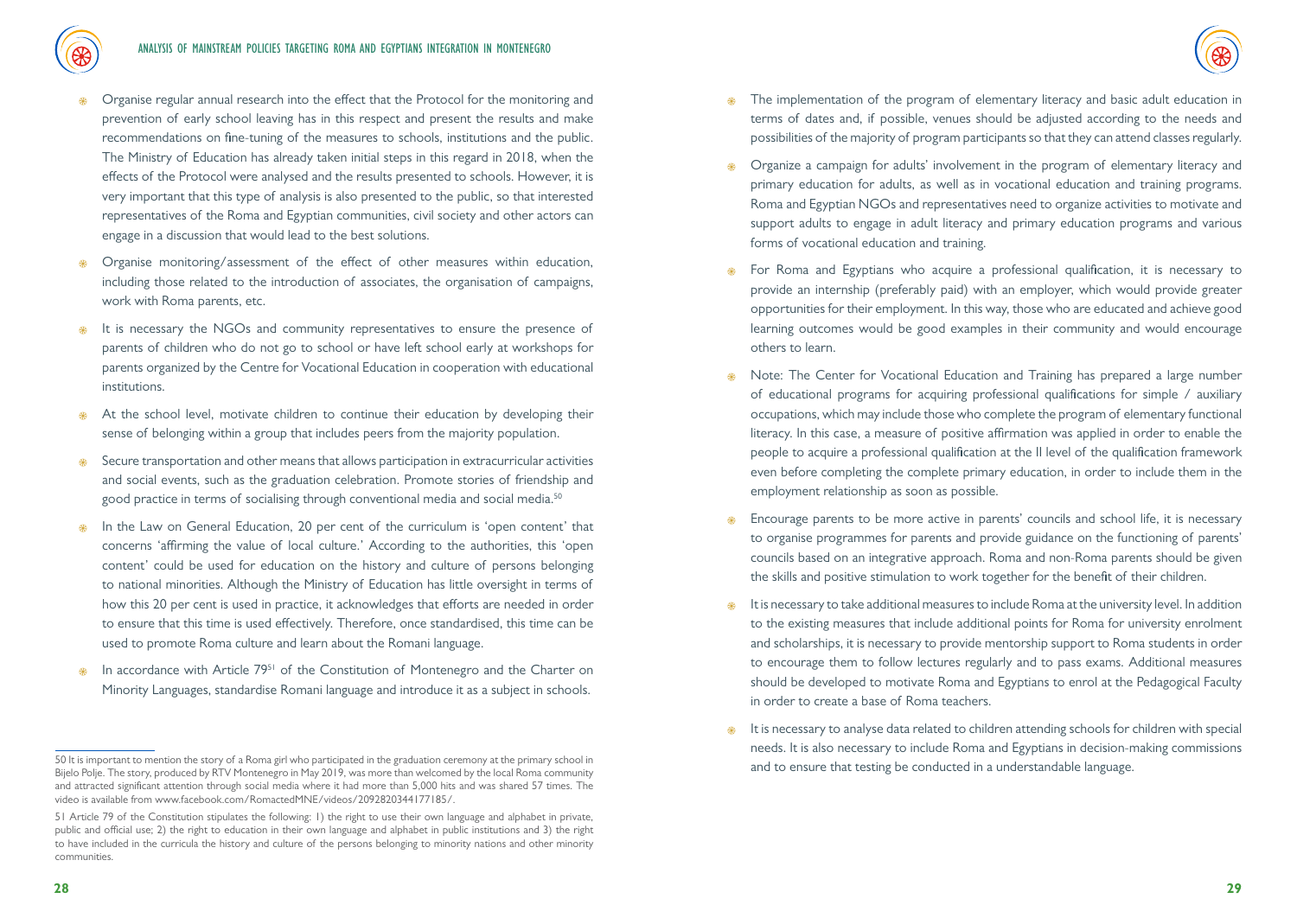# 2. EMPLOYMENT



## **2.1 Legislation**

Besides the constitutional right of minorities to proportional representation in public services, the state authorities and local self-government bodies<sup>52</sup> mainstreaming employment policies include a set of laws such as the Labour Law, the Law on Employment and Exercising Rights from Unemployment Insurance, the Law on Occupational Health and Safety and the Regulation on Subsidies for Employment of certain Categories of Unemployed Persons.

Article 5 of the Labour Law<sup>53</sup> stipulates the prohibition of discrimination based on gender, birth, language, race, religion, skin colour, age, pregnancy, health or disability, nationality, marital status, family responsibilities, sexual orientation, political or other beliefs, social background, property, membership of political or trade union organisations or any other personal trait.

The Law on Employment and Exercising Rights from Unemployment Insurance<sup>54</sup> defines unemployed person as a person from 15 to 67 years of age who is a Montenegrin citizen or a foreigner with approved permanent residence, with recognised refugee status or approved additional protection measure who is registered at the Employment Office of Montenegro, capable to work or partially disabled, who has not entered into an employment contract and is actively seeking employment.

According to Article 5, exercising rights with respect to unemployment shall be based on the principle of the prohibition of discrimination and affirmative action directed toward hard-toemploy unemployed persons.

The Law on Safety and Health at Work<sup>55</sup> defines the obligation of an employer as providing working conditions that do not pose a risk of injury at work or occupational or work related diseases, while also creating the conditions for the full physical and psychological safety of employees. Roma are mostly engaged in the most difficult working positions and thus regularly exposed to risks related to health and safety. This relates in particular to persons employed by public utility companies dealing with rubbish that could contain different and possibly dangerous materials and expose employees to the risk posed by traffic when standing above the wheel of public utility vehicles.

<sup>52</sup> Article 79 of the Constitution. Available from www.wipo.int/edocs/lexdocs/laws/en/me/me004en.pdf. 53 Labour Law, Official Gazette of Montenegro, nos. 49/2008, 26/2009, 88/2009, 26/2010, 59/2011, 66/2012, 31/2014, 53/2014 and 4/2018. Available from www.paragraf.me/propisi-crnegore/zakon-o-radu.html.

<sup>54</sup> Law on Employment and the Law on Exercising Rights from Unemployment Insurance (Official Gazette of Montenegro, No. 14/2010, dated 17 March 2010, No. 45/2012, dated 17 August 2012, No. 40/2011, dated 8 August 2011, No. 61/2013, dated 30 December 2013, No. 20/2015, dated 24 April 2015, No. 52/2016, dated 9 August 2016. Article 1. Available from www.zzzcg.me/wp-content/uploads/2015/05/Zakon-o-zaposljavanju-i-ostvarivanju-prava-iz-osiguranja-od-nezaposlenosti.pdf.

<sup>55</sup> The Law on Safety and Health at Work, Official Gazette of Montenegro, nos. 34/2014 and 44/2018. Available from www.paragraf.me/propisi-crnegore/zakon-o-zastiti-i-zdravlju-na-radu.html.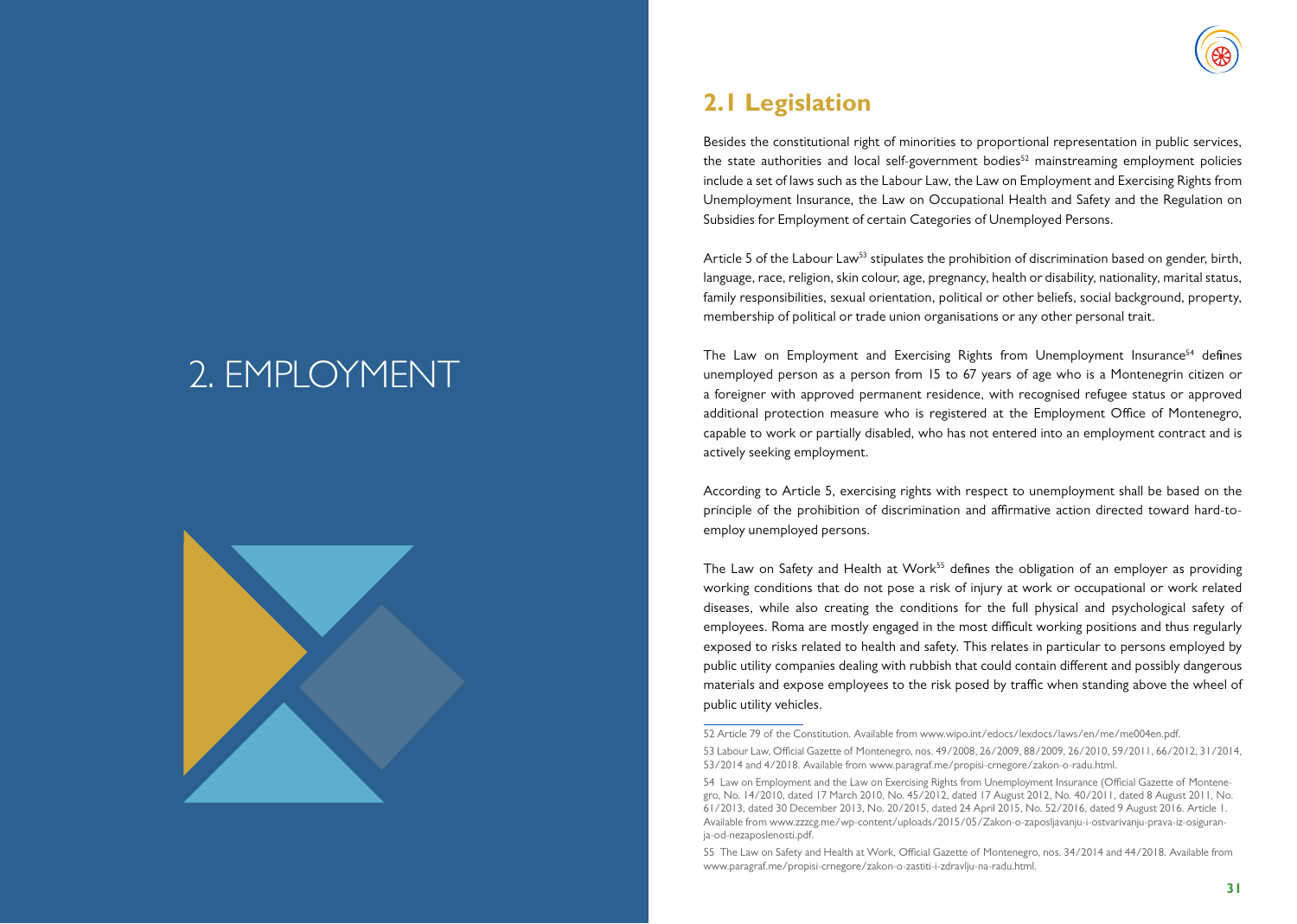



### **2.2 Strategies**

The objectives and measures envisaged by the Strategy for Social Inclusion of Roma and Egyptians<sup>56</sup> are aimed at achieving the following objectives: increased participation of Roma and Egyptians in the measures of the active employment policy, an increase in the level of qualifications among Roma and Egyptians, direct measures aimed at the employment of Roma and Egyptians and strengthened capacities of the institutions of the system.

These objectives are being accomplished thought implementation of active policy measures, grant schemes, projects, public works, vocational education training, training programmes for employers and training programmes for the self-employed. The target value for 2019 was the involvement of 25 Roma and Egyptians in educational programmes for adults in order for them to gain their first qualification and become more competitive in the labour market. In order to improve the educational offer, the action plan envisages the development of new vocational education training programmes specially adapted to the needs of Roma and Egyptians as well as the development of individual plans.

When it comes to operational documents for employment, the strategic framework is based on the Employment and Human Resources Development Strategy 2016–2020.57 The Strategy states that the promotion of social inclusion, better coverage and activation of vulnerable groups and their integration into education as well as the employment of persons with disabilities and the involvement of members of vulnerable groups in the labour market as priorities.

The National Strategy for Employment and Human Resources Development 2016–202058 notes the importance of active employment policy measures for persons that are hard-to-employ, including beneficiaries of material support and Roma. Analysis<sup>59</sup> conducted earlier in 2019, highlighted the absence of multi-sectorial cooperation and the lack of harmonisation of measures with the needs of beneficiaries from the Roma community as obstacles to the implementation of the active employment measures.

### **2.3 Annual plans of the institutions**

The Ministry of Labour and Social Welfare<sup>60</sup> developed the Action Plan for Employment and the Human Resources Development Strategy for 2020 as part of its measures for 2019. In the process of preparing the Action Plan, an analysis of measures implemented in relation to Roma as well as a listing of unimplemented measures was prepared. This was important because it was the last annual plan before the Strategy period expired. The lessons learned from the previous three years should be prepared and used when drafting the plan for 2020 in order to have the highest level of effectiveness of measures. The Annual Plan for 2019 envisaged the development of an integral information system for the exchange of information among institutions that would ensure the effectiveness of the work of these institutions and shorten procedures for obtaining rights and services granted under the law.

The Employment Agency of Montenegro is a legal entity that has the status of a state fund and performs activities related to employment as established by the Law. Within its annual work plan, the Agency includes active measures on employment focused on the vocational education and training programmes, public works and mediation on seasonal employment. The engagement of these persons depends on their level of education, the knowledge needed in labour market, their attitude toward work and employment and their abilities and skills. It also depends on how they use their knowledge and abilities as well as the social context in which they live.

The Agency is one of the carriers of the Strategy for Social Inclusion of Roma and Egyptians in Montenegro. In its annual work plan for 2019<sup>61</sup> the Agency envisaged the following measures: the inclusion of socially vulnerable groups in the labour market, implementation of measures aimed at social inclusion for working age beneficiaries of material security, implementation of educational programmes intended to help Roma and Egyptians obtain professional qualifications, the realisation of public works programmes for the Roma minority and Egyptians and the provision of support for the introduction of associates on social inclusion in schools and assistance in the field of employment.

The Centre for Vocational Education is also one of the institutions responsible for stimulating employment. According to the annual work plan for  $2019,62$  the Centre implements continuous activities on the organisation of educational workshops for parents of Roma and Egyptian children. The annual work plan does not elaborate on the topics of the workshops.

<sup>56</sup> The Strategy for Social Inclusion of Roma and Egyptians in Montenegro 2016–2020. P. 52. Available from www.mmp. gov.me/ResourceManager/FileDownload.aspx?rid=236962&rType=2&file=The%20Strategy%20for%20Social%20Inclusion%20of%20Roma%20and%20Egyptians%20in%20Montenegro%202016-2020%20and%20AP%20for%202016.pdf.

<sup>57</sup> The Strategy for Employment and Human Resources Development 2016–2020, Labour market in the European path, p. 12. Available from www.gov.me/ResourceManager/FileDownload.aspx?rId=224091&rType=2.

<sup>58</sup> The Strategy for Employment and Human Resources Development 2016-2020, Labour market in the European path, p. 42. Available from www.gov.me/ResourceManager/FileDownload.aspx?rId=224091&rType=2.

<sup>59</sup> Radović, M. and Međedović K., Analysis of legal and institutional mechanisms for the provision of social integration services for Roma and Egyptians in Montenegro with analysis of uncovered competencies and missing support services, Podgorica, 2019, p. 44.

<sup>60</sup> Available from www.mrs.gov.me/ResourceManager/FileDownload.aspx?rId=351720&rType=2.

<sup>61</sup> Annual work plan of the Employment Agency of Montenegro for 2019. Available from www.zzzcg.me/wp-content/ uploads/2019/01/Program-rada-za-2019.-godinu.docx.

<sup>62</sup> Work plan of the Centre for Vocational Education for 2019. Available from www.cso.gov.me/ResourceManager/File-Download.aspx?rid=364635&rType=2&file=Plan%20rada%20za%202019.pdf.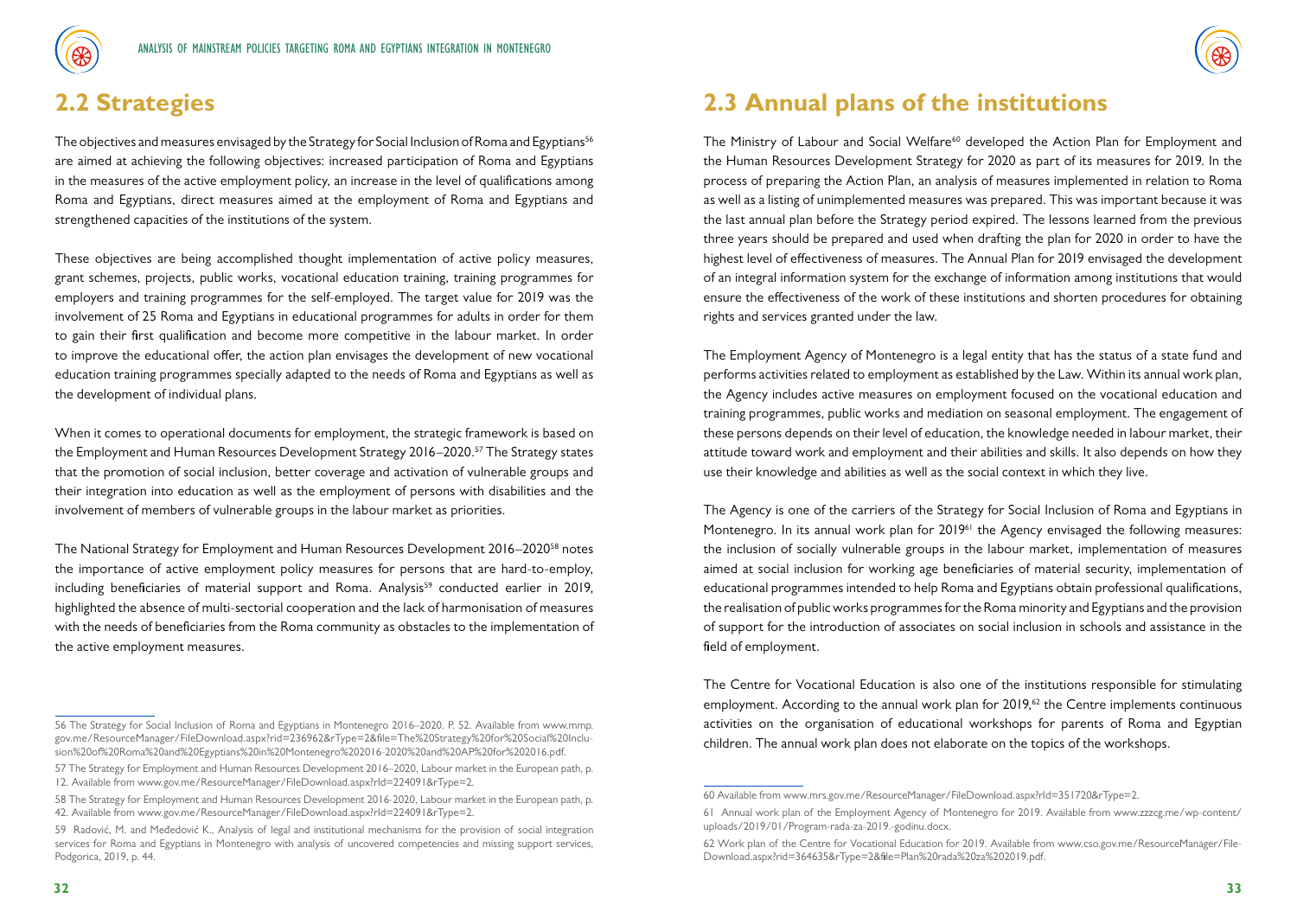



#### **2.4 Existing obstacles**

#### *a) Lack of cooperation between institutions*

There are around 1,000 persons on average per year in the record of the Employment Agency of Montenegro who identify themselves as Roma or persons of Egyptian descent<sup>63</sup>. The share of women among them is around 40 per cent. Over 90 per cent of registered members of the Roma minority are persons with no occupation or qualifications and they spend longer seeking employment.

The legal framework provides mechanisms for cooperation between the centres for social welfare and the employment bureaus. This means that the centre for social welfare is obliged to submit a notice on the recognised right to material support for an unemployed working age beneficiary to the employment bureau within eight days from the day of issuing the decision on the recognition of his/her rights. Conversely, in the event that the employment bureau finds out that a beneficiary of financial support is either employed, has refused to accept an offer of employment or vocational training, has begun retraining or further training aimed at obtaining a qualification it is obliged within eight days from the day of finding this out to inform the centre for social welfare. For this purpose, the legal framework also defines an activation process for employable persons who are in receipt of financial support granted in accordance with the Law on Social and Child Protection.<sup>64</sup>

According to the action plan of the National Strategy for Employment and Human Resources Development 2016–2020 for 2019, the Working Group for amendments to the Rulebook on the Content and form of the Individual Activation Plan and the implementation of social inclusion measures for beneficiaries of financial support has agreed on a form for two-way data exchange between the centres for social welfare and the employment bureaus.<sup>65</sup> The goal of the activation measures is to increase employment of Roma and Egyptians as well as to reduce their dependence on social care income. From 2015 to 2019, new information software for the exchange of information was developed<sup>66</sup> and was to become operational in 25 locations in

Montenegro in 2019.<sup>67</sup> According to the available information, the system is functioning and has increased the effectiveness of the centres for social welfare.

However, the positive outcome of activation measures remains lacking. Due to uncoordinated work of institutions, the activation period does not offer sustainable solutions that provide stable income. Furthermore, the process for renewing documents in order to reapply for social care income is not conducted automatically. This means that people are still expected to go to the relevant institution and to apply for social care income, which depending on possibilities of each individual to reach the institution can sometimes last for months. Mediators for social inclusion in the area of employment facilitate this process but have limited outreach, because they are only engaged in Podgorica and Nikšić.

Although public works are not a durable or long-term solution for employment, people covered by this measure have a level of security and safety at work and through their engagement have a better chance of being selected for the same measure again compared to those who have not participated in public works.

Yet only a limited number of Roma are included in these Employment Agency measures. In 2018, for example, only 33 persons, seven of them women, were included in public works. $68$ The reasons for this relate to the lack of multi-sectorial cooperation and the inadequate dissemination of information on programmes among the population. Namely, they are published in newspapers only a week or two before the programme starts and displayed in the premises of the employment bureaus.

#### *b) The chance of finding employment through grant schemes remains weak*

An additional tool for the inclusion of hard-to-employ persons in the labour market is the funding supplied through grant schemes aimed at encouraging employment. These schemes help motivate employers to develop and provide training and education and to organise programmes aimed at acquiring their first occupational qualification for persons who have no qualifications in order to improve their chances of gaining employment. All of these measures are positive but without any long-term effect. In practice, even with these developed measures and given efforts, the lack of their sustainability means that the situation is still not favourable for Roma and Egyptians.

<sup>63</sup> The Strategy for Employment and Human Resources Development 2016-2020, Labour market in the European path, p. 42. Available from www.mek.gov.me/ResourceManager/FileDownload.aspx?rid=331868&rType=2&file=National%20 Strategy%20for%20Employment%20and%20Human%20Resources%20Development%202016-2020.pdf.

<sup>64</sup> The Law on Social and Child Protection, Official Gazette of Montenegro, nos. 27/2013, 1/2015, 42/2015 and 47/2015. Available from www.zzzcg.me/wp-content/uploads/2015/05/Zakon-o-socijalnoj-i-djecjoj-zastiti.pdf.

<sup>65</sup> Report on Implementation of the Action Plan for Employment and Human Resources Development for 2018. Available from www.gov.me/ResourceManager/FileDownload.aspx?rId=358147&rType=2.

<sup>66</sup> The Information System of Social Security (ISSS) (the so-called 'social card') has collected information from the databases of nine institutions since 2019: Employment Agency, Ministry of Education, Ministry of Health, Ministry of Agriculture and Rural Development (Directorate for Veterinary Affairs), Tax Authority, Ministry of Interior (Central Register of Vehicles and the Central Register of Citizens), the Health Fund, the Pension Fund, the Authority for Immovable Property. The ISSS also gives an insight into the list of subsidies for electric energy, which is maintained by the public enterprise 'Elektroprivreda'.

<sup>67</sup> In all centres for social work as well as in the institutions for social and child protection: The home for the elderly 'Grabovac' in Risan and 'Bijelo Polje' in Bijelo Polje, the children's home 'Youth' Bijela, institute 'Komanski bridge' and the Centre for children and youth 'Ljubovic'.

<sup>68</sup> The Report on the Implementation of the Action Plan for Employment and Human Resources Developments for 2018. Available from www.gov.me/ResourceManager/FileDownload.aspx?rId=358147&rType=2.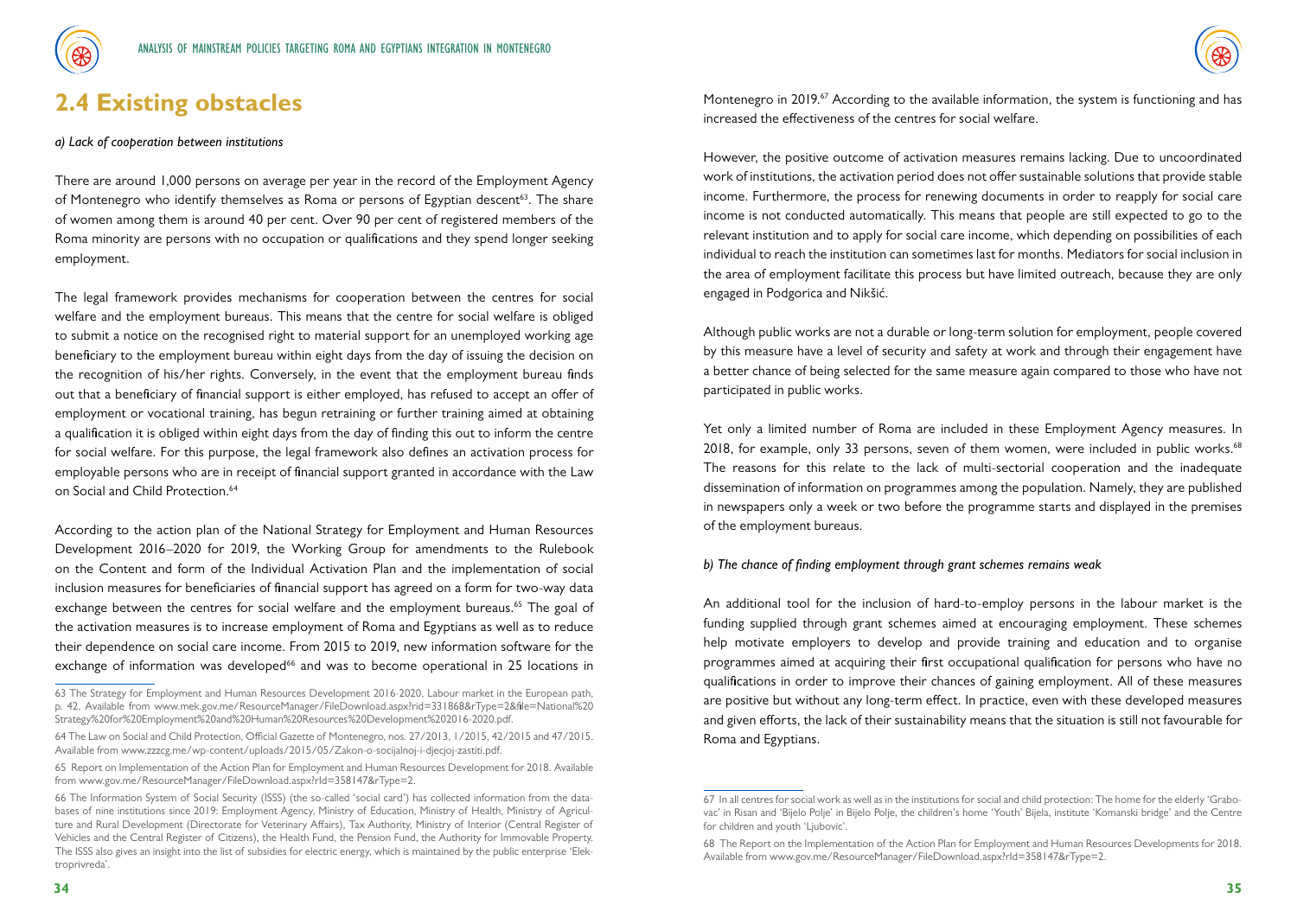



#### *c) The status of collectors of raw materials remains unregulated*

According to research by non-governmental organisations, about 70 per cent of the Roma community in Montenegro collect and sell secondary raw materials as their primary source of income. The vast majority of collectors did not complete their primary education. This kind of job puts them at continuous risk of injury, disease and without any possibility to enjoy the rights granted by positive legislation. It also affects their families, which are usually included in the work and consequently move from one location to another. Children often follow their parents and this leads to early school-leaving or irregular school attendance. This job also involves the accumulation of materials around their place of residence and the whole family is exposed constantly to metals and other harmful substances.

Based on an initiative by Young Roma NGO,<sup>69</sup> the need to standardise this occupation was planned as one of the measures within the Strategy for the Social Inclusion of Roma 2016–2020 as a first step toward regulating the status of people working in this field. However, this process remains ongoing and many aspects besides standardisation need to be considered in order to regulate the status of raw material collectors. Above all, it is necessary to develop comprehensive measures to regulate their working conditions, safety, security and transport as well as the purchasing of materials and the storage of potentially harmful materials.

#### *d) The Decree on Subsidies for Employment of certain Categories of Unemployed Persons was abolished in 201870*

This measure proved to be successful in the period 2012–2018 as a broader measure of active employment policy. It provided subsidies for legal entities and entrepreneurs to employ certain categories of unemployed persons, including members of the Roma community, registered at the employment bureaus as employment seekers. Pursuant to the Regulation, the employer did not have to pay the compulsory social security contribution on wages or the contribution to the Labour Fund or personal income tax for those persons. It was a great employment opportunity, but because of inadequate communication between employers and the Roma community it was underutilised. According to the Report on the Implementation of Action Plan for Employment and Human Resources Developments for  $2018$ ,<sup> $7$ </sup> the Decree was not to apply in 2019. The engagement of mediators and later of associates for employment would have provided a good opportunity to reinstate the use of this measure for the benefit of the Roma community.

## **2.5 Successful or promising measures, experiences and methods to make mainstream policies in employment more inclusive of Roma**

*a) The occupation of Associate in Social Inclusion should be introduced for Roma in the area of employment*

The measure to introduce the occupation of 'Associate in social inclusion' for Roma and Egyptians in the area of employment was prepared within the framework of the Strategy for the Social Inclusion of Roma and Egyptians 2016–2020. This process involved several steps. The first step was the standardisation of the aforementioned occupation, which was conducted by the Centre for vocational education. The next step was to train potential candidates and then select the final candidates. Up until now, Roma and Egyptian mediators for employment engaged in donor funded projects have proven to be a very important link in establishing and maintaining the connection between the Roma community and other vulnerable groups and the relevant institutions as well for overcoming the language barriers and for increased understanding of employment procedures in the Roma community.

#### *b) The media should promote the active employment measures of the Employment Agency*

The Employment Agency conducted a presentation of its activities in 2018 through the programme 'Pokreni se', which was presented by the public service broadcaster RTCG twice a month. Starting from 29 November 2018, the Employment Agency launched the programme 'PutokaZZZ' that was scheduled for broadcast on the aforementioned programme in the following year. These TV shows represent good practice and should be included as part of the shows broadcast in the Romani language, both on television as well as on Radio via Roma Voice (Glas Roma) and on social media.

#### *c) Roma women should be included in programmes for the employment of long-term unemployed women.*

The NGOs HELP and Young Roma in cooperation with local employment bureaus conducted this programme in 2015–2017. It proved to be a success in terms of income generation and the development of skills and widening of future employment possibilities but also as a measure for the successful social integration and empowerment of women.

<sup>69</sup> The NGO 'Young Roma'.

<sup>70</sup> The Decree on Subsidies for the Employment of certain Categories of Unemployed persons, Official Gazette of Montenegro, No. 11/2012. Available from www.bizniszona.me/en/subsidies-for-employment/.

<sup>71</sup> Report on Implementation of the Action Plan for Employment and Human Resources Developments for 2018. Available from www.gov.me/ResourceManager/FileDownload.aspx?rId=358147&rType=2.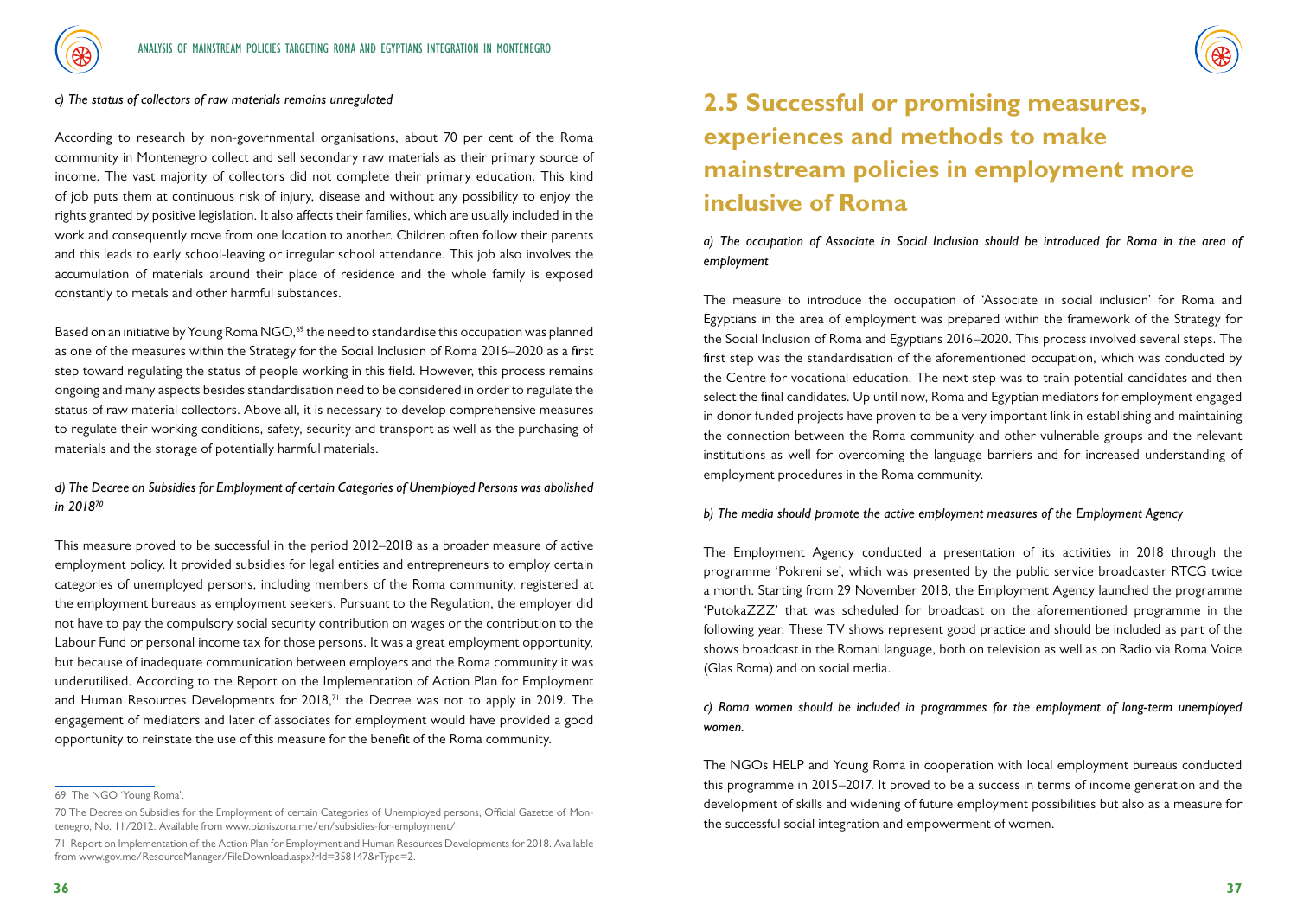

### **2.6 Recommendations**

- $\frac{1}{2}$ . As in the case of associates in education, it is important to take into consideration the human resources developed within the Roma community in the form of mediators that participated in donor-funded programmes. It is also important not to hamper their chances of employment through the criterion of citizenship, which is not rooted in the legislation.
- , Create a more comprehensive job description for the work of associates in terms of their participation in the process of drafting the annual plans of the Employment Agency, because they have the best insight into the situation in the field. Roma NGOs should be included in the consultation process related to the annual plan and in sharing information about available jobs. The Employment Agency has many years of comprehensive and quality cooperation with all relevant organizations dealing with issues of social inclusion of Roma and Egyptians. It develops its cooperation with non-governmental organizations by supporting all activities related to improving the employability and employment of Roma and Egyptians and by attending events in their organization (meetings, conferences, panel discussions, round tables). Representatives of the Employment Agency, through the exchange of information, knowledge and experiences with the non-governmental sector, receive inputs that improve the quantity, quality, availability and inclusiveness of the services and at the same time present the role and activities of the Institute. In order to further improve cooperation and joint action in the process of inclusion of the Roma and Egyptian populations, in 2019, the Employment Agency concluded a memorandum of cooperation with the Roma Council.
- <sup>8</sup>. Make better use of the existing Information System for Social Security and develop measures for multi-sectorial cooperation that is more effective and above all cooperation between the centres for social welfare, the employment bureaus, non-governmental organisations, employers and the community itself. Measures should be harmonised with the needs of the beneficiaries.
- Automatize the process for the transition from temporary employment (public works and seasonal work) to social care income within the Information System for Social Security.
- , Organise more programmes such as the one mentioned above on women who suffer long-term unemployment and in this way stimulate both employment and social integration simultaneously.
- $\frac{1}{20}$  Reconsider the decision to abolition the Decree on Subsidies for Employment of certain Categories of Unemployed Persons and develop a plan for the better inclusion of Roma as beneficiaries of this measure.
- , Develop a comprehensive plan for the legalisation of the profession of collectors of raw materials and for their integration in the waste management market. Include waste material collectors in projects aimed at the development of entrepreneurial skills.
- Reconsider the criteria for employment through grant schemes in terms of widening the possibilities for Roma to become beneficiaries of this measure. Within the grant scheme, combine programmes on raising the skills and competencies of participants, mentorship and support for opening and running a business for a certain period of time (minimum one year). Support the networking of new entrepreneurs through a chain of suppliers and support them in building of their own markets. Secure funds to support participants financially during the programme (in the form of small travel grants and per diems to help cover the cost of living during the training).
- Secure micro-credits or grants for the opening of businesses. Include NGOs, associates and mentors in the planning process and make sure that gender-sensitive considerations are built into the programme at the design stage (for example, introduce flexible hours for mothers attending the programme and organise support services for babysitting, etc.).
- , In order to make public works and seasonal employment programmes instrumental to the development of the skills of workers, introduce an on-the-job training programme for participants and ensure that it is linked to the national qualification framework. Make sure that gender considerations are taken into consideration during the planning process.
- Develop a plan for the inclusion of Roma and Egyptians of all age groups into adult education programmes. This should be a cooperative effort by the Employment Bureau, the Vocational Education Centre, the providers of adult education, NGOs and associates and mentors in employment, social protection and education.
- Develop a plan to facilitate the transition from education to employment, including extended mentorship, development of work-based learning systems and apprenticeship schemes. Make sure that Roma and Egyptians benefit from programmes and grant schemes for youth employment.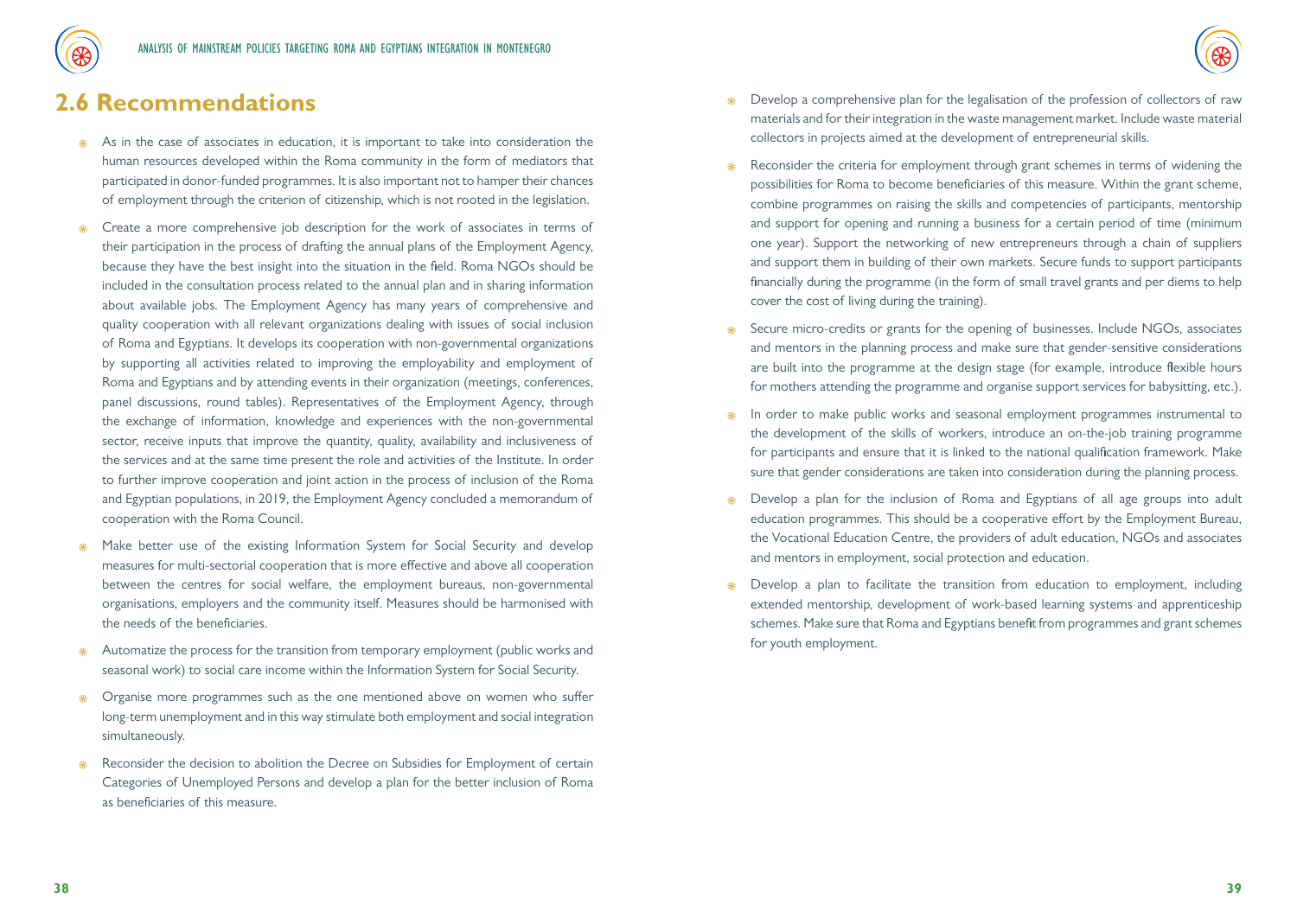# 3. HEALTH





## **3.1 Legislation**

The legal framework for exercising the right to healthcare is defined by the Law on Health Protection and the Law on Health Insurance. Article 13 of the Law on Health Protection<sup>72</sup> prescribes healthcare for foreigners: asylum seekers, refugees and displaced persons, persons granted additional protection and persons granted temporary protection in Montenegro in accordance with the Law and international treaties.

The Law on Health Insurance<sup>73</sup> regulates the rights related to compulsory health insurance and the exercise of those rights, the financing of compulsory health insurance, supplementary health insurance, the contracting of healthcare providers as well as other issues of importance to the exercising of the right to health insurance. The Law stipulates that the rights of an insured person must be proven through the presentation of the health booklet issued by the Health Fund. Socially vulnerable categories of the population are exempt from the obligation to pay the cost of medical services.

## **3.2 Strategies**

The Master Plan for the Development of the Health System in Montenegro 2015–202074 considers the healthcare of especially vulnerable and threatened groups of the population. Namely, the plan defines the improvement and preservation of the health of socially endangered and marginalised groups as one of its objectives. The plan recognises Roma as an example of a socially endangered and marginalised group. The main priority related to this objective is the introduction of health mediators per population group (starting with the Roma minority) to provide easier access to healthcare for these groups.

The Strategy for the Social Inclusion of Roma and Egyptians in Montenegro for 2016–202075 envisages the realisation of three key objectives: 1) increased use of and access to healthcare, 2) preventive actions and 3) field campaigns and information and awareness raising campaigns.

<sup>72</sup> The Law on Health Protection, Official Gazette of Montenegro, nos. 3/2016, 39/2016, 2/2017, 44/2018 and 24/2019. Available from www.mzdravlja.gov.me/ResourceManager/FileDownload.aspx?rid=227183&rType=2&file=Zakon%20 o%20zdravstvenoj%20zastiti.pdf.

<sup>73</sup> The Law on Health Insurance, Official Gazette of Montenegro, nos. 6/2016, 2/2017, 22/2017 and 13/2018. Available from www.paragraf.me/propisi-crnegore/zakon-o-zdravstvenom-osiguranju.html.

<sup>74</sup> Ministry of Health, The Master Plan for the Development of the Health System in Montenegro 2015–2020, Podgorica, August 2015, p. 28. Available from www.mzdravlja.gov.me/ResourceManager/FileDownload.aspx?rid=216169&r-Type=2&file=MASTER%20PLAN%20RAZVOJA%20ZDRAVSTVA%20CRNE%20GORE%202015-2020.pdf.

<sup>75</sup> The Strategy for the Social Inclusion of Roma and Egyptians in Montenegro 2016–2020, p. 45. Available from www. mmp.gov.me/ResourceManager/FileDownload.aspx?rid=236962&rType=2&file=The%20Strategy%20for%20Social%20 Inclusion%20of%20Roma%20and%20Egyptians%20in%20Montenegro%202016-2020%20and%20AP%20for%202016.pdf.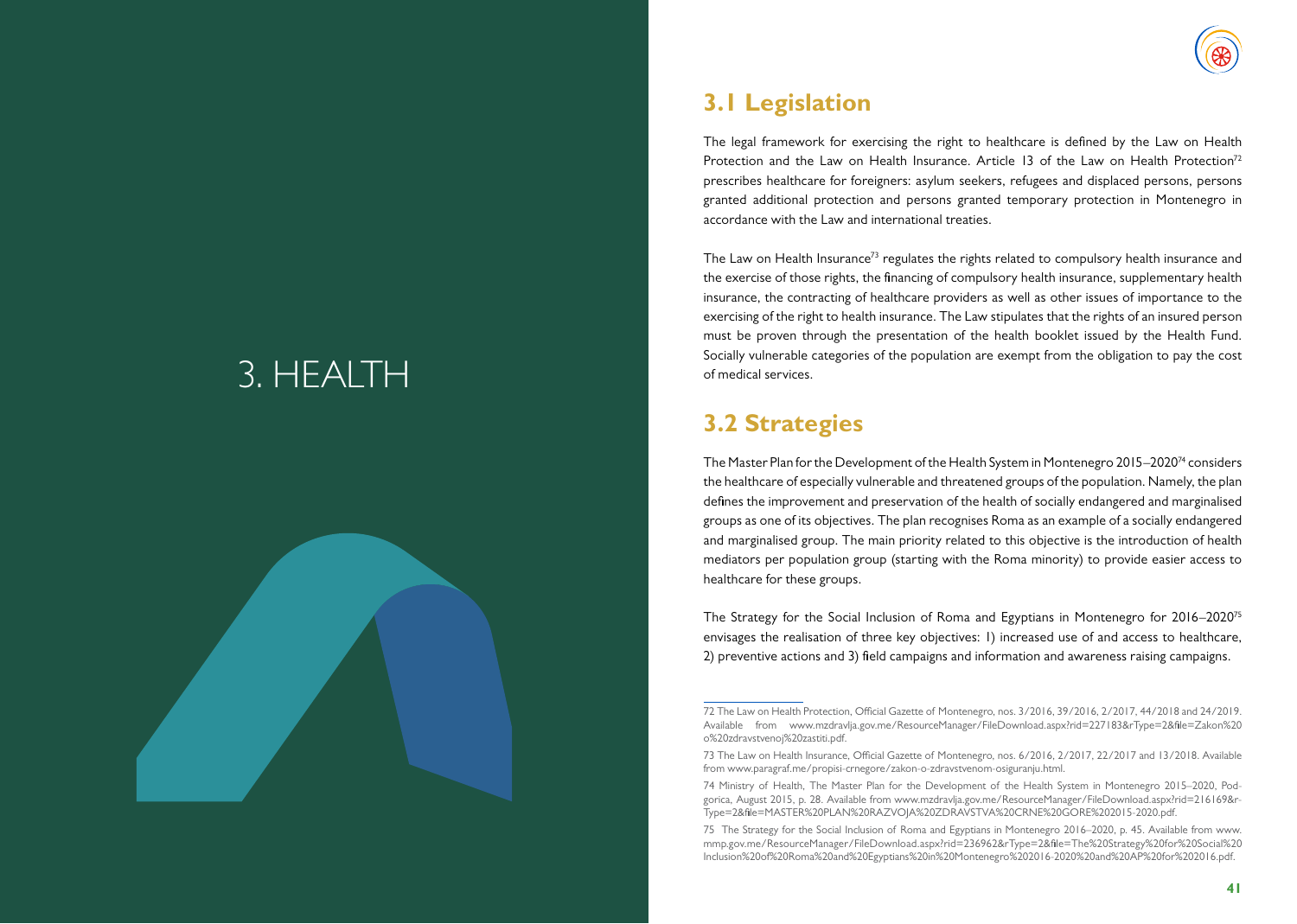

The National Youth Strategy 2017–2021 envisages psychological counselling for the youth at counselling offices within the primary healthcare centres. The Strategy recognises the most vulnerable groups of young people in this respect, which includes, among others, Roma and Egyptians.<sup>76</sup>

### **3.3 Annual plans of the institutions**

Within the annual plans, the Ministry for Human and Minority Rights in coordination with the Ministry of Health continuously organise informative sessions and actions aimed at educating members of the Roma community on the importance of prevention and protection of health and preventive health examinations. These examinations involve employees at public utility companies, women and campaigns and field vaccinations of children in Roma communities.

### **3.4 Existing obstacles**

*a) There is a lack of statistical data and a methodology for monitoring access to healthcare*

Health care institutions in Montenegro treat all citizens as "users of the health care system". More precisely, the health care system of Montenegro does not differentiate according to ethnicity, and health care is equally available to all citizens of Montenegro, including members of the Roma and Egyptians. As statistics are not disaggregated by ethnicity, it is not possible to follow targeted policy measures for Roma and Egyptians. Institutions continue to solve cases on an ad-hoc basis for the group of people who are still in the procedure of obtaining documents aimed at regulating their legal status. This lack of access to an identity card greatly affects their chances of obtaining health insurance, as noted in the report 'Bridging the Gap in Social Integration of Roma in the Western Balkans'77 and places this group in a very difficult position.

Based on research conducted by the Ministry for Human and Minority Rights in February 2016<sup>78</sup>, around 40 per cent of the sampled Roma and Egyptians assessed their own health status as bad or very bad. Roma households had at least one person who suffered from a serious health conditions or disability in 26 per cent of cases, while 6 per cent of this number had more than one person with a serious health condition in their family. The life expectancy of a member of the

Roma community is 55 years compared to the 76 for the majority population, which represents a difference of 21 years.

Monitoring the implementation of the measures contained within the Strategy for Social Inclusion of Roma and Egyptians does not follow the proposed indicators and reporting requirements and is usually reduced to a list of particular health services extended to Roma and Egyptians in their settlements. Due to lack of data and statistics it is impossible to follow the systemic response of the health institutions to the specific and complex needs of these minority groups. This includes data on the accessibility of the health service<sup>79</sup> as well as data on the affordability of treatments and medication.

#### *b) Inadequate sectoral cooperation*

As previously mentioned, socioeconomic and demographic factors influence the state of health of Roma and Egyptians. Consequently, the 'business as usual' approach by the health system is not sufficient to develop the required level of support, prevention and health services for this community. A proper social anamnesis of patients would, for example, provide the doctor with a lot of information and help him/her to decide on the most appropriate form to treatment for the health condition of the patient. This is especially important in cases of domestic violence, forced marriage, pregnancy among minors and such like. The social anamnesis depends on the information provided by the patient, so that the doctor provides services in the most adequate way and it is necessary to collect additional data also from the health associates.

*c) Lack of effective cooperation among the sectors of education, social care, health and the police on the prevention of and ensuring protection from violence for women and girls and on illegal child marriages*

According to the Multiple Indicator Cluster Survey 2018,<sup>80</sup> 22 per cent of women aged 22-24 years were married before the age of 15 compared to 6 per cent of men of this age group and 55 per cent of women and 25 per cent of men aged 20–49 years were married before the age of 18. There is a negative association between the level of education and marriage prior to the age of 18 among women aged 20-49 years with 59 per cent of women in this age range having either no education or just pre-primary education and this figure decreased to just 25 per cent when it came to secondary or higher education.

<sup>76</sup> Ministry of Education and the Ministry of Sports, The Youth Strategy 2017–2021, Podgorica, Montenegro, 2016, p. 42. Available from www.un.org.me/Library/Youth-Empowerment/1a%20Youth%20Strategy%202017-2021.pdf

<sup>77</sup> Monica Robayo-Abril and Natalia Millán, Breaking the Cycle of Roma Exclusion in the Western Balkans, International Bank for Reconstruction and Development/World Bank, 2019. Available from http://documents.worldbank.org/curated/ en/642861552321695392/pdf/Breaking-the-Cycle-of-Roma-Exclusion-in-the-Western-Balkans.pdf, page 8.

<sup>78</sup> The Strategy for the Social Inclusion of Roma and Egyptians in Montenegro 2016–2020, p. 45. Available from www. mmp.gov.me/ResourceManager/FileDownload.aspx?rid=236962&rType=2&file=The%20Strategy%20for%20Social%20 Inclusion%20of%20Roma%20and%20Egyptians%20in%20Montenegro%202016-2020%20and%20AP%20for%202016.pdf

<sup>79</sup> As explained on page 47 of the research, "the accessibility of health services depends on a multitude of factors related to the health system. On the supply side, the design of statutory health care coverage and public benefits packages, the volume and distribution of human resources, waiting times, how individuals are treated within the system (the continuity of care), and the quality of care can affect accessibility." Allin and Masseria 2009.

<sup>80</sup> The Multiple Indicator Cluster Survey (MICS) is conducted periodically by the Montenegrin Statistical Bureau (MON-STAT) and UNICEF. Available from www.unicef.org/montenegro/en/media/8426/file.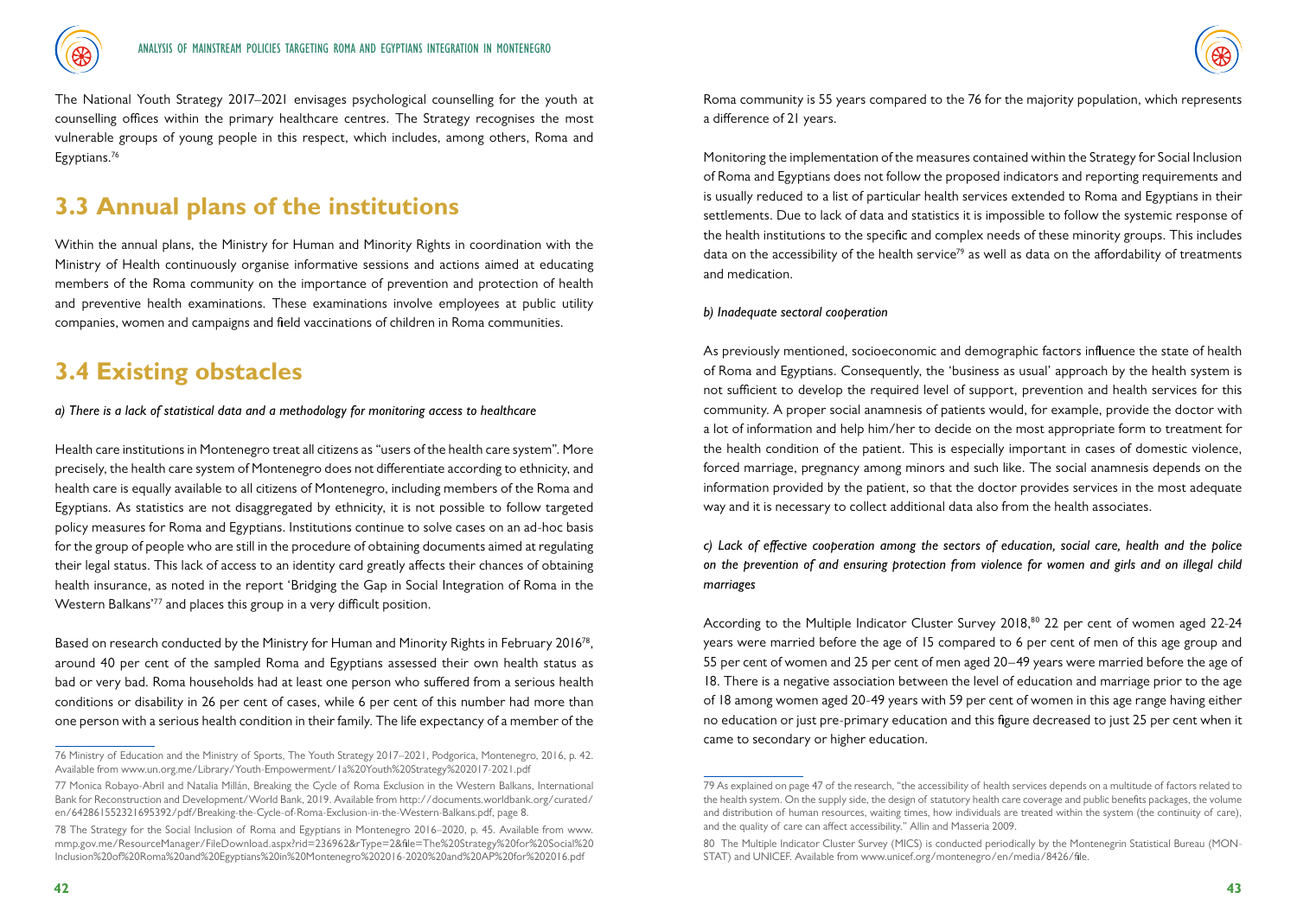



*d) There is a shortage of implementation of the measure 'associates in social inclusion' for Roma and Egyptians within the healthcare system*

Associates for social inclusion in the area of health were introduced in order to overcome the aforementioned obstacles in all sectors covered by the Strategy for Social Inclusion of Roma and Egyptians. After the standardisation of this position, training was provided for future associates in cooperation with the NGO Hilfe zur Selbsthilfe e.V. (Help). Three associates were employed at the health centre in Podgorica in 2017 and one mediator was hired at the health centre in Nikšić, while HELP engaged one in Berane on a project basis by until the end of January 2019. In cooperation with the public health sector and the Municipality of Nikšić, 15 members of the Roma community received training at health institutions in the city. The training lasted for nine months and ended in April 2018; however, no follow-up programmes were developed in order to sustain the results.

The main role of associates is to initiate and maintain active communication with the Roma community and Egyptians and to ensure their inclusion in the healthcare system. Unlike the associates for education who are employed for the period October to June, health associates are employed on a permanent basis. However, the same aspects have to been taken into account if this human potential is to be properly used in the implementation of policies, as elaborated in the case of associates for education. Initiatives at the local level (as in the case of Nikšić) also need to be well coordinated at the national level in order to achieve more sustainable results and to serve as a supportive measure in overcoming the challenges for Roma and Egyptians when accessing health services.

An analysis of the challenges faced by the Roma community in Montenegro<sup>81</sup> conducted in August 2019 listed the following lessons learned from municipalities that have associates: 1) associates are far more effective if they belong to the Roma community and 2) there is a need for more gender balance among associates, especially considering the importance of reproductive awareness among women.

*e) Existing youth counselling services, including the services for psychological counselling, sexual and reproductive health and the prevention of communicable diseases and addiction are not adequately promoted among young Roma*

Services provided by psychologists are accessible in local health institutions. Yet this service is not promoted sufficiently among the youth and could be improved by cooperation between the doctors, the nurses and the mediators. Various constraints, including insecurity, fear, language barriers, a lack of information and support from family and peers, very often mean that young

Roma seek solutions to their challenges through inadequate sources. This means that compared to their peers in the majority population they are far more exposed to addiction and disease. Programmes and projects for youth engagement in public life and social inclusion conducted by NGOs and funded by donors usually include the vulnerable and marginalised groups of young Roma and Egyptians. Their participation in those programmes allows them to use the acquired knowledge and awareness to inform and encourage their friends to use the existing services.

According to the results of the Multiple-Indicator Cluster Survey published in 2019,<sup>82</sup> the level of awareness and information about HIV among young Roma and Egyptians has worsened over the years. In 2013, 6 per cent of young Roma aged 15-24 knew how to prevent the transmission of HIV; this percentage was twice lower in 2018. No women in Roma settlements in Montenegro received HIV testing during prenatal care in 2018. The same report states that the percentage of women aged 15-24 years in Roma settlements who were sexually active was 45 per cent, while among men aged 15-24 it was 62 per cent. As many as 87 per cent of married or unmarried women did not use any form of contraception, 6 per cent used traditional methods and 8 per cent used modern methods.

## **3.5 Successful or promising measures, experiences and methods to make mainstream policies in health more inclusive of Roma**

#### *a) The Screening Programmes for the Prevention of specific types of Cancer*

In recent years, the health system in Montenegro has undertaken the systemic screening of people in the targeted categories and age groups in order to prevent the most frequent types of cancer. General practitioners in local health centres provide information on screening, which is highly recommended but not compulsory. A lack of disaggregated data made it impossible to obtain information on the users of this action in relation to Roma. Health centres receive a list of insured persons, which is previously formed by the Institute of Public Health in cooperation with the Health Insurance Fund, and which is compiled according to the age structure and gender of the insured. Yet it is certain that Roma and Egyptians who are not in possession of an identity card are not covered by this measure. Because the health system already organises field visits and

<sup>81</sup> The situation analyses conducted in 2019 identified and mapped the relevant challenges faced by the Roma community in Montenegro; De Facto Consultancy was developed under the Council of Europe and the EU ROMACTED Programme.

<sup>82</sup> The Multiple Indicator Cluster Survey (MICS), which is conducted by MONSTAT and UNICEF, represents the second largest survey after the population census. It is conducted every five years, with the aim to collect statistically reliable and internationally comparable data on a range of indicators in the areas of health, education, child development and the living conditions of children and families. Additional information is available from www.unicef.org/montenegro/en/stories/ mics-roadmap-improving-state-child-rights-montenegro.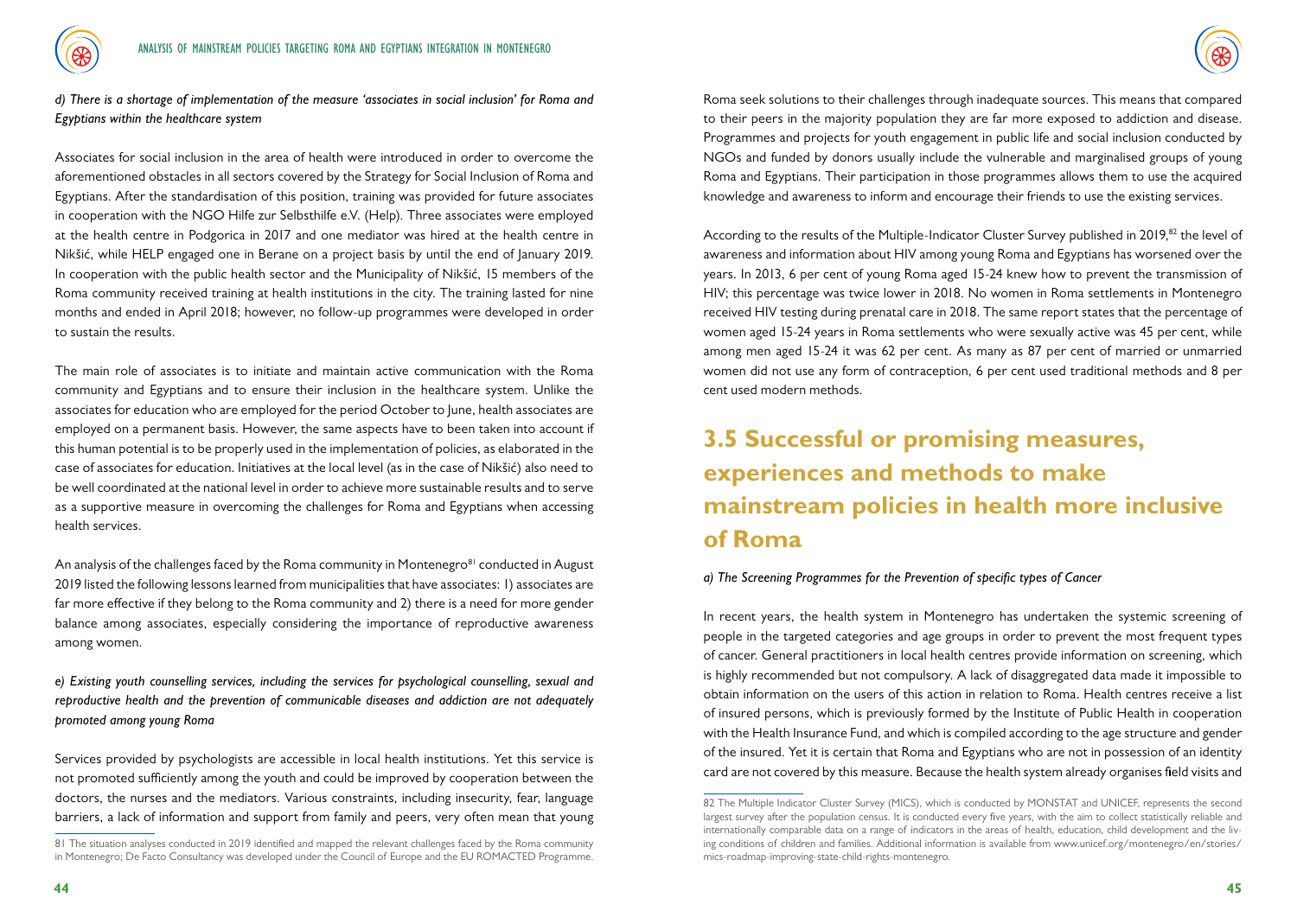examinations in Roma settlements it offers the possibility to include more Roma and Egyptians in the screening programme. According to the  $2018$  Report<sup>83</sup> on the Implementation of the Strategy for the Social Inclusion of Roma and Egyptians in Montenegro 2016–2020, during 2018 a total of 34 workshops were organised for Roma and Egyptians on specific topics related to health prevention and health education. Workshops were also organised on healthy lifestyles and health prevention and protection, the need to prevent early marriages and the importance of maintaining personal health hygiene. In addition to these workshops, leaflets were distributed in order to assist in the implementation of health education activities.

The existing programmes of the Ministry for Human and Minority Rights on preventative health examinations for pregnant women conducted in cooperation with Roma and Egyptian women's NGOs also represent a good opportunity to spread information about the screening programme aimed at the prevention of cancer.

*b) Courses were organised for parents and pregnant women in local health centres* 

As reported by a representative of the Ministry of Health, the incidence of minor pregnancy and abortion has been reduced among Roma and Egyptians since they began to attend courses together with the majority population. Such courses have been available in Podgorica (where most Roma live) for the last four years and in Bar during the last year, while courses have recently been introduced in Nikšić. It is also important to note that in health centres there are counselling centres for reproductive health, which is available to all citizens equally.

### **3.6 Recommendations**

- , Collect relevant statistics and sex-disaggregated data and design an appropriate methodology for monitoring the accessibility of the health services for Roma and Egyptians, including the affordability of treatments and medication, preventive measures, etc.
- , Strengthen cooperation between the centres for social welfare and the health sector in order to enable development of a more effective and efficient response in both sectors.
- , In the process of engaging Roma and Egyptian associates in social inclusion in the area of healthcare, respect the gender balance and involve female associates/mediators to work intensively with girls and women with the focus on sexual and reproductive health.
- , Establish bridging health services (like paramedics) to widen the possibilities for employment of Roma and Egyptians trained as mediators for health and do not apply the criteria for associates (in terms of having secondary education).
- $\frac{1}{2}$ . As is the case concerning associates in education, it is important to consider the human resources developed among the Roma community through donor-funded programmes for mediators. Reconsider the criteria for the employment of associates in terms of the requirement of Montenegrin citizenship and find a sustainable solution for the better use of existing human resources within the Roma community. Reconsider the terms of employment for associates in relation to education and enable their permanent employment. Develop additional and more favourable criteria for employment for those persons who have gained adequate experience as mediators through donor programmes but do not fulfil the criteria for employment as associates in terms of the required level of education (secondary school). This could include, for example, conditional employment for a period of one year subject to the obligation to complete secondary education over the course of the year. After fulfilling the criteria related to the level of education the conditional employment could become permanent.
- **6** Given the number of young Roma and Egyptians who have attended different courses, education and participated in NGO programmes, establish a network of people and utilise social media to distribute information about preventive programmes for youth within the health centres. Organise monitoring of the implementation of programmes and develop additional measures within the new Strategy for Social Inclusion of Roma and Egyptians related to health among the youth.
- $\frac{1}{2}$  Include associates within the health sector in the campaign for the screening for prevention of cancer programme and develop additional segments for the existing field campaigns in order to make the Roma community aware of this measure and to include them in the screening programme.

<sup>83</sup> Page 17 of the Report on the Implementation of the Action Plan for the Strategy for the Social Inclusion of Roma and Egyptians in Montenegro 2016-2020 for 2018. Available from www.rcc.int/romaintegration2020/download/docs/ Akcioni%20plan%20CG2019.pdf/49f9a70f1565e3ce126fdb9e19b93141.pdf.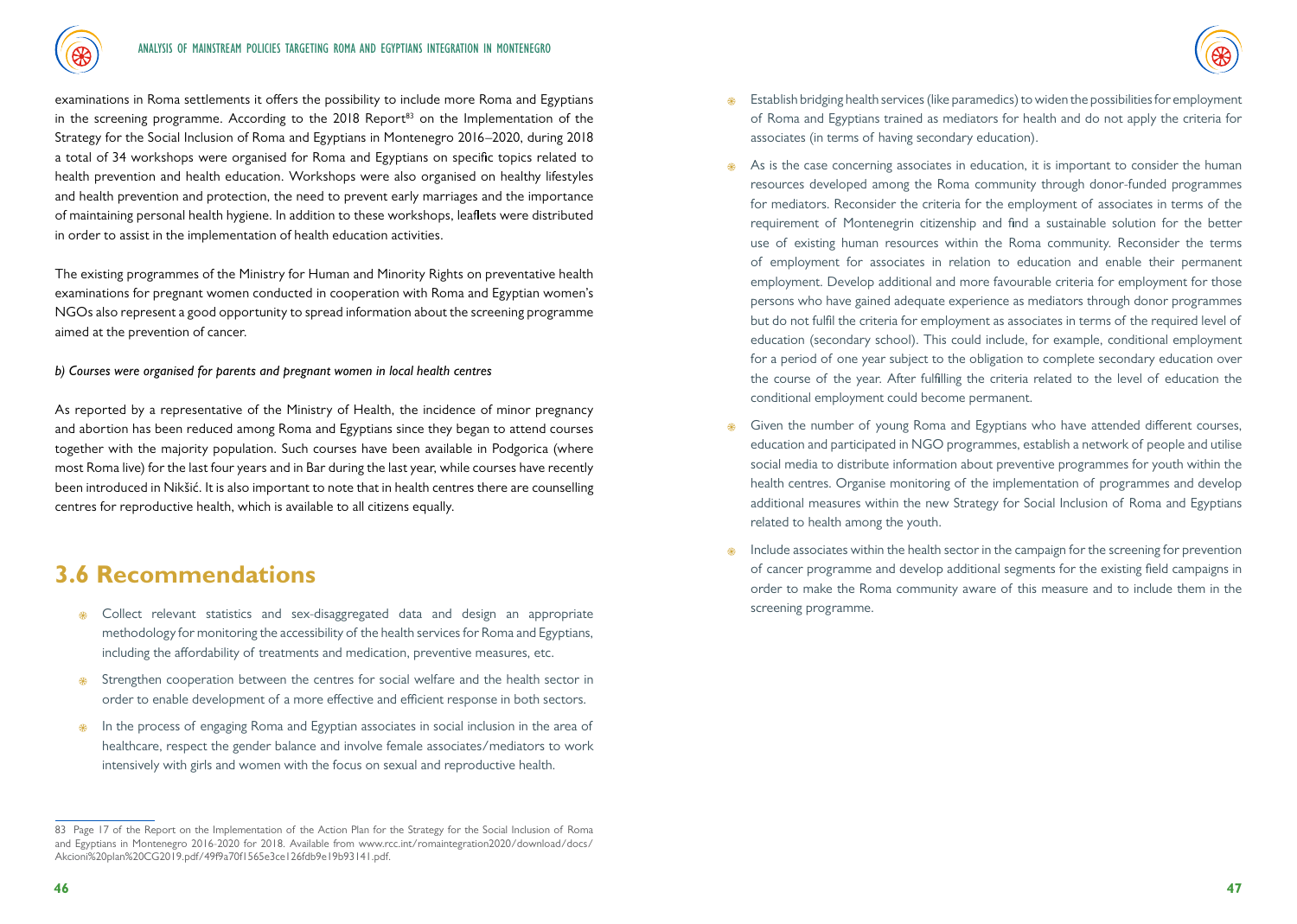# 4. HOUSING





## **4.1 Legislation**

The legal framework in the area of housing is based on the Law on Social Housing and the Law on Spatial Planning and the Construction of Structures. The Law on Social Housing<sup>84</sup> regulates the conditions and manner of exercising the right to social housing. Persons without a housing facility and those whose housing facility does not meet the set standard and who cannot obtain a housing facility from the income they generate can exercise the right to social housing. This applies to Montenegrin citizens with residence in the territory of Montenegro and foreigners and stateless persons whose status has been resolved in accordance with the Law or international treaties.

This Law gives priority to, among other groups, the Roma community, displaced persons, internally displaced persons, foreigners with permanent residence or temporary residence and persons with the status of displaced or internally displaced person.

The Law on Spatial Planning and the Construction of Structures<sup>85</sup> regulates the system of spatial planning, the manner and condition for the construction of buildings, the legalisation of illegal objects and other issues of importance to spatial planning and the construction of buildings. When it comes to the removal of structures, Article 12 of the Law defines that the competent inspection authority shall ex officio or at the request of an interested party order the removal of a structure whose stability is found to be threatened through dilapidation, deficiencies or major damage and as such poses an immediate threat to the life and health of people, to the adjacent structures and the safety of traffic.

The process of legalisation is supported by NGOs active in the field. Inhabitants are informed about the procedures, the required documentation and the relevant deadlines, which significantly relieved this process. The most difficult situation exists among families who live in housing in unregistered settlements and for those whose units do not meet the basic standards defined by the Law, such as, for example, temporary objects and objects without electricity or a drainage system.

The Law on Protection and Rescue<sup>86</sup> includes a set of measures and actions to be taken in order to detect and prevent natural disasters, fires, technical and technological disasters, chemical,

<sup>84</sup> The Law on Social Housing, Official Gazette of Montenegro, No. 35/13, dated 23 July 2013. Available from www.paragraf.me/propisi-crnegore/zakon-o-socijalnom-stanovanju.html.

<sup>85</sup> Law on Spatial Planning and Construction of Structures, Official Gazette of Montenegro, No. 064/17, dated 06 October 2017, No. 044/18, dated 06 June 2018, No. 063/18, dated 28 September 2018, No. 011/19, dated 19 February 2019. Available from www.mrt.gov.me/ResourceManager/FileDownload.aspx?rid=290023&rType=2&file=Zakon%20o%20 planiranju%20prostora%20i%20izgradnji%20objekata.pdf.

<sup>86</sup> The Law on Protection and Rescue, Official Gazette of Montenegro, No. 054/16, dated 15 August 2016. Available from www.mup.gov.me/biblioteka/direktorat\_VS/zakoni.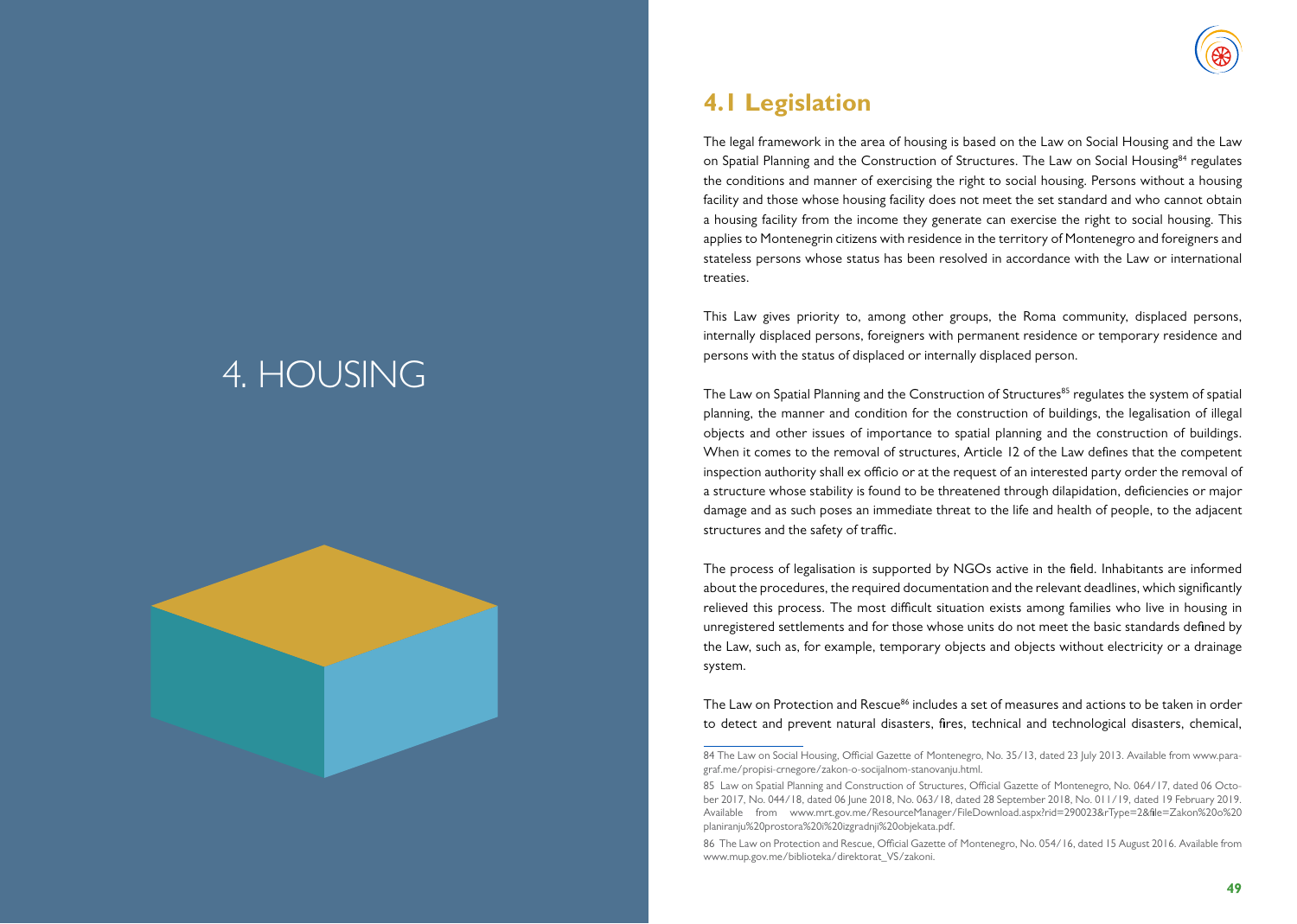

biological, nuclear and radiological contamination resulting from war destruction and terrorism, epidemics or other disasters as well for saving citizens and material goods endangered by their activities.

## **4.2 Strategies**

The objectives and measures envisaged within the Strategy for Social Inclusion of Roma and Egyptians87 when it comes to housing include the construction of social housing in Podgorica, Nikšić and Berane; improvement of the housing conditions of the Roma community, the legalisation of Roma settlements and/or structures, resettlement (reallocation) of Roma settlements and/or structures and application of so-called ad hoc measures to improve housing conditions. In this respect and in line with EU and the Strategy recommendations, the local self-governments are encouraged to deliver local action plans with the support of the responsible ministries and the Government.

The Strategy for Sustainable Development by 2030<sup>88</sup> (NSSD) is the long-term development strategy of Montenegro that sets out solutions for the sustainable management of four groups of resources: human, social, natural and economic. These are set as priorities for the overall sustainable development of the society. The Strategy emphasises the importance of the integration of the Roma community into Montenegrin society through various measures. These include adequate regulation of their legal status, enabling the conditions for integration of children into the educational system at all levels, stimulation of employment, ensuring the conditions for healthcare and the social protection of the Roma community, creation of normative and factual conditions for Roma community participation in political life at the state and local level.

When it comes to housing the strategy highlights the need to improve the management of construction land in cities, resolve the challenge of the misbalance between the offer and demand for housing that is particularly expressed through the construction of apartments for rent in the coastal zone and to plan, regulate and manage urban areas with particular reference to groups with special needs such as women, the elderly, the Roma community, refugees and displaced persons and persons with disabilities.

### **4.3 Annual plans of the institutions**

The annual work programme of the Ministry of Sustainable Development and Tourism for  $2019-2021^{89}$  prescribes measures related to social housing and the process of legalisation of housing units. When it comes to social housing, one measure in this regard is to strengthen the capacities of local self-government to plan and implement social housing programmes at the local level in accordance with the Social Housing Programme. Regarding the legalisation, the plan for 2019 was to implement the procedure to legalise informal objects and provide the construction infrastructure to ensure a decent life for citizens in settlements and to create better living conditions.

The Government of Montenegro prepared the Social Housing Programme for 2017–2020<sup>90</sup> in 2017. This programme stipulates that housing be primarily within the competence of local authorities, because the very nature of housing relates to a specific area and local community. The local community more easily recognises the needs of the population and thus the housing issues faced by its citizens. Spatial planning and spatial development, ensuring the availability of the housing stock, land, infrastructure and related services as well as the allocation of dwellings in the social lease sector and the distribution of housing subsidies all fall within the competency of local government.

The main obstacle to the implementation of local housing programmes is the financial position of individual municipalities as well as the capacities of municipalities in this field, which makes housing unequal in the municipalities. Local government units should create a database on the number of settlements inhabited by Roma and based on the findings develop plans and housing programmes that will provide for desegregation.

The Report<sup>91</sup> of the Ministry for Human and Minority Rights emphasises the Regional Housing Programme, which envisages the provision of funds for resolving the housing issues of 6,063 persons (1,177 households) belonging to the most vulnerable categories (persons housed in informal collective centres and vulnerable persons in private accommodation, with special reference to Camp Konik).

<sup>87</sup> The Strategy for the Social Inclusion of Roma and Egyptians in Montenegro 2016–2020, p. 17. Available from www. mmp.gov.me/ResourceManager/FileDownload.aspx?rid=236962&rType=2&file=The%20Strategy%20for%20Social%20 Inclusion%20of%20Roma%20and%20Egyptians%20in%20Montenegro%202016-2020%20and%20AP%20for%202016.pdf.

<sup>88</sup> The Strategy for Sustainable Development by 2030. Available from www.mrt.gov.me/en/ministry/174209/National-Strategy-for-Sustainable-Development-by-2030-NSSD.html.

<sup>89</sup> The Work Plan of the Ministry of Sustainable Development and Tourism for 2019–2021, p. 9. Available from www.mrt. gov.me/ResourceManager/FileDownload.aspx?rId=369221&rType=2.

<sup>90</sup> Ministry of Tourism and Sustainable Development, Social Housing Programme 2017–2020, Podgorica, 2017, p. 5. Available from www.mrt.gov.me/ResourceManager/FileDownload.aspx?rId=291107&rType=2.

<sup>91</sup> Ministry for Human and Minority Rights, Report on Implementation of the Strategy for Social Inclusion of Roma and Egyptians in Montenegro for 2018, Podgorica, 2019. Available from www.mmp.gov.me/ResourceManager/FileDownload. aspx?rid=357564&rType=2&file=Izvje%C5%A1taj%20o%20sprovo%C4%91enju%20Strategije%20za%20socijalnu%20inkluziju%20Roma%20i%20Egip%C4%87ana%20u%20CG%202016-2020%20za%202018.pdf.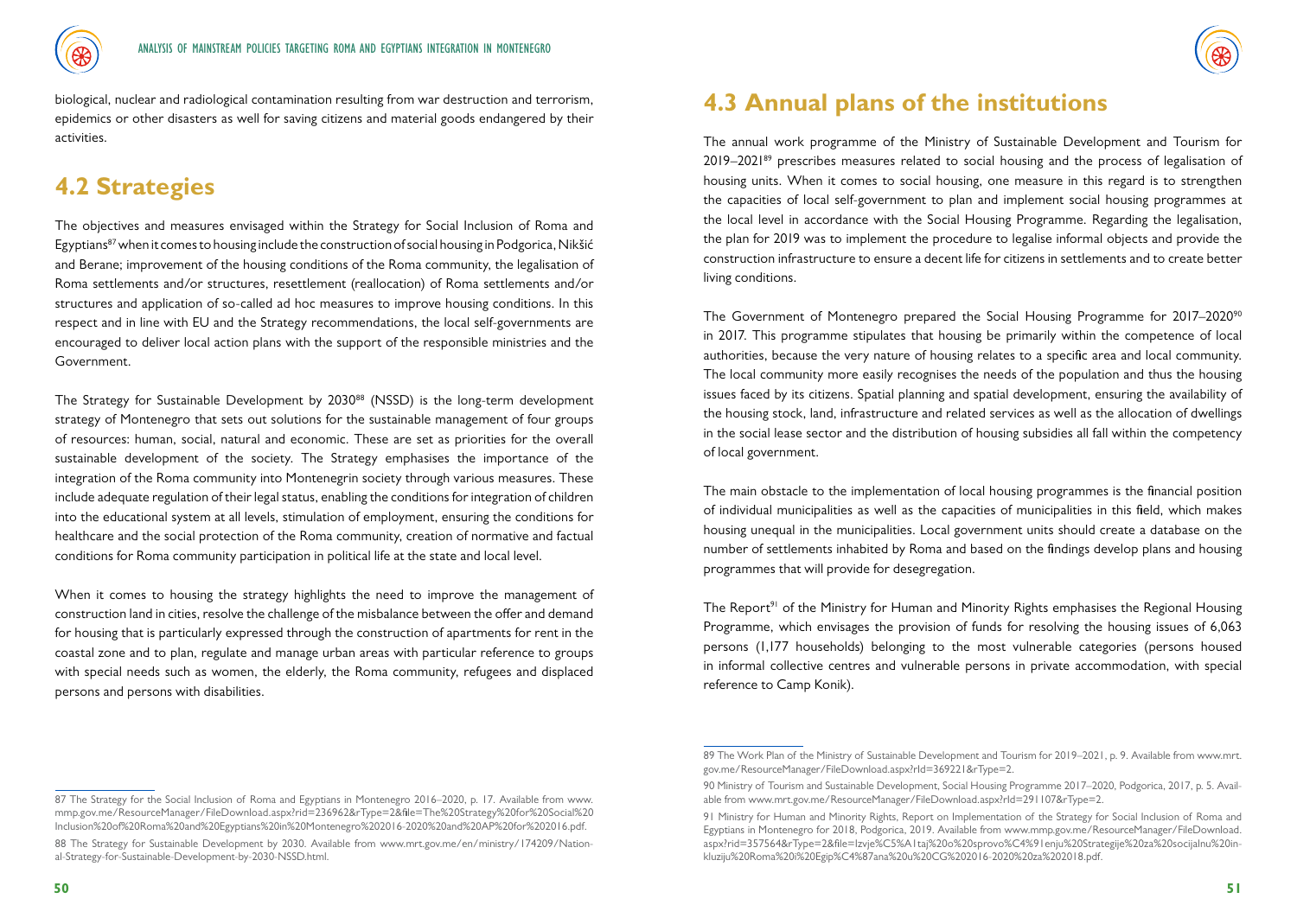

In the capital Podgorica, which is home to the majority of Roma in Montenegro, the Housing Agency<sup>92</sup> within the local government structure has within its jurisdiction the maintenance of the facilities within housing units built under the programme of social housing. Thus, the Agency continuously works to maintain housing units built for Roma and Egyptians at the camp Konik. The Ministry of Labour and Social Welfare has developed guidelines for the management of objects for social housing. According to these guidelines, a tenant is obliged to arrange and bear the cost of repairs to his/her apartment, part of the apartment or other parts of the building or devices, installations and equipment, malfunctions that he/she caused intentionally or through negligence or that were caused by members of his/her family household or persons present in his/her apartment and building with the consent of the other tenants. In addition to the obligations of tenants, the guidelines define the obligations of the local self-government as well as the lessor.

In 2019 the Ministry of Economy launched an Energy Efficient Home Programme aimed at reducing heating costs and increasing household comfort, achieving a significant reduction in CO2 emissions in the household sector and developing the market for biomass heating systems in Montenegro. The programme involves an attractive and sustainable financial mechanism for the implementation of energy efficiency measures in households. This includes the purchase and installation of heating systems for modern forms of biomass (pellet and briquette), installation of thermal insulation on the facade of a residential building and the installation of energy efficient facade joinery. The programme attracted significant interest among citizens and the Ministry planned to continue this programme in 2020.

### **4.4 Existing obstacles**

#### *a) Segregation*

According to a survey conducted by the Ministry for Human and Minority Rights in 2016, the largest number of Roma and persons of Egyptian descent (around 77%) live in segregated settlements predominantly in three municipalities: Podgorica (57% of the total number of Roma and Egyptians), Niksic (11 %) and Berane (9%). Of the total number of housing facilities used by Roma and Egyptians, around 60 per cent of households were legalised facilities owned by one of the family members. The survey also states that the regional internal mobility of Roma and Egyptians led to the formation of new segregated settlements for Roma and Egyptians in the municipalities of Tivat, Ulcinj and Herceg Novi.<sup>93</sup>

The Regional Housing Programme is being implemented in more than 13 Montenegrin municipalities: Berane, Andrijevica, Podgorica, Ulcinj, Niksic, Budva, Rozaje, Plav, Herceg Novi, Bar, Danilovgrad, Tivat and Pljevlja. Currently, 62 housing units have been built in Nikšić and 170 at Konik in Podgorica for IDPs and a further 94 housing units are in the final phase of construction in Berane. 94

This programme contributed to the closure of the Konik Camp (the largest collective camp for displaced persons in Montenegro) as well as to closure of other collective centres for the accommodation of displaced and internally displaced persons. Despite the fact that the new housing units significantly improved the living conditions, the fact that segregation was still present could not be ignored. Housing units at Konik, for example, were built on the land where the camp is located and in this way contributed to the continued segregation of the settlement. The new settlements lacked the proper services and the area was not integrated properly into the wider urban area.

Government and line ministries should develop better spatial plans and provide land for the construction of housing units at different geographic areas in each municipality in order to avoid segragation. Parallel to the construction of housing, it is important to educate the inhabitants about proper maintenance of the housing units and communal areas. Special focus should be placed on behaviour during emergency circumstances such as fire, flood and earthquake.

*b) Lack of statistical and other data required for monitoring the implementation of housing policies for Roma and Egyptians and the inclusion of targeted measures for the minorities within the existing programmes on disaster risk reduction*

As in the area of health, the lack of statistical and other relevant data hampers informed and evidence-based planning and monitoring of Roma housing policies. This includes a lack of systematised data on the beneficiaries of the Regional Housing Programme, the social housing programmes and the Legalisation programme. Similarly, a lack of data on the territorial dispersion of Roma settlements endangers the security and safety of this vulnerable group in regard to natural and other disasters.

The lack of data, relevant central and local programmes for disaster risk reduction (DRR) do not take into account the specific needs of Roma when it comes to early warning and information.

*c) Lack of legal counselling and other support services for Roma within the process of legalising their property*

<sup>92</sup> Annual work Programme of the Housing Agency in Podgorica. Available from https://drive.google.com/ open?id=15RkIrua5-jHyIZ2L8H2jtW\_RNvUM3j7D.

<sup>93</sup> Radović, M. and Međedović, K., Analysis of legal and institutional mechanisms for the provision of social integration services of Roma and Egyptians in Montenegro with analysis of uncovered competencies and missing support services, Podgorica, 2019.

<sup>94</sup> Action Plan of the Strategy for the Social Inclusion of Roma and Egyptians 2016–2020 for 2019. Available from www.rcc. int/romaintegration2020/download/docs/Akcioni%20plan%20CG2019.pdf/49f9a70f1565e3ce126fdb9e19b93141.pdf.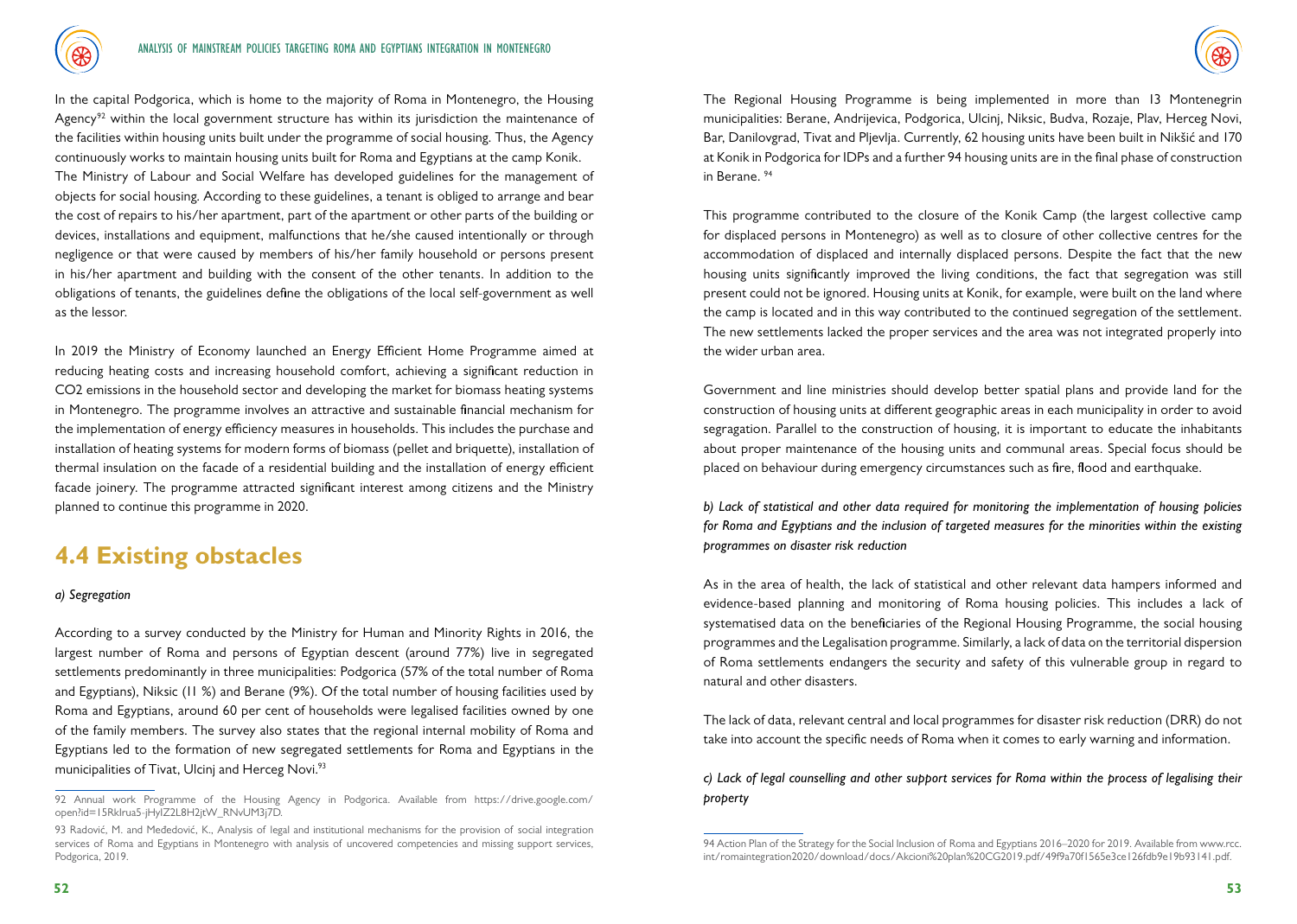

The process for the legalisation of property is both complex and demanding in terms of collecting necessary documentation and completing administrative procedures. NGOs offer support to families through ad-hoc projects, but there is no systemic support offered by the government or the municipalities.

## **4.5 Successful or promising measures, experiences and methods to make mainstream policies in housing more inclusive of Roma**

#### *a) The Energy Efficient Home Programme*

In 2020, the Ministry of Economy planned to secure additional funds that will enable an additional number of households to implement some of the energy efficiency measures under more favourable conditions. Roma and Egyptians who are beneficiaries of the Regional Housing Programme and local social housing programmes were supposed to qualify as beneficiaries. In line with the recommendation below, it is necessary to develop an additional component for the dissemination of information about this programme within the Roma community in order to enable their participation in the programme.

#### **4.6 Recommendations**

- , Develop holistic policies for the de-segregation of Roma settlements, including proper housing and integration plans for Roma families focused on, among others, education for children and adults, employment programmes and regular information on the possibilities to participate in various central and local programmes. Using the existing resources within the Information System for Social Security, develop comprehensive social anamnesis for Roma and Egyptian families and organise regular consultations with institutions about the obstacles to and opportunities for better social integration of this minority.
- , In cooperation with MONSTAT, the Ministry for Human and Minority Rights and the Ministry of Labour and Social Welfare should conduct a survey among Roma and Egyptians to assess their number and territorial dispersion and level of coverage by local social housing programmes and the Regional Housing Programme as well as the number and percentage covered by the Legalisation Programme. The data should be disaggregated

according to age, gender, place of residence, number of family members and other relevant information. Complement this survey with data available within the Information System for Social Security (social card) and census data and produce estimates/proxy data that can improve the design process for the new Strategy for Social Inclusion of Roma and Egyptians in Montenegro as well as in the process for the development of local plans for proper social housing.

- Within the preparations for the next census, make certain that Roma and Egyptians are included in the MONSTAT training for assessors, because it proved to be a good practice when encouraging self-declaration among the population during the preparatory period for the census in 2011.95
- , Make a comprehensive map of Roma settlements and develop specific sections of the existing disaster risk reduction programmes at the central and local level aimed at the better protection of Roma settlements. Include Roma and Egyptian women and men in the development of disaster risk reduction programmes. Create a tailor-made system of early warning and information share during disasters. Make sure that young people that use social media are included in the early warning/information share.
- , In cooperation with NGOs, include Roma and Egyptian women in the Energy Efficient Home Programme. Develop additional ways to communicate the conditions and benefits for users of this programme to the population and above all to the beneficiaries of the Regional Housing Programme and the social housing programmes at the local level. Make sure that women, who are the main carriers of domestic work, are meaningfully included in the programme.
- , Provide legal counselling and other support services for Roma and Egyptians in the process for the legalisation of their property. Secure funds for Roma and Egyptian NGOs to participate in this process.

<sup>95</sup> In 2010, as part of the preparations for the 2011 census, the Open Society Foundation in Montenegro supported a group of 20 Roma and Egyptians to attend the training for census assessors. Their presence was very important for encouraging Roma and Egyptians to self-declare.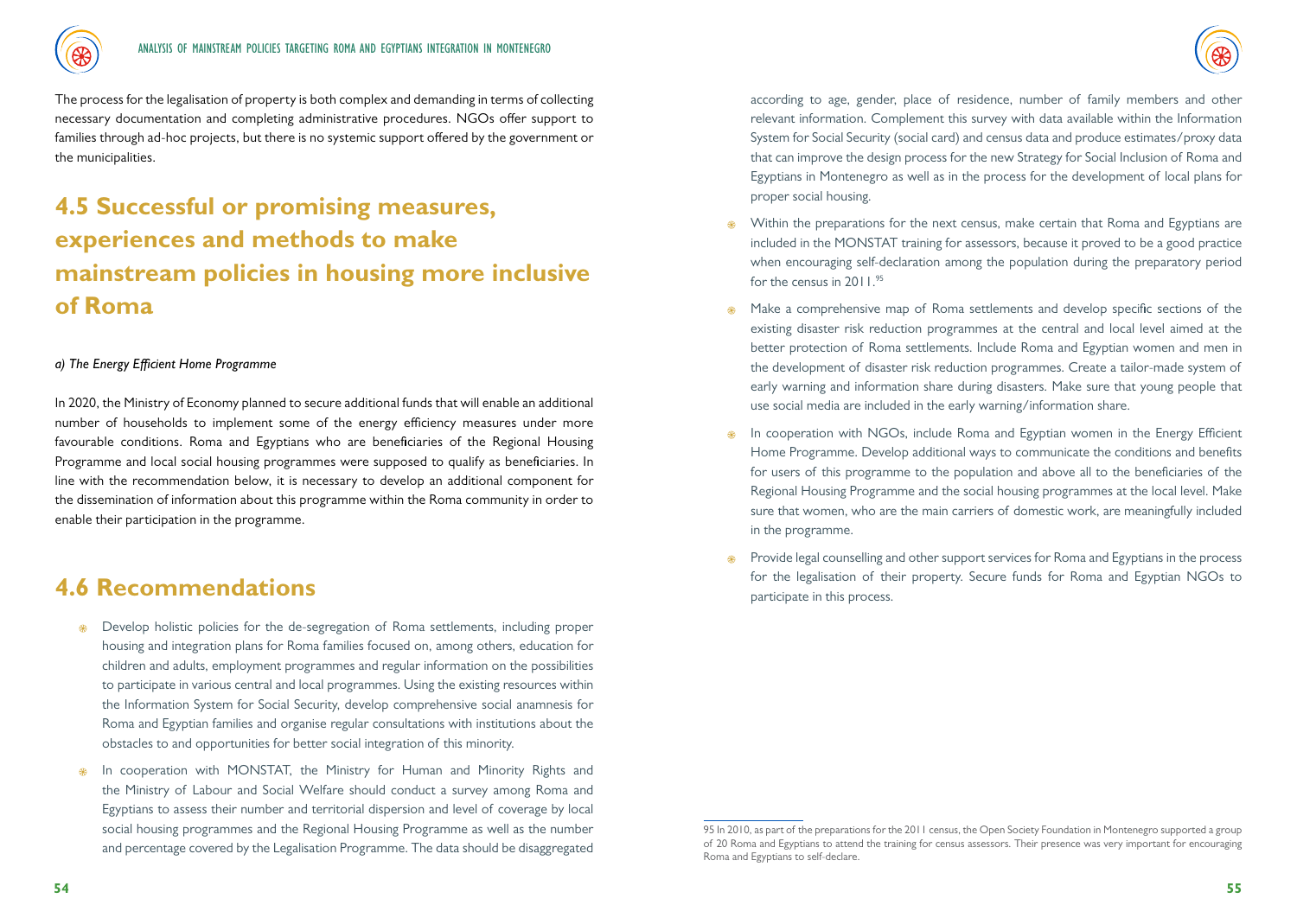Montenegro has developed a solid policy framework for the social inclusion of Roma and Egyptians. Targeted and mainstream policies are incorporated into the areas of antidiscrimination, education, employment, health, housing, legal status, social protection, culture and information. There are also some sector specific policies such as energy and environment, youth protection, and disaster risk reduction that contain mainstreaming measures that can be implemented complementary to the targeted measures already defined in the areas of interest to this analysis: education, employment, health and housing.

Montenegro is still struggling to implement targeted and mainstream measures properly mainly for the two reasons. The first is that the institutions are still not adequately prepared to introduce a multi-sectorial approach to the social inclusion of Roma and Egyptians. The second is that proper planning and monitoring of policies is not possible because of a lack of ethnically disaggregated data, geospatial and population specific socioeconomic data as well as a lack of measure specific budget.

This analysis has identified the obstacles and opportunities for Roma and Egyptians to benefit from the mainstream policies described below.

## **1. Education**

Existing obstacles to Roma benefitting from the mainstream and targeted education policies:

- inadequate transparency and the timing of open calls as well as the length of employment for associates in social inclusion within education
- introducing the criterion of Montenegrin citizenship as a condition of employment for associates contributes to the underutilisation of the existing Roma human resources for the transition from donor funded programmes to sustainable solutions in the area of education
- inefficient monitoring of student success and prevention of early school leaving (dropout)
- challenging transition between education levels and between education and employment
- insufficient coverage of preschool education and preparatory preschools
- the need to develop criteria in relation to time restrictions linked to the award of scholarships
- insufficient level of social integration of children through education.

# CONCLUSIONS AND **CROSSCUTTING** RECOMMENDATIONS

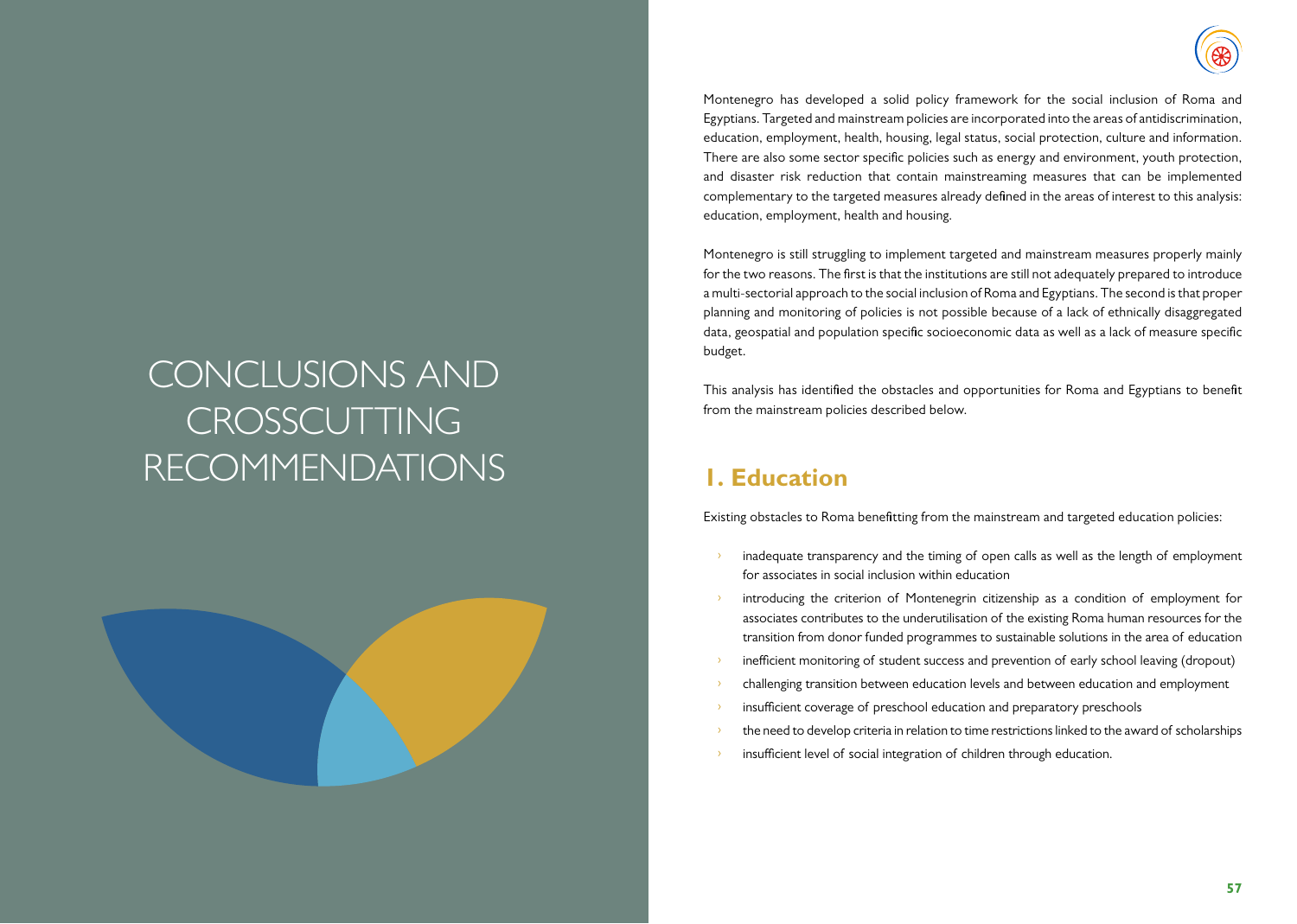

Successful or promising measures, experiences and methods to make mainstream policies in education more inclusive of Roma:

- exchange of experiences among teachers on the implementation of the targeted measures
- anti-discrimination programmes at the school level.

## **2. Employment**

Existing obstacles to benefit from the mainstream employment policies:

- the lack of cooperation between institutions
- limited chances for employment of Roma and Egyptians through grant schemes
- unregulated status of collectors of raw materials
- the abolition of the Decree on Subsidies for Employment for certain Categories of Unemployed Persons in 2018.<sup>96</sup>

Successful or promising measures, experiences and methods to make mainstream policies in employment more inclusive of Roma:

- the introduction of the occupation of 'Associate in social inclusion' for Roma and Egyptians in the area of employment
- employment programmes for long-term unemployed women, including women from the Roma communities and majority population.

## **3. Health**

Existing obstacles to Roma benefitting from the mainstream health policies:

- the lack of statistical data and a methodology for monitoring healthcare for Roma and Egyptians
- inadequate cooperation between the social care sector and the health sector
- shortages in the implementation of the measure 'associates in social inclusion' for Roma in the system of healthcare'.

Successful or promising measures, experiences and methods to make mainstream policies in health more inclusive of Roma:

- the Screening Programme for the Prevention of Specific types of Cancer
- courses for parents and pregnant women organised at local health centres.

## **4. Housing**

Existing obstacles to Roma benefitting from the mainstream housing policies:

- segregation
- the lack of statistical and other data for monitoring the implementation of housing policies for Roma and the need to incorporate targeted measures for the Roma community within the existing programmes for disaster risk reduction.

Successful or promising measures, experiences and methods to make mainstream policies in housing more inclusive of Roma:

Energy Efficient Home Programme.

Specific recommendations have been provided for all sectors covered by this analysis and for each of the identified obstacles and promising measures.

### **Summary**

- 1. To produce sustainable solutions for the social integration of the Roma community and to empower people to find a way out of poverty and economic dependence it is necessary to introduce a holistic approach to the implementation of policies and to develop more structured institutional practices within education, employment, housing and health. The gender dimension should be integrated thoroughly into all policies.
- 2. The design of the system of data collection, monitoring and reporting needs to be improved and standardised.
- 3. The existing human resources in terms of Roma and Egyptians who gained experience and developed skills and knowledge through various donor funded programmes and

<sup>96</sup> The Decree on Subsidies for Employment of certain Categories of Unemployed persons, Official Gazette of Montenegro, No. 11/2012. Available from www.bizniszona.me/en/subsidies-for-employment/.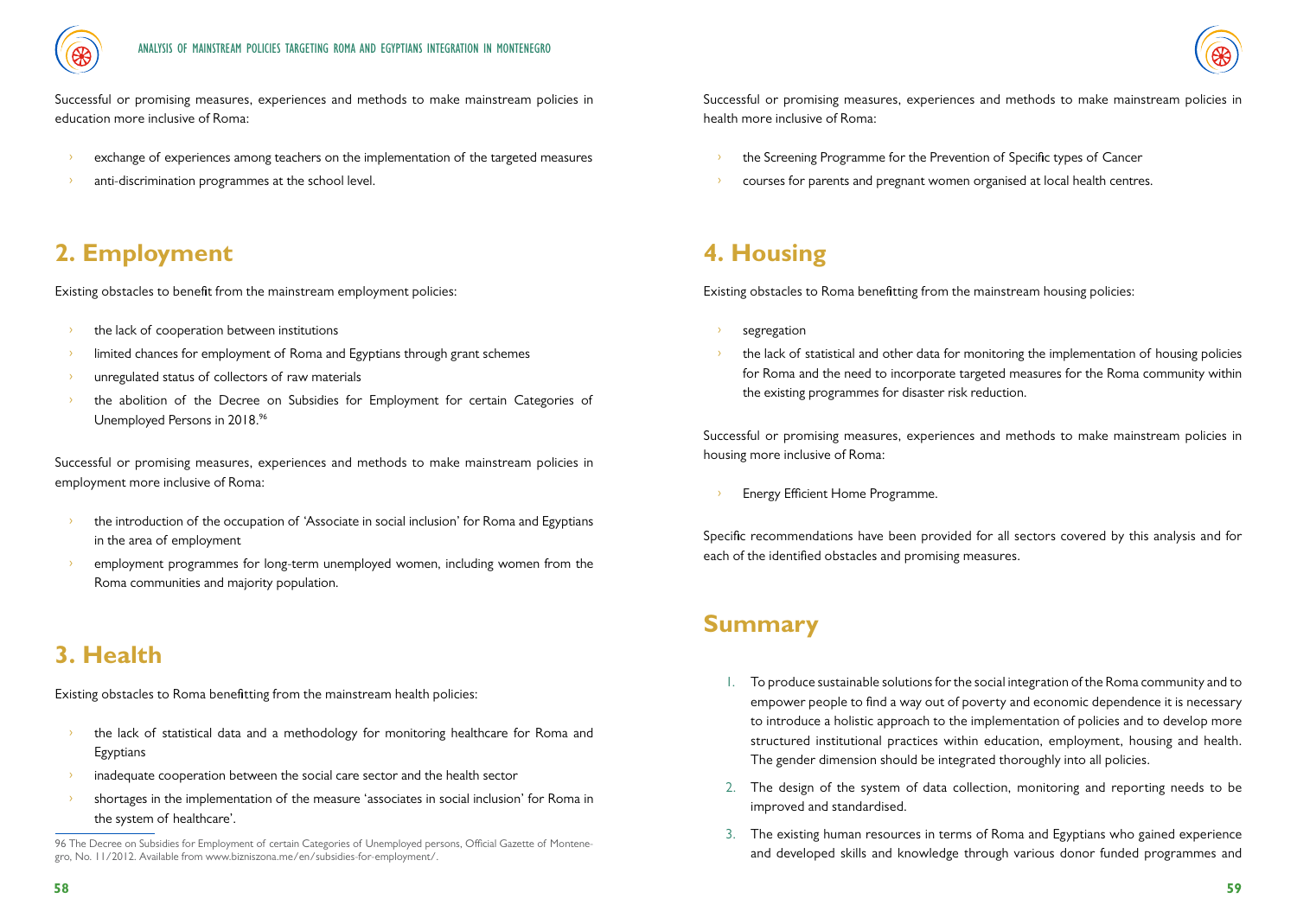

projects on social inclusion needs to be used meaningfully in the implementation of the targeted and mainstream measures.

4. The existing networks within civil society and social media need to be included in the dissemination of relevant information and the information needs to be more tailored.

## **Crosscutting recommendations for the next Strategy on the Social Inclusion of Roma and Egyptians**

- 1. The next strategy needs to be developed over a one-year period and incorporate all relevant mainstream strategies and activities based on the needs of Roma and Egyptians. The Ministry for Human and Minority Rights and the line ministries should adopt a combination of the targeted and mainstream approach in order to increase ownership and to enable better coordination when implementing targeted and mainstream policies for the social inclusion of Roma. The ministry has already begun the process of drafting the new strategy.
- 2. A specific set of goals and activities should be developed in all areas covered by the Declaration<sup>97</sup> of Western Balkans partners on Roma integration within the European Union enlargement process. In accordance with the Declaration, enable an appropriate institutional framework and leadership for the implementation of policies and

strengthening and supporting the National Roma Contact Points as a comprehensive mechanism for coordination and implementation of the objectives agreed within the Declaration and for ensuring synergy among the line ministries responsible for Roma integration.

- 3. The monitoring mechanism of the new strategy needs strengthening in terms of its capacities, responsibilities and level of decision-making as well as in terms of its composition whereby at least 20 per cent of its members from the Roma and Egyptian community. The procedure and composition of the Commission for monitoring any strategic document at the Government level is regulated by the Decree of the Government of Montenegro. According to the information received from the Ministry of Human and Minority Rights, there is a readiness to comply with this recommendation. In the previous procedure, although there was a willingness to involve more than one representative of the Roma and Egyptian population, there were no applicants who followed the procedures. There are currently three members of the Roma population in the Commission.
- 4. Within the obligations deriving from the Declaration related to budgeting, the programmes and projects of Roma NGOs as well as other NGOs that work on mainstreaming policies relevant to the needs of Roma should be supported strategically through the new strategy. State and local budgets need to finance these programmes in order to enable the sustainability of their results, which should be monitored regularly. The issue of funding NGOs is already regulated at the state level in accordance with the Law on NGO Financing, so it is necessary to conduct additional consultations with civil society on the possibilities of greater utilization of existing funds and sustainability of projects, in accordance with the Declaration.
- 5. In accordance with the Declaration against antigypsyism, a specific set of goals and activities should be developed within the new strategy in order to address the negative perceptions of Roma. Those goals and activities need to be implemented at both the centrsl and local level and include central and local governments, civil society, the media and local Roma groups as well as business.
- 6. The annual action plans are to be prepared and adopted in the last quarter of the previous year and should include activities that are both implementable and agreed by the responsible institutions. Newly targeted activities are to be included when necessary.
- 7. Coordinate development, implementation and monitoring of measures developed under the Strategy against Domestic Violence and the new Strategy for the Social Inclusion of Roma and Egyptians in the area of the prevention of and protection from violence against women and girls, domestic violence and illegal child marriage.

<sup>97 &</sup>quot;Increase of the employment rate of Roma in the public sector to the rate proportional of the participation of Roma in the overall population; increase the employment rate among Roma to at least 25 per cent; wherever possible, legalize all informal settlements where Roma live; or provide permanent, decent, affordable and desegregated housing for Roma currently living in informal settlements that cannot be legalised for justified reasons; increase the enrolment and completion rate of Roma in primary education to 90 per cent and the enrolment and completion rate of Roma in secondary education to 50 per cent; ensure universal health insurance coverage among Roma of at least 95 per cent or to the rate equal to the rest of the population; ensure all Roma are registered in the civil registries; strengthen the government structures to protect against discrimination and establish a specific sub-division for non-discrimination of Roma within the formal non-discrimination bodies to process complaints by Roma, provide legal support to alleged victims and identify discrimination schemes, including institutional and hidden discrimination; undertake to use the available data to formulate evidence-based policies for integration of Roma; commit to establish proper mechanism for monitoring and reporting on the implementation of the Roma policies, including data relevant to measure the achievements of the objectives set forth in this Declaration, by designating the statistical offices as key responsible institutions for data collection in accordance with their programs; ensure to strengthen and support the National Roma Contact Points as a comprehensive mechanism for coordination and implementation of the objectives agreed within this Declaration and for ensuring synergies among line ministries responsible for Roma integration; agree to develop, adopt and implement regional standards on public budgeting related to Roma integration for mainstream and targeted policies, use and increase the public budgeting, both central and local, reaching Roma communities to achieve the abovementioned objectives, use available donor funding, including Instrument for Pre-Accession Assistance, to advance the status of Roma; commit to establish formal channels and mechanisms for joint involvement of the local governments and the Roma communities in the formulation of policy, decision making, implementation and monitoring of the efforts undertaken to achieve the objectives of this Declaration."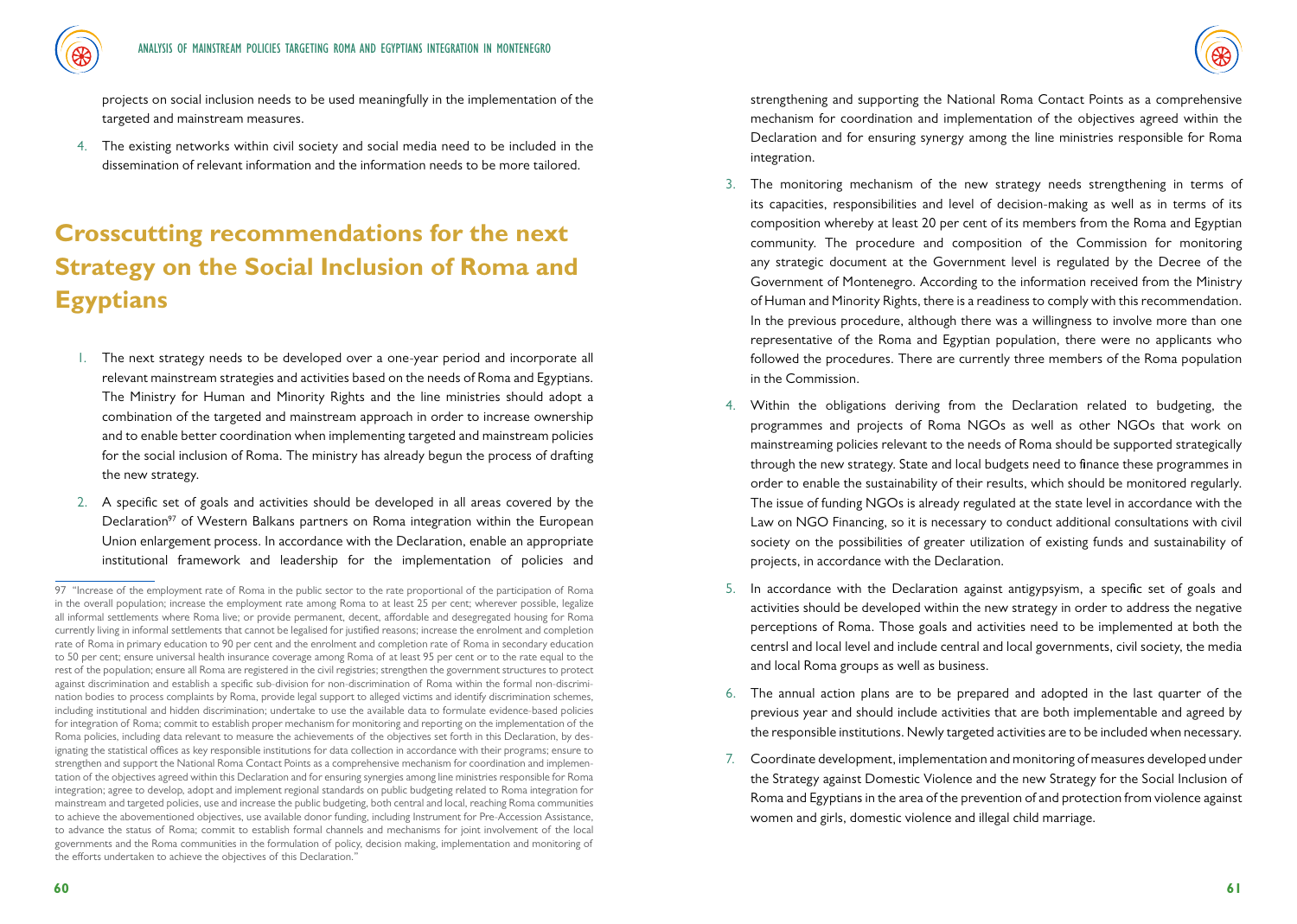



### **List of interlocutors**

- 1. Nevena Šuković, Employment Bureau of Montenegro, member of the Commission for monitoring implementation of the Strategy for the Social Inclusion of Roma and Egyptians
- 2. Samir Jaha, NGO Young Roma, member of the Commission
- 3. Natalija Milović, NGO Young Roma
- 4. Budimirka Đukanović, Ministry of Labour and Social Welfare, member of the Commission (16 October)
- 5. Milica Pajović, Ministry of Education, member of the Commission
- 6. Radmila Lainović, Ministry of Sustainable Development and Tourism, member of the Commission
- 7. Dijana Anđelić, NGO HELP
- 8. Ibrahim Tatari, mediator for employment
- 9. David Šalja, mediator for health
- 10. Dijamant Pajazitaj, mediator for social protection
- 11. Senka Klikovac, Ministry of Health, member of the Commission
- 12. Leon Đokaj, Ministry for Human and Minority Rights, National Roma Contact Point and Chairman of the Commission

## **Annex 1. International Treaties on the Protection of Minorities ratified by the Montenegro**

In addition to the legislation that guarantees respect for fundamental human rights and freedoms and the rights of minorities, Montenegro determines under the provisions of Article 9 of the Constitution that the international treaties it has ratified along with the generally accepted rules and standards of international law are an integral part of the domestic legal order.

Article 2 of the United Nations Universal Declaration of Human Rights<sup>98</sup> prescribes that, "Everyone is entitled to all the rights and freedoms set forth in the Declaration, without distinction of any kind, such as race, colour, sex, language, religion, political or other opinion, national or social origin, property, birth or other status."

Article 26 defines obligations in the field of education and stipulates that, "everyone has the right to education that will be free and compulsory." Furthermore, it states that, "education shall be directed to the full development of the human personality and to the strengthening of respect for human rights and fundamental freedoms. It shall promote understanding, tolerance and friendship among all nations, racial or religious groups, and shall further the activities of the United Nations for the maintenance of peace."

The United Nations Declaration on the Rights of Members of Ethnic, Religious and Linguistic Minorities (1992) is the most important universal international document in this field. Article 1 of the Declaration establishes the obligation of the States Parties to protect the existence and national or ethnic, cultural, religious and linguistic identity of minorities in their territories, to encourage conditions for promoting that identity and the adoption of appropriate legislative and other measures to achieve this objective.<sup>99</sup>

In addition, racial/ethnic discrimination is prohibited in specialised treaties: the International Convention on the Elimination of All Forms of Racial Discrimination (ICERD), the Convention on the Elimination of All forms of Discrimination Against Women (CEDAW), the Convention on the Rights of the Child (CRC) and the Convention on the Rights of Persons with Disabilities (CRPD).

<sup>98</sup> United Nations Universal Declaration of Human Rights, 1948. Available from www.un.org/en/universal-declaration-human-rights.

<sup>99</sup> Radović, M. and Međedović, K., Analysis of legal and institutional mechanisms for provision of social integration services of Roma and Egyptian in Montenegro with analysis of uncovered competencies and missing support services, Podgorica, 2019, p. 9.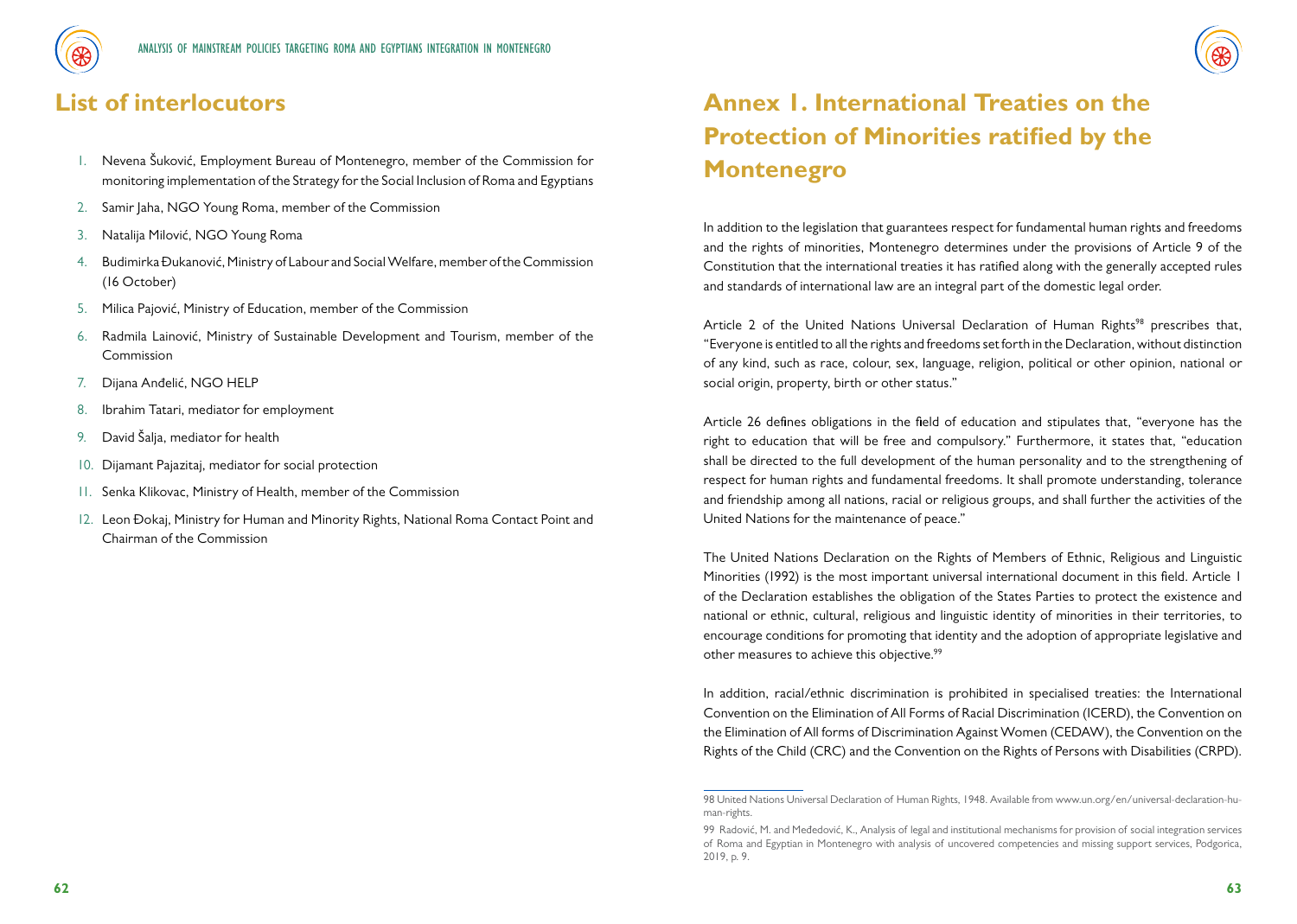

Article 2 of the International Convention on Civil and Political Rights<sup>100</sup> obliges each State Party to this Covenant to respect and ensure for all individuals in its territory the rights recognised in the Convention, regardless of differences such as those of race, colour, sex, language, religion, political or other opinion, national or social origin, gender or any other circumstance.

Article 27 of Convention defines that, "those States in which ethnic, religious or linguistic minorities exist will not deny the right to persons belonging to those minorities to enjoy their own culture, to profess and practice their own religion or to use their own language."

Article 14 of the Convention for the Protection of Human Rights and Fundamental Freedoms<sup>101</sup> prescribes that, "the enjoyment of the rights and freedoms set forth in the Convention shall be secured without discrimination on any ground such as sex, race, colour, language, religion, political or other opinion, national or social origin, association with a national minority, property, birth or other status."

Protocol No. 12<sup>102</sup> to the Convention prescribes that the enjoyment of any right set forth by law shall be secured without discrimination on any ground such as sex, race, colour, language, religion, political or other opinion, national or social origin, association with a national minority, property, birth or other status.

The Framework Convention for the Protection of National Minorities, adopted by the Committee of Ministers of the Council of Europe in 1994, was the first legally binding multilateral instrument devoted to the protection of national minorities in general. Its aim is to specify the legal principles that States Parties must undertake in order to ensure respect for the protection of minorities. According to the provisions of the Convention, the governments are obliged to submit reports on their level of implementation of the provisions of the Convention.

The third report<sup>103</sup> submitted by Montenegro points out that there has been significant improvement of the legislative framework regulating the prohibition of discrimination in all aspects, including the rights of minorities. In that regard, the Ministry for Human and Minority Rights prepared the Draft Law on Amendments to the Law on the Prohibition of Discrimination.

The adoption of the Draft Law was planned for 2018 but it remains pending. The amendments to the Law relate to European Union recommendations and reports and in particular to those related to racism and intolerance toward minorities.

<sup>100</sup> The International Covenant on Civil and Political Rights was adopted and opened for signature and ratification for accession by General Assembly resolution 2200A (XXI) of 16 December 1966. It entered into force on 23 March 1976, in accordance with Article 49. Available from www.ohchr.org/en/professionalinterest/pages/ccpr.aspx.

<sup>101</sup> Council of Europe, European Convention on Human Rights, European Court of Human Rights, Rome, 4 November 1950. Available from www.echr.coe.int/Documents/Convention\_ENG.pdf

<sup>102</sup> Convention for the Protection of Human Rights and Fundamental Freedoms Rome, 4 November 2000. Available from https://rm.coe.int/1680063765.

<sup>103</sup> Ministry for Human and Minority Rights, The third Report of Montenegro on the Implementation of the Framework Convention for the Protection of National Minorities, Podgorica, Montenegro, June 2017. Available from www.mmp.gov. me/ResourceManager/FileDownload.aspx?rid=277800&rType=2&file=The%20Third%20Report%20on%20the%20Implementation%20of%20the%20Framework%20Convention.pdf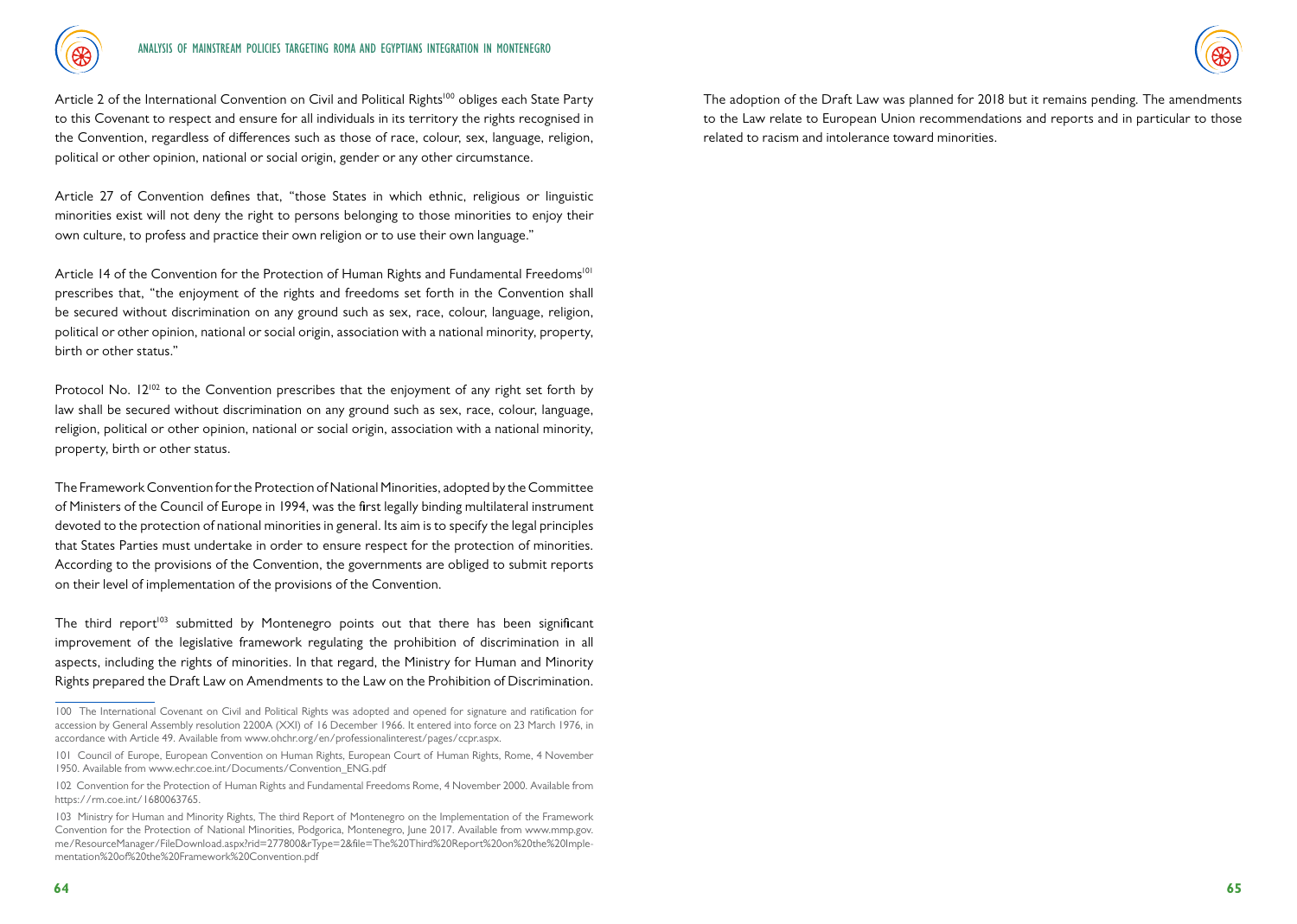

## **Annex 2. Breaking the Cycle of Roma Exclusion in the Western Balkans: A comparative overview for Montenegro for 2011 and 2017104**

| <b>Priority</b><br>area | <b>Indicator</b>                                                                | 2011.          |                     | 2017           |                |
|-------------------------|---------------------------------------------------------------------------------|----------------|---------------------|----------------|----------------|
|                         |                                                                                 | Roma           | Non-<br><b>Roma</b> | <b>Roma</b>    | Non-<br>Roma   |
| Education               | Net pre-primary enrolment<br>rate (ages 3-5)                                    | 9              | 15                  | 21             | 36             |
|                         | Adjusted net compulsory<br>education enrolment rate<br>(ages $7 - 15$ ) (a)     | 56             | 95                  | 62             | 92             |
|                         | Compulsory education<br>completion rate (ages 18-21)<br>(a)                     | 34             | 94                  | 34             | 97             |
|                         | Upper secondary education<br>completion rate (ages 22-25)                       | 6              | 89                  | $\overline{3}$ | 79             |
|                         | Tertiary education completion<br>rate (ages 26-29)                              | $\overline{0}$ | 15                  | $\mathbf 0$    | 25             |
|                         | Percentage of pupils attending<br>majority Roma schools (ages<br>$7 - 15$ ) (b) | 8              | $\mathsf{l}$        | 15             | 3              |
|                         | Percentage of pupils attending<br>special schools (ages $7-15$ ) (b)            | 6              | 3                   | I              | $\overline{2}$ |
| Labour<br>market        | Labour force participation rate<br>(ages $15-64$ )                              | 49             | 6 <sub>1</sub>      | 9              | 4 <sub>1</sub> |
|                         | Employment to population<br>ratio (ages 15-64)                                  | 28             | 43                  | 15             | 38             |
|                         | Unemployment rate (% of the<br>total labour force, ages 15-64)<br>(b)           | 43             | 29                  | 23             | $\overline{7}$ |

104 Monica Robayo-Abril, Natalia Millán, Breaking the Cycle of Roma Exclusion in the Western Balkans, International Bank for Reconstruction and Development / World Bank, 2019. Available from http://documents.worldbank.org/curated/ en/642861552321695392/pdf/Breaking-the-Cycle-of-Roma-Exclusion-in-the-Western-Balkans.pdf.

|                    | Informal employment (% of<br>total employment) (b)                                                | 55                      | 15               | 58  | 29  |
|--------------------|---------------------------------------------------------------------------------------------------|-------------------------|------------------|-----|-----|
|                    | Not in employment,<br>education, or training (NEET)<br>(ages 15-24) (b)                           | 69                      | 42               | 78  | 33  |
| Health             | Health insurance coverage<br>(ages $16+$ )                                                        | 89                      | 99               | 80  | 98  |
|                    | Self-reported unmet need for<br>medical care (% of population<br>ages $16+)(b)$                   | $\overline{\mathbf{1}}$ | 5                | 22  | 9   |
|                    | Self-perceived health (% of the<br>population ages 16+ reporting<br>'good' or 'very good' health) | 78                      | 78               | 63  | 69  |
|                    | Use of preventive healthcare<br>services (% of the population<br>ages $16+$ )                     | 39                      | 61               | 48  | 79  |
| Housing            | Electricity (% of the<br>population)                                                              | 91                      | 99               | 92  | 98  |
|                    | Piped water inside the dwelling<br>(% of the population)                                          | 79                      | 94               | 73  | 95  |
|                    | Connection to public<br>sewerage or a waste water<br>tank (% of the population)                   | 66                      | 94               | 55  | 84  |
|                    | Waste never collected (% of<br>the population) (b)                                                | 18                      | 28               | 21  | 9   |
|                    | Rooms per household<br>member (c)                                                                 | 0.6                     | $\overline{1.1}$ | 0.5 | 1.2 |
|                    | Overcrowding rate (% of the<br>population) (b)                                                    | 72                      | 37               | 78  | 40  |
| Documen-<br>tation | Birth certificate (% of the<br>population)                                                        | 95                      | 98               | 96  | 100 |
|                    | Identity card (% of the<br>population, ages 16+)                                                  | 8 <sub>1</sub>          | 95               | 83  | 96  |

- a. Compulsory education refers to the International Standard Classification of Education (ISCED)
- b. Lower coverage for this indicator is desirable.
- c. This indicator is calculated at the head of household level.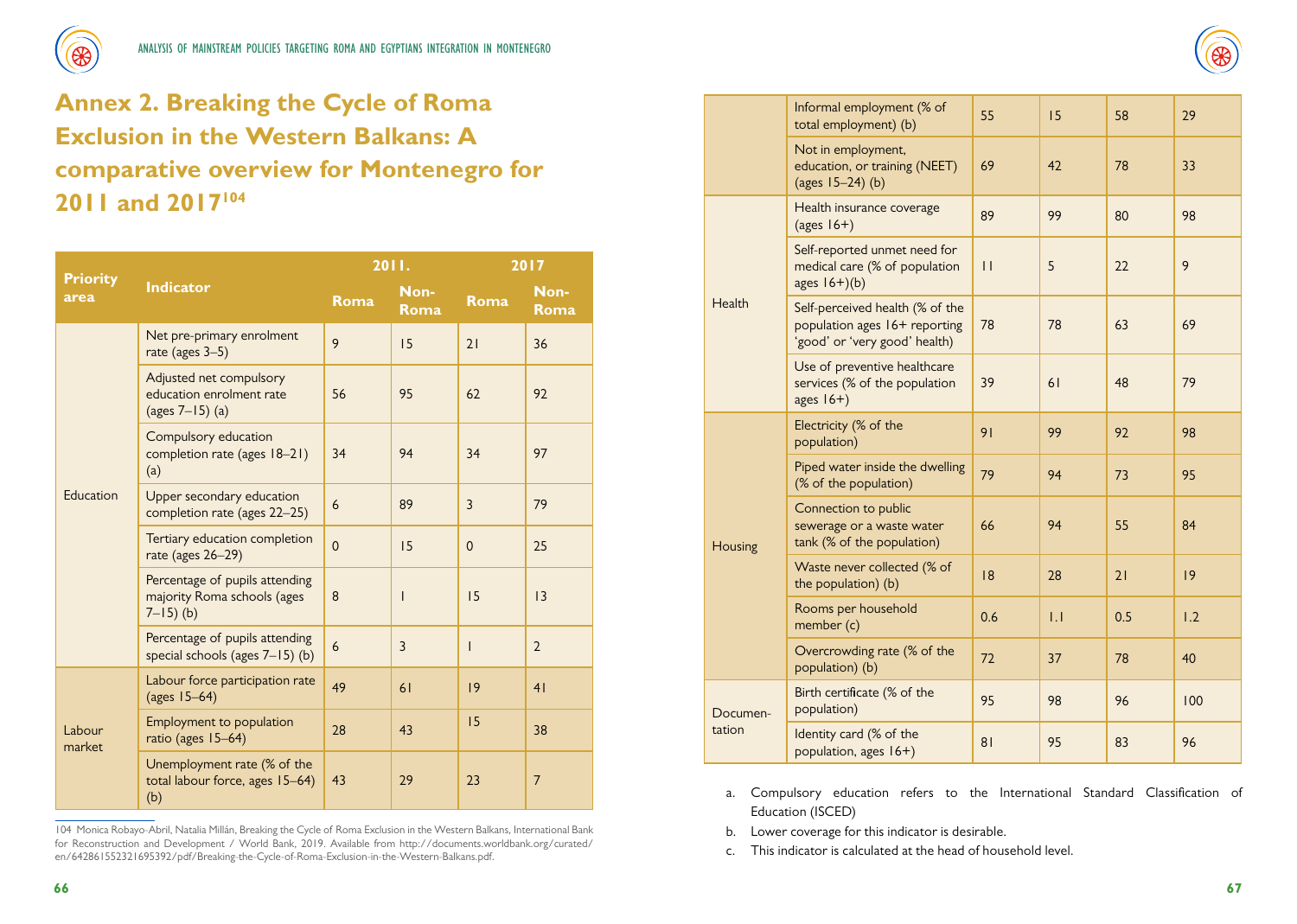



### **Literature**

- 1. Ministry for Human and Minority Rights, Action Plan of the Strategy for Social Inclusion of Roma and Egyptians in the Montenegro 2016-2020 for 2019, Montenegro, Podgorica, March 2019. Available from www.rcc.int/romaintegration2020/download/docs/ Akcioni%20plan%20CG2019.pdf/49f9a70f1565e3ce126fdb9e19b93141.pdf.
- 2. Ministry of Education, Annual Work Plan of the Ministry of Education for 2019, Podgorica, Montenegro, February 2019. Available from file:///C:/Users/User/ Downloads/Program%20rada%20Ministarstva%20prosvjete%20za%202019.%20 godinu.pdf.
- 3. Employment Agency Montenegro, Annual Work Plan of the Employment Agency for 2019, Podgorica, Montenegro, January 2019. Available from www.zzzcg.me/wpcontent/uploads/2019/01/Program-rada-za-2019.-godinu.docx.
- 4. Annual Work Programme of the Housing Agency Podgorica, Housing Agency, Podgorica, Montenegro, November 2018. Available from https://drive.google.com/ open?id=15RkIrua5-jHyIZ2L8H2jtW\_RNvUM3j7D.
- 5. Ministry for Human and Minority Rights Montenegro, Annual Work Plan of the Ministry for Human and Minority Rights for 2019, Podgorica, Montenegro, March 2019. Available from www.mmp.gov.me/ResourceManager/FileDownload. aspx?rid=356249&rType=2&file=Program%20rada%20MLJMP%20za%202019.pdf.
- 6. Regional Cooperation Council, Balkan Barometer 2019 Public opinion analytical survey, Sarajevo, Bosnia and Herzegovina, May 2019. Available from www.rcc.int/ pubs/89/balkan-barometer-2019-public-opinion-survey.
- 7. European Commission, Commission staff working document Montenegro 2019, Communication on EU Enlargement Policy, European Commission, Brussels, May 2019. Available from https://ec.europa.eu/neighbourhood-enlargement/sites/near/ files/20190529-montenegro-report.pdf.
- 8. Council of Europe, Convention for the Protection of Human Rights and Fundamental Freedoms, Rome, Italy, November 2000. Available from https://rm.coe. int/1680063765.
- 9. Declaration of Western Balkans partners on Roma Integration within the European Union enlargement process, Poznan, Poland, July 2019. Available from www.rcc.int/ docs/464/declaration-of-western-balkans-partners-on-roma-integration-within-theeu-enlargement-process.
- 10. Decree on Subsidies for Employment of certain Categories of Unemployed Persons, Official Gazette Montenegro, No. 11/2012, Podgorica, Montenegro, November 2011. Available from www.bizniszona.me/en/subsidies-for-employment.
- 11. The Decree promulgating the Law on Adult Education, Official Gazette Montenegro, No. 20/11, from 2011. Podgorica, Montenegro, November 2011. Available from www.mps.gov.me/ResourceManager/FileDownload. aspx?rid=282602&rType=2&file=Zakon%20odrasli.pdf.
- 12. European Court of Human Rights, European Convention on Human Rights, Council of Europe, Rome, Italy, November 1950. Available from www.echr.coe.int/Documents/ Convention\_ENG.pdf.
- 13. European Commission, European Union Framework for National Roma Integration Strategies up to 2020, Brussels, Belgium, April, 2011. Available from https://ec.europa. eu/info/policies/justice-and-fundamental-rights/combatting-discrimination/romaand-eu/roma-integration-eu\_en#nationalromaintegrationstrategies; https://eur-lex. europa.eu/legal-content/en/ALL/?uri=CELEX%3A52011DC0173.
- 14. Council of Europe, Framework Convention for the Protection of National Minorities, Committee of Ministers of the Council of Europe, 1994. Available from https://rm.coe. int/16800c10cf.
- 15. United Nations, International Covenant on Civil and Political Rights, General Assembly of the United Nations, New York, United States of America, Signed December 1966, Effective March 1976. Available from www.ohchr.org/en/professionalinterest/pages/ ccpr.aspx.
- 16. Law on General Education, Official Gazette of Montenegro, No. 064/02, dated 28 November 2002, No. 031/05, dated 18 May 2005, No. 049/07, dated 10 August 2007, No. 004/08, dated 17 January 2008, No. 021/09, dated 20 March 2009, No. 045/10, dated 04 August 2010, No. 073/10, dated 10 December 2010, No. 040/11, dated 08 August 2011, No. 045/11, dated 09 September 2011, No. 036/13, dated 26 July 2013, No. 039/13, dated 07 August 2013, No. 044/13, dated 20 September 2013 and No. 047/17, dated 19 July 2017. Podgorica, Montenegro. Available from www.mps.gov.me/ ResourceManager/FileDownload.aspx?rid=200926&rType=2&file=Op%C5%A1ti%20 zakon%20o%20vaspitanju%20i%20obrazovanju.docx.
- 17. Law on Higher Education, Official Gazette of Montenegro, No. 044/14, dated 21 October 2014, No. 052/14, dated 16 December 2014, No. 047/15, dated 18 August 2015, No. 040/16, dated 30 June 2016, No. 042/17, dated 30 June 2017, No. 071/17, dated 31 October 2017, No. 055/18, dated 01 August 2018 and No. 003/19, dated 15 January 2019. Available from www.mps.gov.me/ResourceManager/FileDownload. aspx?rid=282638&rType=2&file=Zakon%20o%20visokom%20obrazovanju%20-%20 jul%202017.pdf.
- 18. Labour Law, Official Gazette of Montenegro, nos. 49/2008, 26/2009, 88/2009, 26/2010, 59/2011, 66/2012, 31/2014, 53/2014 and 4/2018. Podgorica, Montenegro. Available from www.paragraf.me/propisi-crnegore/zakon-o-radu.html.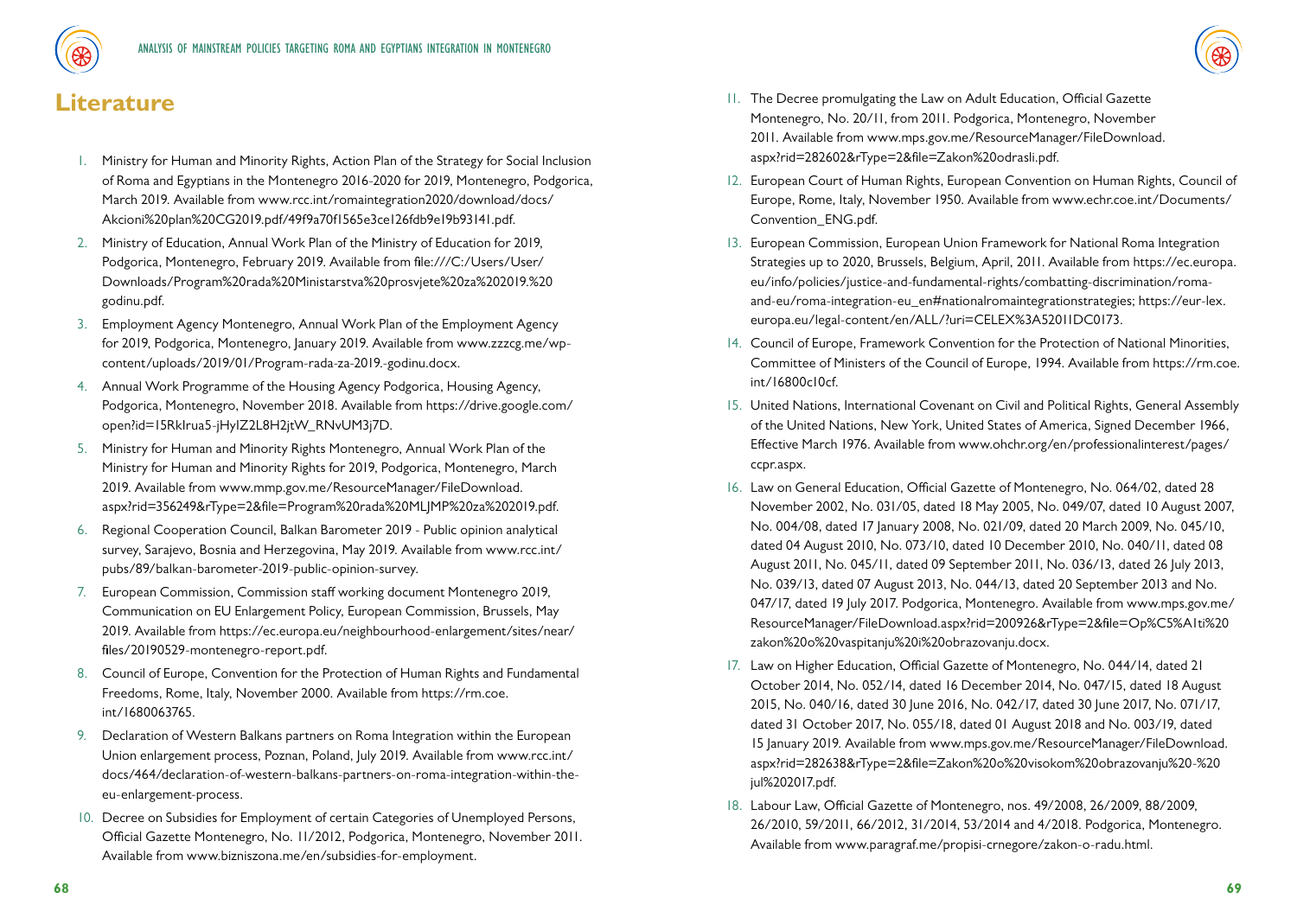- 19. Law on Employment and Exercising Rights from Unemployment Insurance, Official Gazette of Montenegro, No. 14/2010, dated 17 March 2010, No. 45/2012, dated 17 August 2012, No. 40/2011, dated 8 August 2011, No. 61/2013, dated 30 December 2013, No. 20/2015, dated 24 April 2015 and No. 52/2016, dated 9 August 2016. Podgorica, Montenegro. Available from www.zzzcg.me/wp-content/ uploads/2015/05/Zakon-o-zaposljavanju-i-ostvarivanju-prava-iz-osiguranja-odnezaposlenosti.pdf.
- 20. Law on Safety and Health at Work, Official Gazette of Montenegro, nos. 34/2014 and 44/2018, Podgorica, Montenegro. Available from www.paragraf.me/propisi-crnegore/ zakon-o-zastiti-i-zdravlju-na-radu.html.
- 21. Law on Social Housing, Official Gazette of Montenegro, No. 35/13, dated 23 July 2013, Podgorica, Montenegro. Available from www.paragraf.me/propisi-crnegore/zakon-osocijalnom-stanovanju.html.
- 22. Law on Spatial Planning and the Construction of Structures, Official Gazette of Montenegro, No. 064/17, dated 06 October 2017, No. 044/18, dated 06 July 2018, No. 063/18, dated 28 September 2018 and No. 011/19, dated 19 February 2019, Podgorica, Montenegro. Available from www.mrt.gov.me/ResourceManager/FileDownload. aspx?rid=290023&rType=2&file=Zakon%20o%20planiranju%20prostora%20i%20 izgradnji%20objekata.pdf.
- 23. Law on Social and Child Protection, Official Gazette of Montenegro, nos. 27/2013, 1/2015, 42/2015 and 47/2015, Podgorica, Montenegro. Available from www.zzzcg.me/ wp-content/uploads/2015/05/Zakon-o-socijalnoj-i-djecjoj-zastiti.pdf.
- 24. Law on Health Protection, Official Gazette of Montenegro, nos. 3/2016, 39/2016, 2/2017, 44/2018 and 24/2019, Podgorica, Montenegro. Available from www.mzdravlja. gov.me/ResourceManager/FileDownload.aspx?rid=227183&rType=2&file=Zakon%20 o%20zdravstvenoj%20zastiti.pdf.
- 25. Law on Health Insurance, Official Gazette of Montenegro, nos. 6/2016, 2/2017, 22/2017 and 13/2018, Podgorica, Montenegro. Available from www.paragraf.me/ propisi-crnegore/zakon-o-zdravstvenom-osiguranju.html.
- 26. Ministry of Health, The Master Plan of the Development of the Health System in Montenegro 2015–2020, Podgorica, August 2015. Available from www.mzdravlja.gov. me/ResourceManager/FileDownload.aspx?rid=216169&rType=2&file=MASTER%20 PLAN%20RAZVOJA%20ZDRAVSTVA%20CRNE%20GORE%202015-2020.pdf.
- 27. Centre for Democracy and Human Rights, Međuetnički odnosi i etnička distanca u Crnoj Gori (Interethnic Relations and ethnic distance in Montenegro), Montenegro, Podgorica, June 2019. Available from www.cedem.me/publikacije/studije-i-javnepolitike/send/69-studije-i-javne-politike/1946-analiticki-izvjestaj-etnicka-distanca-ucrnoj-gori-2019.
- 28. MONSTAT, Multiple Indicator Cluster Survey (MICS) 2018. Statistical Office of the Montenegro – MONSTAT, Podgorica, Montenegro, July 2019. Available from www. unicef.org/montenegro/en/stories/mics-roadmap-improving-state-child-rightsmontenegro.
- 29. Ministry of Education and the Ministry of Sport, The National Youth Strategy 2017– 2021, Podgorica, Montenegro, September 2016. Available from www.un.org.me/ Library/Youth-Empowerment/1a%20Youth%20Strategy%202017-2021.pdf.
- 30. Ministry of Labour and Social Welfare, National Strategy for Employment and Human Resources Development 2016–2020, Labour market in the European path, , Podgorica, the Montenegro, December 2015. Available from www.mek.gov.me/ ResourceManager/FileDownload.aspx?rid=331868&rType=2&file=National%20 Strategy%20for%20Employment%20and%20Human%20Resources%20 Development%202016-2020.pdf.
- 31. NOdiscrimination in practice Primary School Božidar Vuković Podgoričanin, report for the Bureau for Education, April 2019. Available from www.skolskiportal.edu.me/ Primjeri%20dobre%20prakse/Forms/DispForm.aspx?ID=34.
- 32. Primary Education Law, Official Gazette of Montenegro, No. 064/02, dated 28 November 2002, No. 049/07, dated 10 August 2007, No. 045/10, dated 04 August 2010, No. 040/11, dated 08 August 2011, No. 039/13, dated 07 August 2013 and No. 047/17, dated 19 July 2017, Podgorica, Montenegro. Available from www.mps.gov.me/ ResourceManager/FileDownload.aspx?rid=317777&rType=2&file=Zakon%20o%20 osnovnom%20obrazovanju%20i%20vaspitanju.doc.docx.
- 33. Radović, M. and Međedović, K., Analysis of legal and institutional mechanisms for the provision of social integration services of Roma and Egyptians in Montenegro with analysis of uncovered competencies and missing support services, Podgorica, 2019, p. 44.
- 34. Ministry for Human and Minority Rights, Report on the Implementation of the Strategy for Social Inclusion of Roma and Egyptians in Montenegro 2016–2020 for 2018, Podgorica, Montenegro, March 2019. Available from www.mmp.gov.me/ ResourceManager/FileDownload.aspx?rid=357564&rType=2&file=Izvje%C5%A1taj%20 o%20sprovo%C4%91enju%20Strategije%20za%20socijalnu%20inkluziju%20Roma%20 i%20Egip%C4%87ana%20u%20CG%202016-2020%20za%202018.pdf.
- 35. Ministry of Education, Report on Implementation of the Annual Work Plan of the Ministry of Education for 2017, Podgorica, Montenegro, March 2018. Available from www.mps.gov.me/ResourceManager/FileDownload. aspx?rid=311678&rType=2&file=Izvjestaj%20o%20radu%20za%202017.%20godinu.pdf.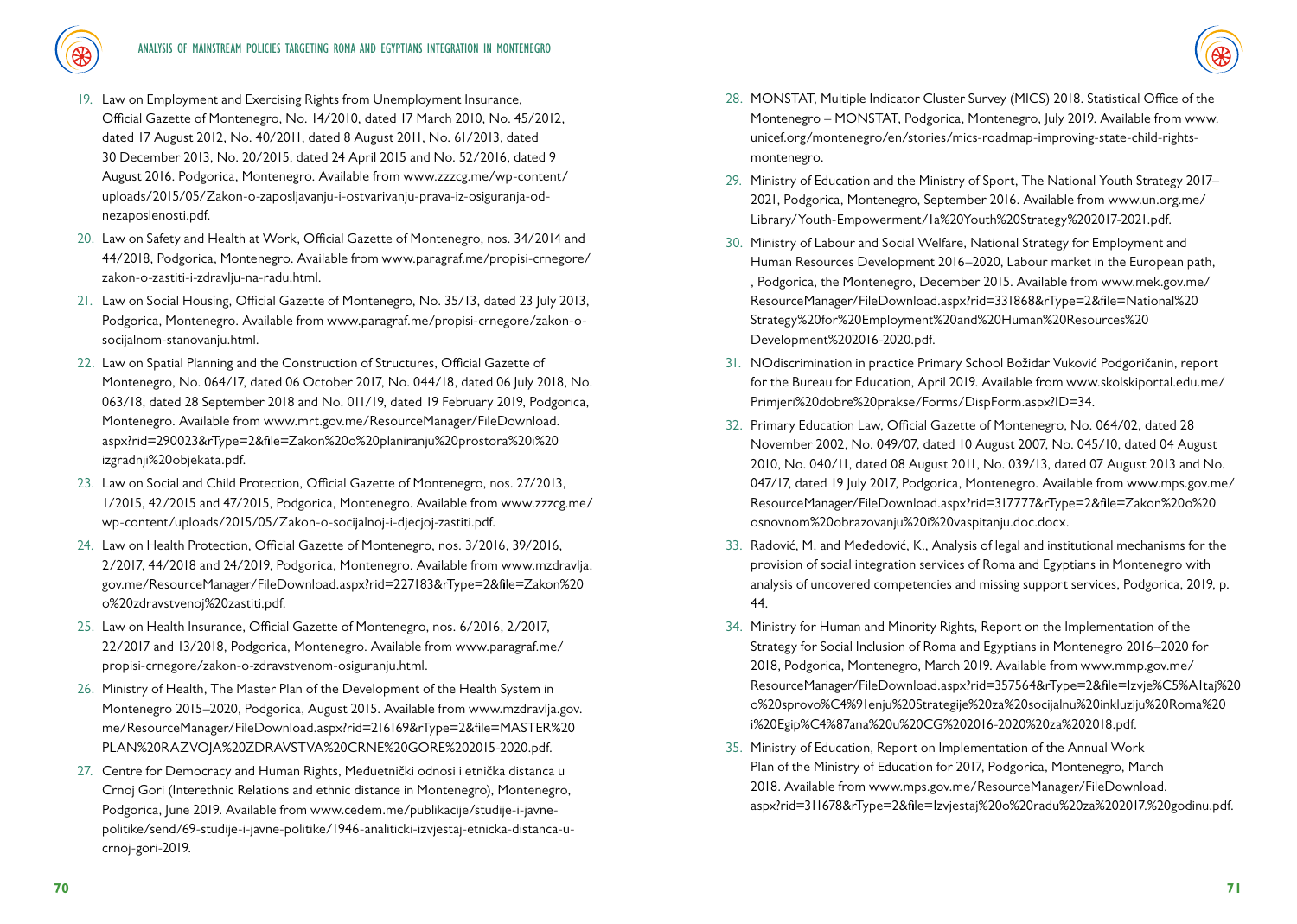

- 36. Ministry of Education, Report on the work and situation in administrative areas within the competence of the Ministry of Education in 2018, Montenegro, Podgorica, March 2019. Available from www.mpin.gov.me/ResourceManager/FileDownload. aspx?rId=377637&rType=2.
- 37. Ministry of Labour and Social Welfare, Report on the Implementation of the Action Plan for Employment and Human Resources Developments for 2018, Podgorica, Montenegro, April 2019. Available from www.gov.me/ResourceManager/ FileDownload.aspx?rId=358147&rType=2.
- 38. De Facto Consultancy, Situation analyses 2019 Identifying and mapping relevant challenges faced by the Roma and Egyptian communities in Montenegro, Podgorica, Montenegro, August 2019.
- 39. Ministry for Human and Minority Rights, Strategy for the Social Inclusion of Roma and Egyptians in Montenegro 2016–2020, Podgorica, Montenegro, March 2016. Available from www.mmp.gov.me/ResourceManager/FileDownload.aspx?rid=236962&r-Type=2&file=The%20Strategy%20for%20Social%20Inclusion%20of%20Roma%20 and%20Egyptians%20in%20Montenegro%202016-2020%20and%20AP%20for%202016. pdf.
- 40. Ministry of Education and UNICEF Montenegro, Strategy for Early and Preschool Education 2016–2020, Podgorica, Montenegro, February 2016. Available from www.mps.gov.me/ResourceManager/FileDownload. aspx?rid=221458&rType=2&file=Strategija%20ranog%20i%20 pred%C5%A1kolskog%20vaspitanja%20i%20obrazovanja%20u%20Crnoj%20Gori%20 (2016-2020).pdf1.pdf.
- 41. Ministry of Education, Strategy for Development of Vocational Education in Montenegro 2015–2020, Podgorica, Montenegro, April 2014. Available from www.mps.gov.me/ ResourceManager/FileDownload.aspx?rid=207298&rType=2&file=Strategija%20razvoja%20strucnog%20obrazovanja%20u%20Crnoj%20Gori%20(2015-2020)%20ap.doc.
- 42. Ministry of Education, Strategy for the Development of Higher Education in Montenegro (2016–2020), Podgorica, Government of Montenegro, July 2016. Available from www.mps.gov.me/ResourceManager/FileDownload.aspx?rid=244534&rType=2& file=Strategija%20razvoja%20visokog%20obrazovanja%20u%20Crnoj%20Gori%20 2016-2020.doc.
- 43. Ministry for Human and Minority Rights, Third Report of Montenegro on the Implementation of the Framework Convention for the Protection of National Minorities, Podgorica, Montenegro, June 2017. Available from www.mmp.gov.me/ResourceManager/FileDownload.aspx?rid=277800&rType=2&file=The%20Third%20Report%20 on%20the%20Implementation%20of%20the%20Framework%20Convention.pdf.
- 44. Ministry of Tourism and Sustainable Development, National Strategy for Sustainable Development by 2030, Podgorica, Montenegro, July 2016. Available from www.mrt. gov.me/en/ministry/174209/National-Strategy-for-Sustainable-Development-by-2030-NSSD.html.
- 45. Ministry of Tourism and Sustainable Development, the Social Housing Programme 2017–2020, Podgorica, Montenegro, August 2017. Available from www.mrt.gov.me/ ResourceManager/FileDownload.aspx?rId=291107&rType=2.
- 46. Ministry of Education and UNICEF Montenegro, The Inclusive Education Strategy (2019–2025), Podgorica, Montenegro 2018. Available from www.mps.gov.me/ ResourceManager/FileDownload.aspx?rid=325543&rType=2&file=Nacrt%20 Strategije%20inkluzivnog%20obrazovanja%202019%20-%202025%20za%20javnu%20 raspravu.pdf.
- 47. United Nations, United Nations Universal Declaration of Human Rights, United Nations General Assembly, Paris, France, December 1948. Available from www. un.org/en/universal-declaration-human-rights.
- 48. Centre for Vocational Education, Work Plan of the Centre for Vocational Education for 2019, Podgorica, Montenegro, February 2019. Available from www.cso.gov.me/ ResourceManager/FileDownload.aspx?rid=364635&rType=2&file=Plan%20rada%20 za%202019.pdf.
- 49. Ministry for Sustainable Development and Tourism, Work Plan of the Ministry for Sustainable Development and Tourism for 2019–2021, Podgorica, Montenegro, 2019. Available from www.mrt.gov.me/ResourceManager/FileDownload.aspx- ?rId=369221&rType=2.